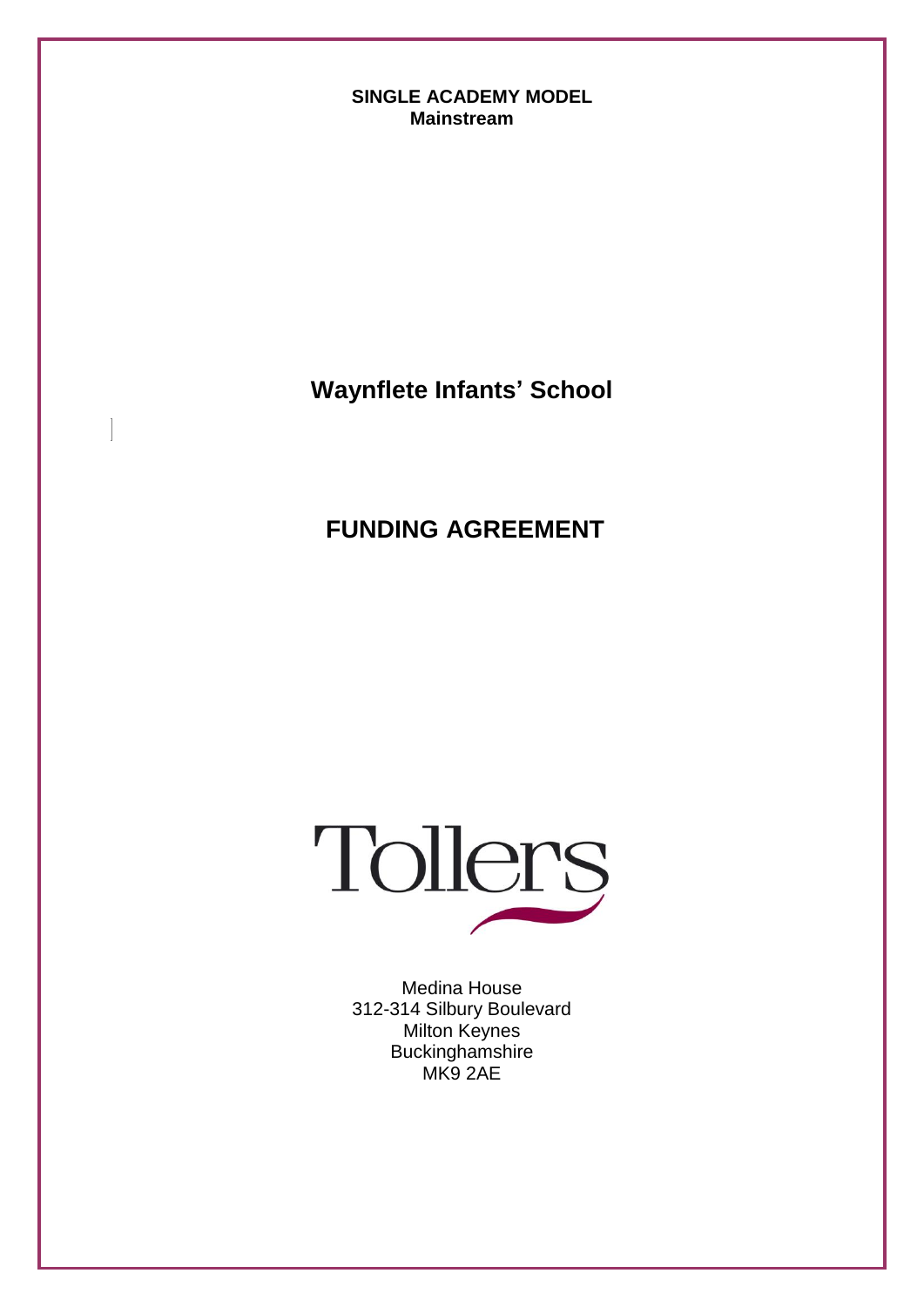#### **SINGLE ACADEMY MODEL Mainstream**

### **Waynflete Infants' School**

# **FUNDING AGREEMENT**

# **CONTENTS:**

| <b>SECTION</b>                                     | <b>CLAUSE NO</b> |
|----------------------------------------------------|------------------|
| <b>INTRODUCTION</b>                                | $1 - 8$          |
| <b>LEGAL AGREEMENT</b>                             | 9                |
| <b>CHARACTERISTICS OF THE ACADEMY</b>              | 10               |
| <b>ACADEMY OPENING DATE</b>                        | 11               |
| <b>CONDITIONS OF GRANT</b>                         |                  |
| General                                            | 12               |
| Governance                                         | $13 - 14$        |
| Conduct                                            | 15               |
| <b>Criminal Records Bureau Checks</b>              | 16               |
| <b>Pupils</b>                                      | 17               |
| Designated Teacher for Looked After Children       | <b>17A</b>       |
| Teachers and other staff                           | $18 - 21$        |
| Curriculum, curriculum development and delivery    |                  |
| and RE and collective worship                      | 22-28A           |
| Assessment                                         | 29               |
| <b>Exclusions</b>                                  | 30               |
| School meals                                       | $31 - 32$        |
| Charging                                           | 33               |
| <b>International Education Surveys</b>             | 33A              |
| <b>Pupil Premium</b>                               | 33B              |
| <b>GRANTS TO BE PAID BY THE SECRETARY OF STATE</b> |                  |
| General                                            | $34 - 35$        |
| <b>Capital Grant</b>                               | $36 - 39$        |
| Arrangements for Payment of Capital Grant          | 40               |
| <b>General Annual Grant</b>                        | $41 - 53$        |
| <b>Earmarked Annual Grant</b>                      | $54 - 55$        |
| Arrangements for payment of GAG and EAG            | $56 - 60$        |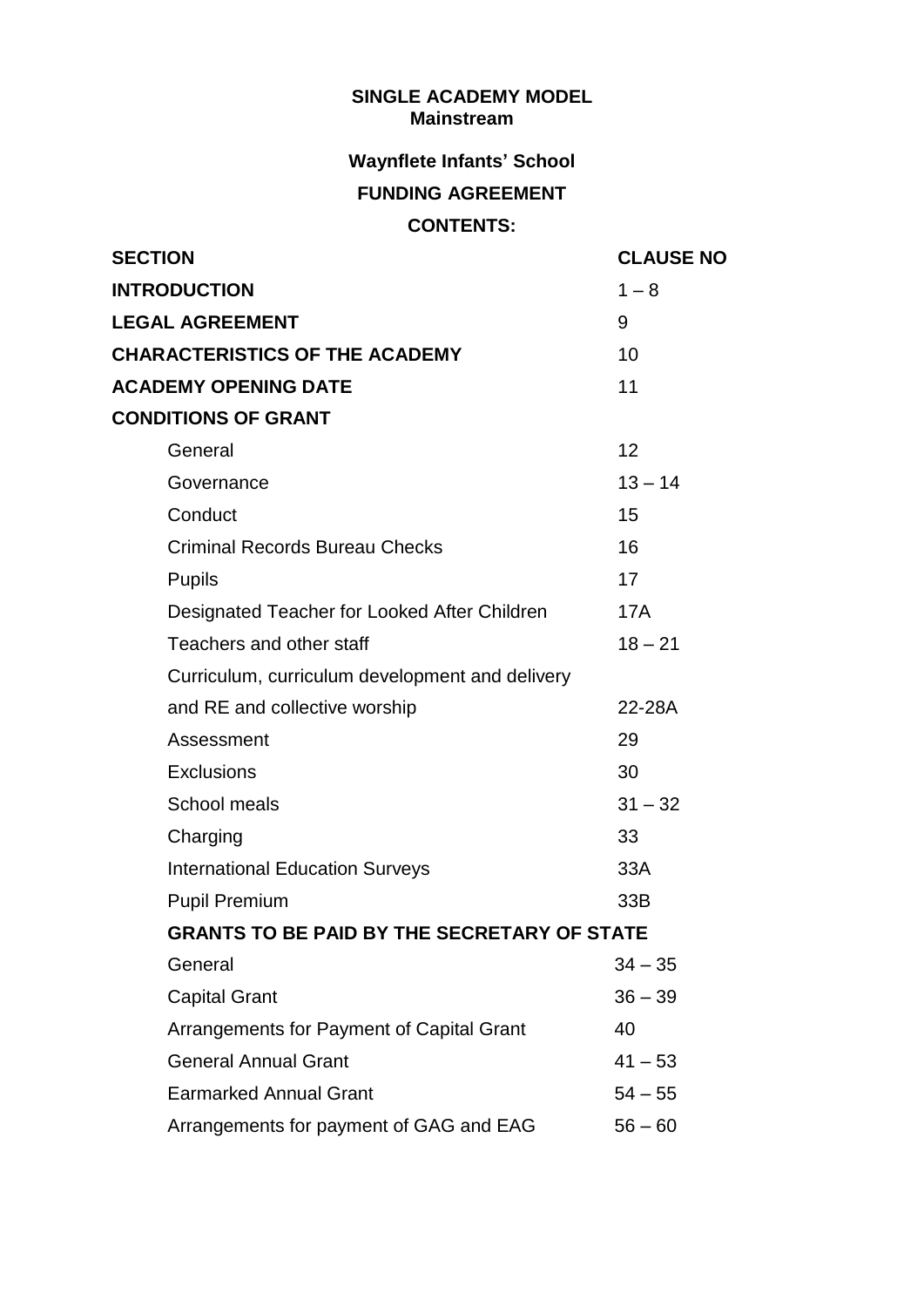| $-3-$                                                                  |               |
|------------------------------------------------------------------------|---------------|
| Other relevant funding                                                 | $61 - 64$     |
| FINANCIAL AND ACCOUNTING REQUIREMENTS                                  |               |
| General                                                                | $65 - 79A$    |
| <b>Borrowing Powers</b>                                                | $80 - 81$     |
| <b>Disposal of Assets</b>                                              | $82 - 88$     |
| <b>TERMINATION</b>                                                     |               |
| General                                                                | $89 - 102$    |
| <b>Change of Control</b>                                               | $102A - 102C$ |
| <b>Effect of Termination</b>                                           | $103 - 110$   |
| <b>GENERAL</b>                                                         |               |
| Information                                                            | $111 - 112$   |
| Access by Secretary of State's Officers                                | $113 - 115$   |
| <b>Notices</b>                                                         | $116 - 117$   |
| Complaints                                                             | $117A - 117B$ |
| General                                                                | $118 - 119$   |
| <b>ANNEXES TO AGREEMENT</b>                                            |               |
| Memorandum and Articles of the Academy Trust                           | Annex A       |
| <b>Admissions Requirements</b>                                         | Annex B       |
| Arrangements for pupils with SEN and disabilities at each              |               |
| Academy                                                                | Annex C       |
| Serious incidents of misbehaviour leading to fixed period or permanent |               |
| exclusion                                                              | Annex D       |
|                                                                        |               |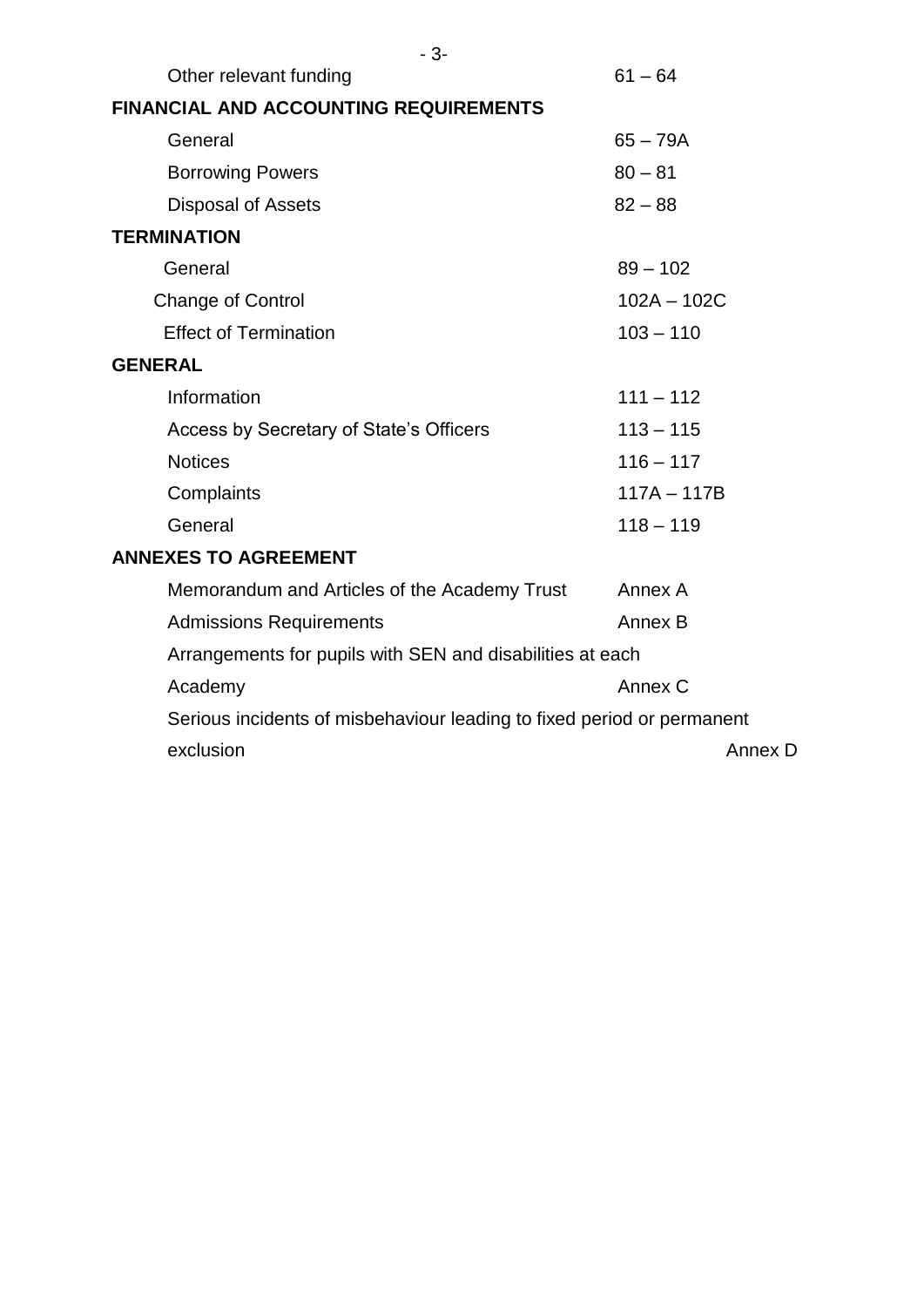**INTRODUCTION**

- 1) This Agreement is made under section 1 of the Academies Act 2010 between the Secretary of State for Education ("the Secretary of State") and Waynflete Infants' School (the "Academy Trust").
- 2) The Academy Trust is a Company incorporated in England and Wales, limited by guarantee with registered Company number 07998122.
- 3) The following expressions used in this Agreement have the respective meanings assigned to them by the numbered clauses of this Agreement referred to immediately after the reference to the expressions
	- a) "Academies Financial Handbook" clause 66;
	- b) "Accounting Officer" clause 65;
	- c) "Annual Letter of Funding" clause 59;
	- d) "Chief Inspector" means Her Majesty's Chief Inspector of Education, Children's Services and Skills or his successor;
	- e) "GAG" clause 35;
	- f) "Capital Expenditure" clause 36;
	- g) "Capital Grant" clause 36;
	- h) "EAG" clause 35;
	- i) "Recurrent Expenditure" clause 35;
	- j) "Start-up Period" clause 49;
- 4) In this Agreement the following words and expressions shall have the following meanings:-

"**Academy Financial Year**" means the year from 1<sup>st</sup> September to 31<sup>st</sup> August or such other period as the Secretary of State may from time to time specify by notice in writing to the Academy Trust;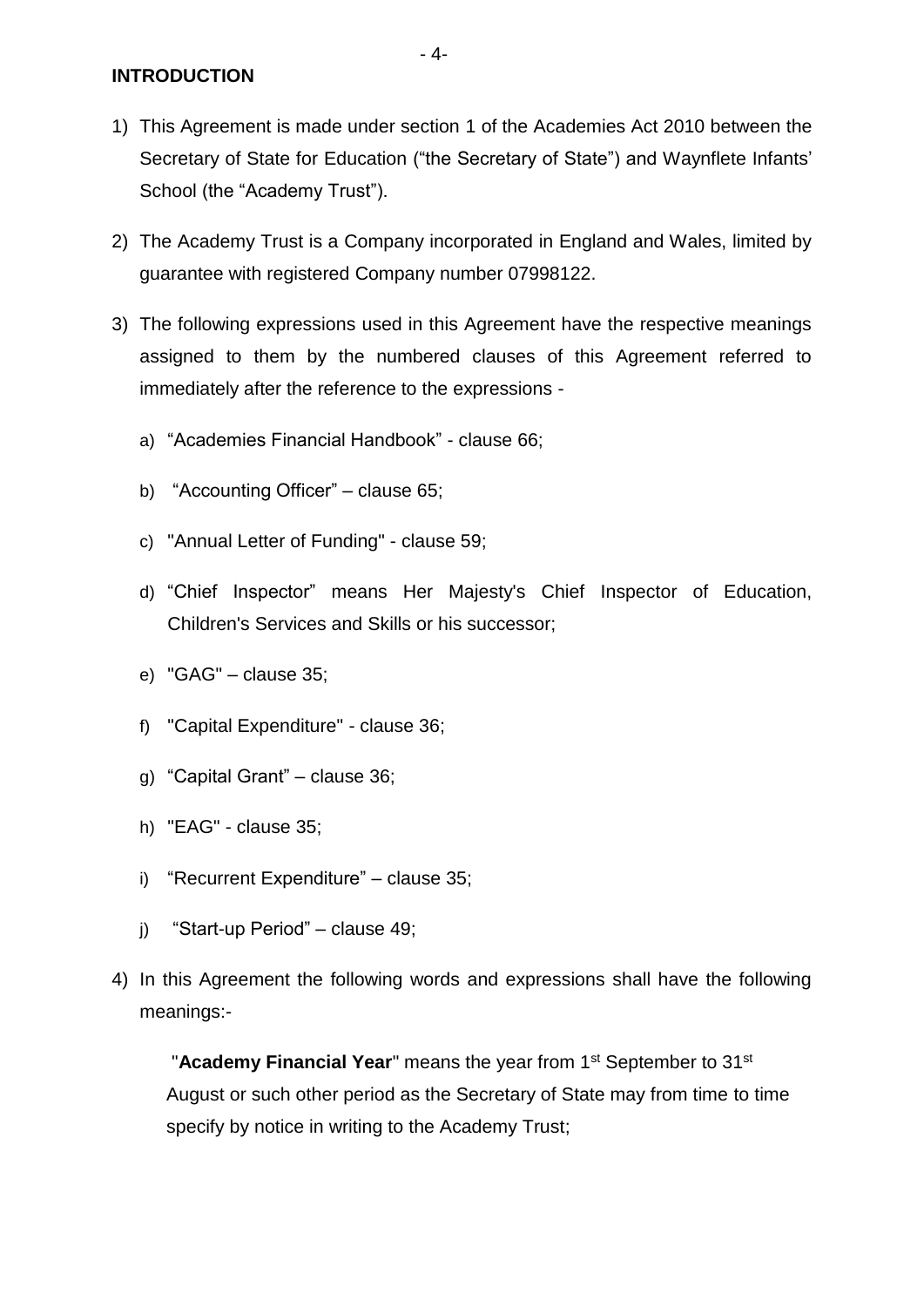- 5-

"**Additional Governors**" means Governors who may be appointed by the Secretary of State under the Articles of Association.

"**Business Day**" means any day other than a Saturday, Sunday, Christmas Day, Good Friday or a day which is a bank holiday with the meaning given to that expression in the Banking and Financial Dealings Act 1971;

"**Control**' in relation to a body corporate ('Entity') means either the legal or beneficial ownership of 30 per cent or more of the issued shares in the Entity ordinarily having voting rights or the power of a person ('A') otherwise to secure –

(a) either by means of the holding of shares in that Entity or having an interest conferring voting rights at general meetings of the membership of the Entity or of any other body corporate;

(b) by virtue of any powers conferred by the articles of association or other document regulating that Entity or any other Entity or partnership including, without limitation, the power to appoint or remove a majority of the governing body thereof, or

(c) by virtue of any agreement, understanding or arrangement between any person or persons,

that the affairs of the first-mentioned Entity are conducted in accordance with the wishes of A and 'Controls' shall be construed accordingly;

"**DfE**" means Department for Education;

"**Further Governors**" means Governors who may be appointed by the Secretary of State under the Articles of Association if a Special Measures Termination Event, as defined in this Agreement, occurs;

"**Insured Risks**" means fire lightning explosion earthquake storm tempest flood subsidence landslip heave impact terrorism bursting or overflowing of water tanks and pipes earthquake damage by aircraft and other aerial devices or articles dropped there from riot and civil commotion labour disturbance and malicious damage and such other risks as the Academy Trust insures against from time to time subject in all cases to any exclusions or limitations as may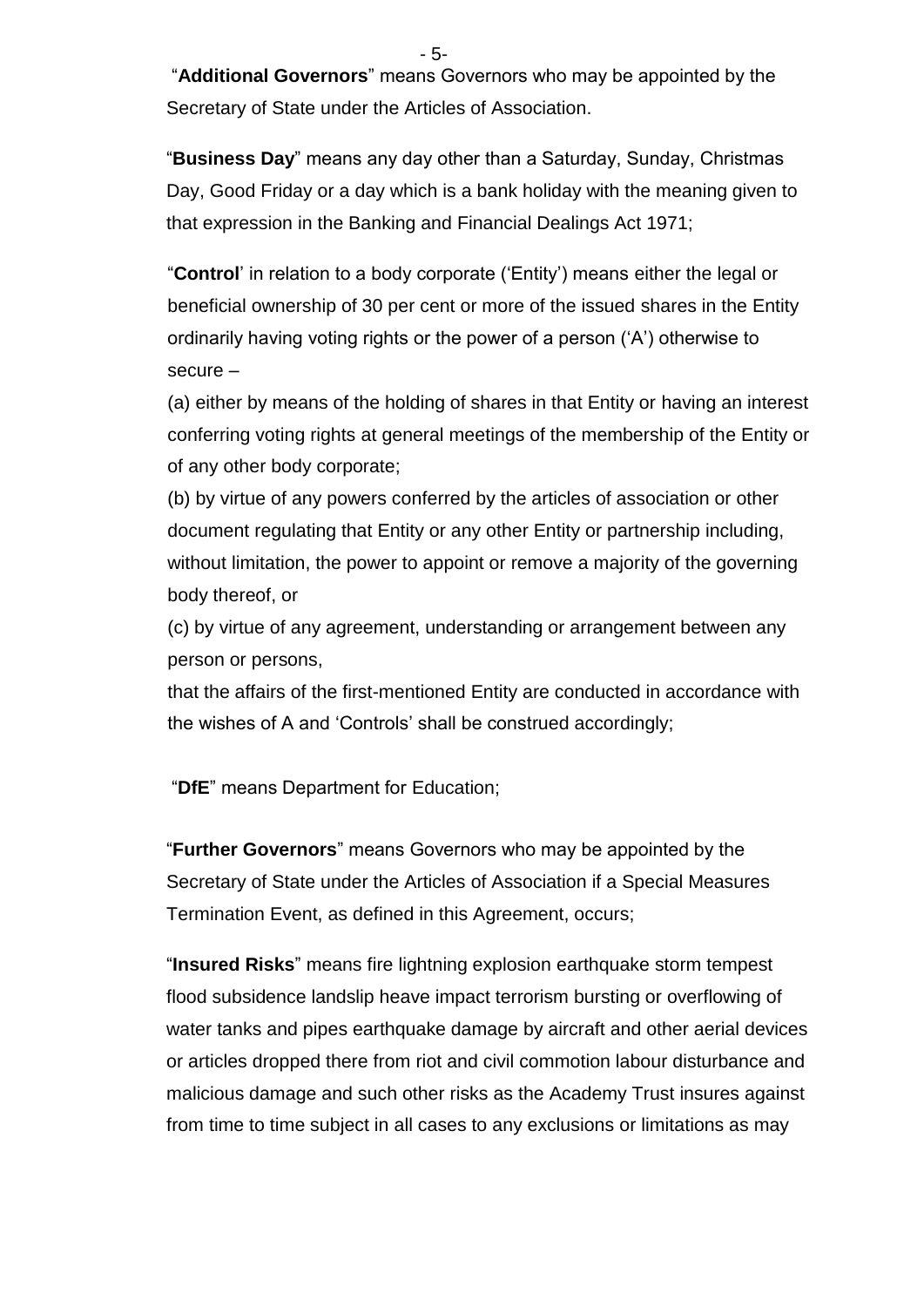from time to time be imposed by the insurers or underwriters ".

"**LA**" means the Local Authority in the area in which the Academy is situated;

"**the Land**" means the leasehold land (including for the avoidance of doubt all buildings, structures landscaping and other erections) situated at and known as Waynflete Avenue, Brackley, Northamptonshire, NN13 6AF that is to be leased to the Academy.

"**Memorandum" and "Articles**" means the Memorandum and Articles of Association of the Academy Trust for the time being in force, a copy of the current version of which is annexed to this Agreement as Annex A;

"**parents**" means parents or guardians;

"**persons**" includes a body of persons, corporate or incorporate;

"**Principal**" means the head teacher of the Academy;

"**Principal Regulator**" means the entity appointed as the Principal Regulator further to the Charities Act 2006;

references to "**schoo**l" shall where the context so admits be references to the Academy;

"**SEN**" means Special Educational Needs;

- 5) The Interpretation Act 1978 shall apply for the interpretation of this Agreement as it applies for the interpretation of an Act of Parliament.
- 6) Expressions defined in this Agreement shall have the same meaning where used in any Annex to this Agreement.
- 7) Questions arising on the interpretation of the arrangements in this Agreement shall be resolved by the Secretary of State after consultation with the Academy Trust.
- 8) Section 1 (3) of the Academies Act 2010 states that: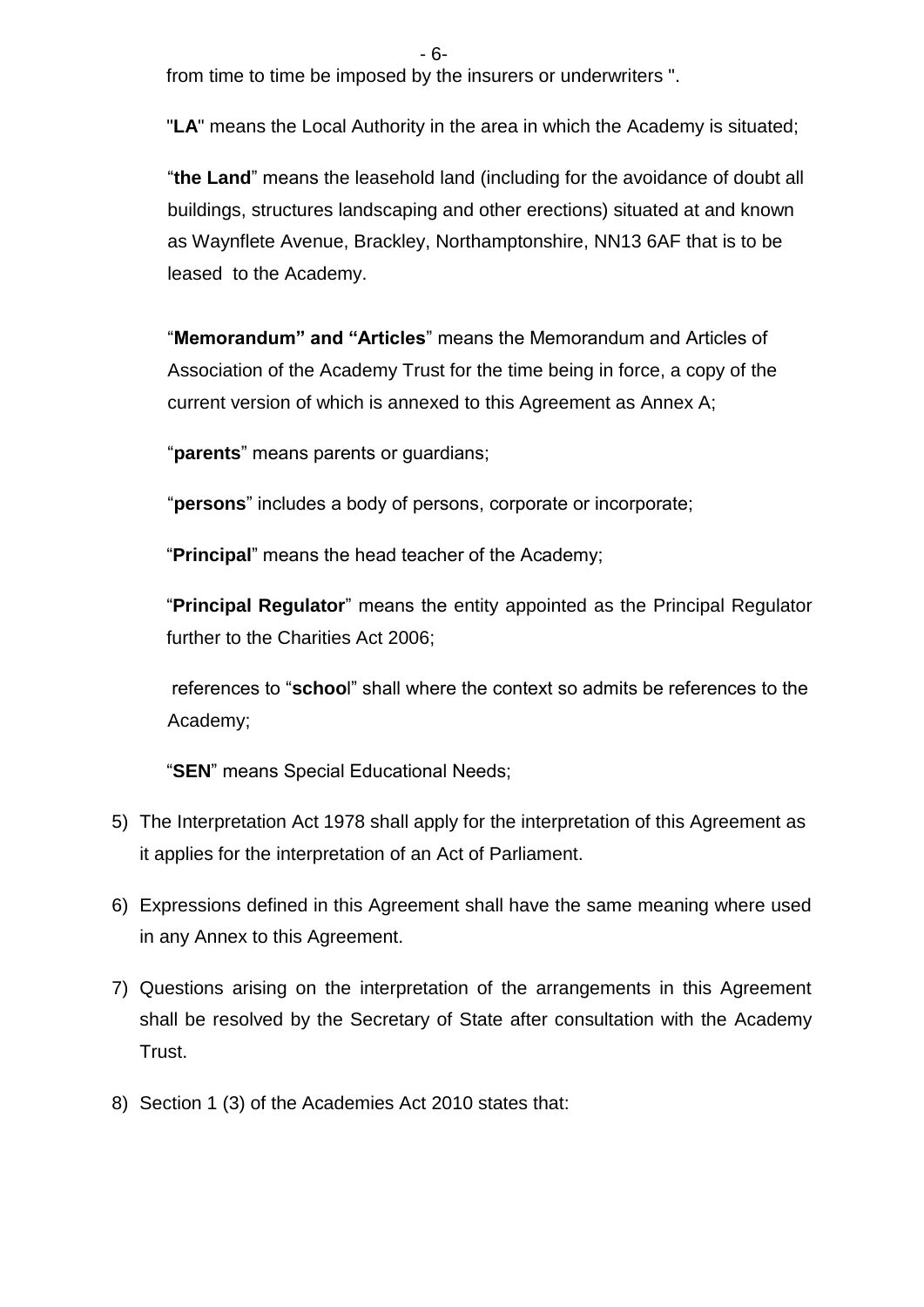- (3) An Academy agreement is an agreement between the Secretary of State and the other party under which-
	- (a) the other party gives the undertakings in subsection (5), and
	- (b) the Secretary of State agrees to make payments to the other party in consideration of those undertakings.

### **LEGAL AGREEMENT**

9) In consideration of the Academy Trust undertaking to establish and maintain, and to carry on or provide for the carrying on of, an independent school in England to be known as the Waynflete Infants' School ("the Academy") and having such characteristics as are referred to in clause 10, the Secretary of State agrees to make payments to the Academy Trust in accordance with the conditions and requirements set out in this Agreement. For the avoidance of doubt, any obligations imposed upon or powers given to the Academy by this Agreement are also imposed upon the Academy Trust.

### **CHARACTERISTICS OF THE ACADEMY**

- 10)The characteristics of the Academy set down in Section 1A(1) of the Academies Act 2010, are that:
	- (a) It is an independent school;
	- (b) it has a curriculum satisfying the requirements of section 78 of the Education Act 2002 (balanced and broadly based curriculum)
	- (c) it provides education for pupils of different abilities
	- (d) it provides education for pupils who are wholly or mainly drawn from the area in which the school is situated, and
	- (e) it is not an alternative provision Academy.

### **ACADEMY OPENING DATE**

11) The Academy shall open as a school on 1<sup>st</sup> April 2012 replacing Waynflete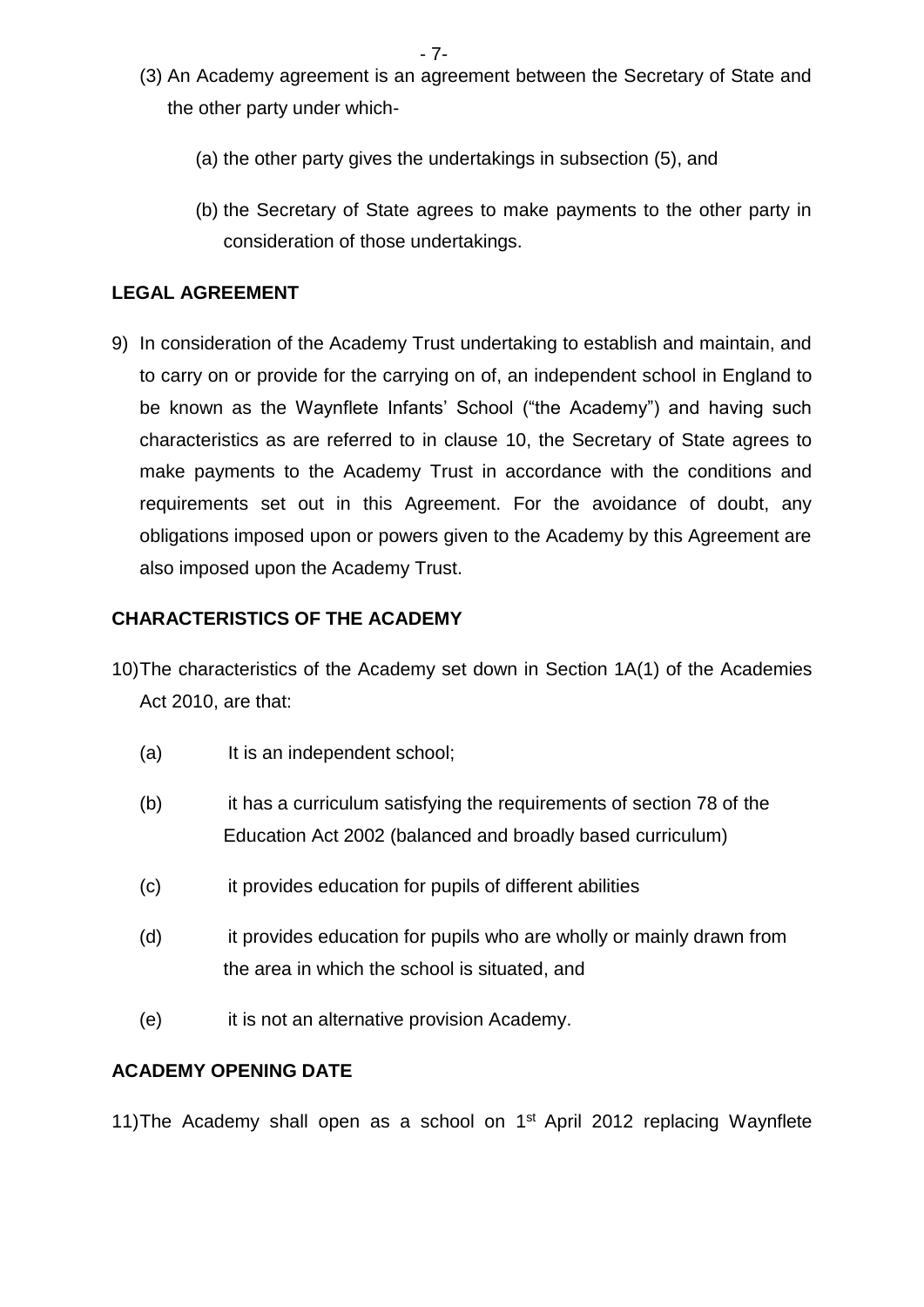Infants' School which shall cease to be maintained by the Local Authority on that date, which date shall be the conversion date within the meaning of the Academies Act 2010.

### **CONDITIONS OF GRANT**

### **General**

12)Other conditions and requirements in respect of the Academy are that:

(a) the school will be at the heart of its community, promoting community cohesion and sharing facilities with other schools and the wider community;

(b) there will be assessments of pupils performance as they apply to maintained schools and the opportunity to study for relevant qualifications in accordance with clause 29 (d);

(c) the admissions policy and arrangements for the school will be in accordance with admissions law, and the DfE Codes of Practice, as they apply to maintained schools;

(d) teachers' levels of pay and conditions of service for all employees (including levels of pay) will be the responsibility of the Academy Trust;

(e) there will be an emphasis on the needs of the individual pupils including pupils with special education needs (SEN), both those with and without statements of SEN;

(f) there will be no charge in respect of admission to the school and the school will only charge pupils where the law allows maintained schools to charge; (g) the Academy Trust shall as soon as reasonably practicable establish an appropriate mechanism for the receipt and management of donations and shall use reasonable endeavours to procure donations through that mechanism for the purpose of the objects specified in the Articles.

### **Governance**

13)The Academy will be governed by a governing body ("the Governing Body") who are the Directors of the company constituted under the Articles of the Academy Trust.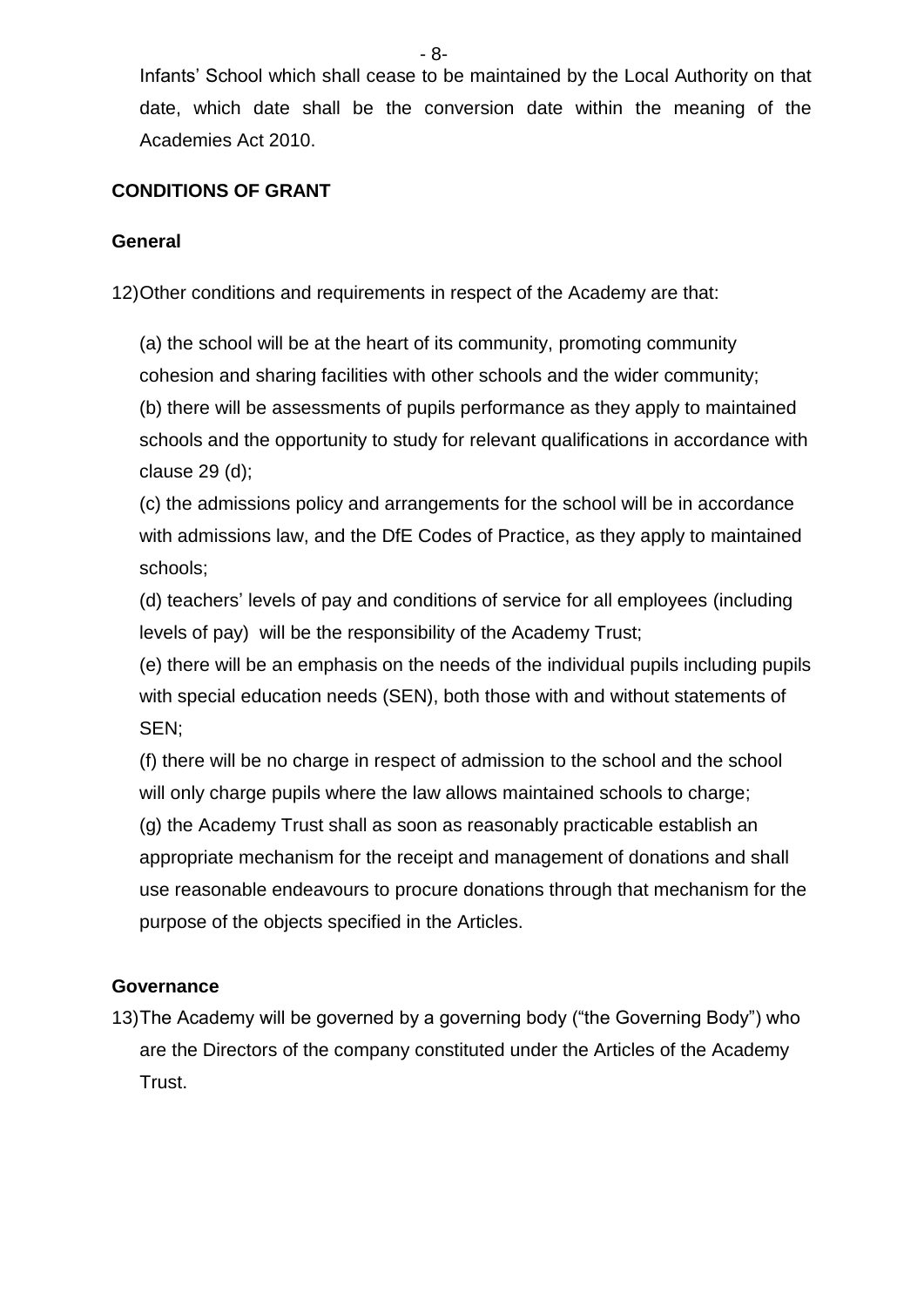- 9-

14)The Governing Body shall have regard to (but for the avoidance of doubt shall not be bound by) any guidance as to the governance of academies that the Secretary of State may publish.

### **Conduct**

15)The Academy shall be conducted in accordance with:

- a) the Articles, which shall not be amended by the Academy Trust without the written consent of the Secretary of State, such consent not to be unreasonably withheld;
- b) all provisions by or under statute which confer rights or impose obligations on Academies including, without limitation, the independent schools standards prescribed under section 157 of the Education Act 2002 to the extent they apply to the Academy
- c) the terms of this Agreement.

### **Criminal Records Bureau Checks**

16)The Academy shall comply with the requirements of the Education (Independent School Standards) (England) Regulations 2010 (or such other regulations as may for the time being be applicable) in relation to carrying out enhanced criminal records checks, obtaining enhanced criminal records certificates and making any further checks, as required and appropriate for members of staff, supply staff, individual Governors and the Chair of the Governing Body.

### **Pupils**

- 17)The planned capacity of the Academy is 180 in the age range 4 to 7 .The Academy will be an all ability inclusive school whose requirements for:
	- a) the admission of pupils to the Academy are set out in Annex B to this Agreement;
	- b) the admission to the Academy of and support for pupils with SEN and with disabilities (for pupils who have and who do not have statements of SEN) are set out in Annex C to this Agreement;
	- c) pupil exclusions are set out in Annex D to this Agreement.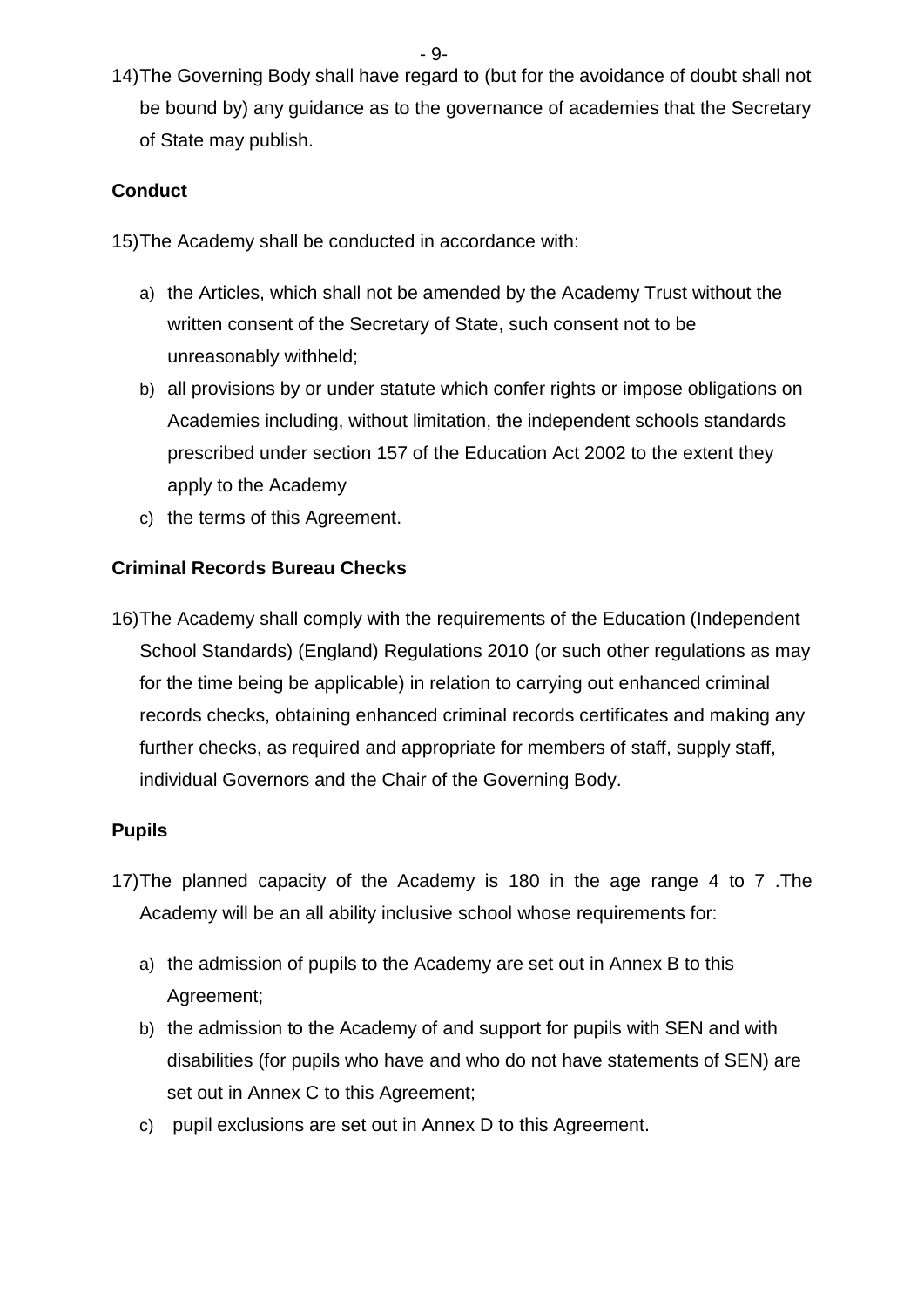#### - 10- **Designated Teacher for Looked After Children**

17A) The Academy Trust will in respect of the Academy act in accordance with, and be bound by, all relevant statutory and regulatory provisions and have regard to any guidance and codes of practice issued pursuant to such provisions, as they apply at any time to a maintained school, relating to the designation of a person to manage the teaching and learning programme for children who are looked after by an LA and are registered pupils at the school. For the purpose of this clause, any reference to the governing body of a maintained school in such statutory and regulatory provisions, or in any guidance and code of practice issued pursuant to such provisions, shall be deemed to be references to the Governing Body of the Academy Trust.

### **Teachers and other staff**

- 18)Subject to clause 19, the Academy Trust shall not employ anyone under a contract of employment or for services to carry out planning and preparing lessons and courses for pupils, delivering lessons to pupils, assessing the development, progress and attainment of pupils, and reporting on the development, progress and attainment of pupils ("specified work") who is not either:
	- a) a qualified teacher within the meaning of regulations made under section 132 of the Education Act 2002; or
	- b) otherwise eligible to do specified work under the Education (Specified Work and Registration) (England) Regulations 2003 (SI 2003/1663), which for the purpose of this clause shall be construed as if the Academy were a maintained school.

19)Clause 18 does not apply to anyone who:

- a) was transferred to the employment of the Academy Trust by virtue of the Transfer of Undertakings (Protection of Employment) Regulations 2006;
- b) immediately prior to the transfer, was employed to do specified work; and
- c) immediately prior to the transfer, was not: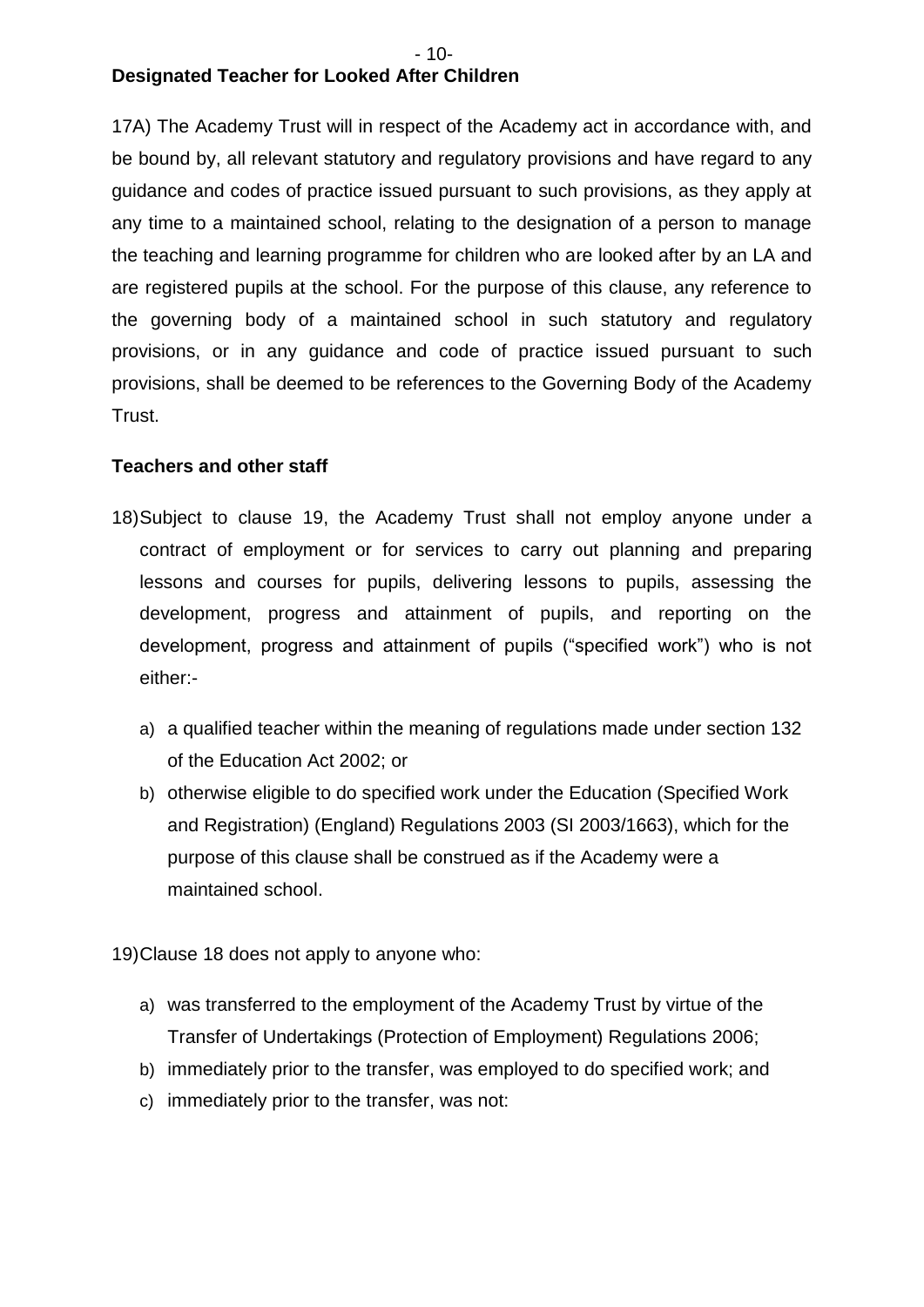- 11-

- (i) a qualified teacher within the meaning of regulations made under section 132 of the Education Act 2002 and registered with full registration with the appropriate body, or
- (ii) eligible to do specified work under the Education (Specified Work and Registration) (England) Regulations 2003 (SI 2003/1663)

("transferred staff member"). The Academy Trust shall use its best endeavours to ensure that any transferred staff member who undertakes specified work and does not meet the requirements of clause 18(a) or clause 18(b) meets such requirements as soon as possible.

- 20)The Academy Trust shall ensure that all teachers employed at the Academy have access to the Teachers Pension Scheme and, in so doing, will comply with the statutory provisions underlying the scheme.
- 21)The Academy Trust shall ensure that all employees at the Academy other than teachers have access to the Local Government Pension Scheme.

# **Curriculum, curriculum development and delivery and RE and collective worship**

22)The curriculum provided by the Academy to pupils up to the age of 16 shall be broad and balanced.

22A) The Academy Trust shall publish information in relation to its current curriculum provision. Such information shall include details relating to

- a) the content of the curriculum;
- b) its approach to the curriculum; and

d) how parents (including prospective parents) can obtain further information in relation to the Academy's curriculum.

23)The Academy Trust shall ensure that the broad and balanced curriculum includes English, Mathematics and Science.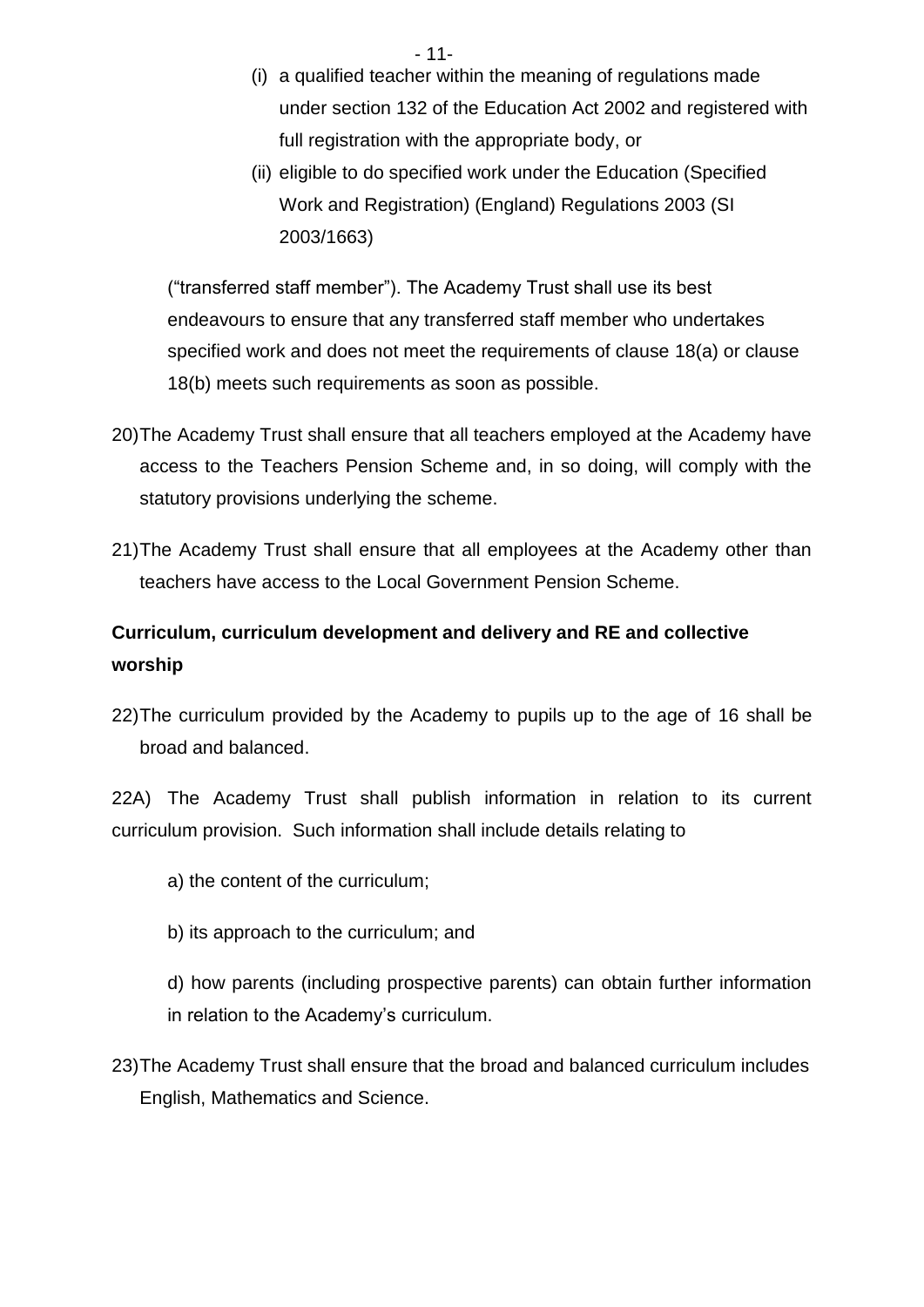24)The Academy Trust shall make provision for the teaching of religious education.. and for a daily act of collective worship at the Academy.

#### 25) Not Used

- 26)Where the Academy has not been designated with a religious character in accordance with section 124B of the School Standards and Framework Act 1998 or further to Section 6(8) of the Academies Act 2010:
	- a) subject to clause 27, the Academy Trust shall ensure that provision shall be made for religious education to be given to all pupils at the Academy in accordance with the requirements for agreed syllabuses in section 375(3) of the Education Act 1996 and paragraph 2(5) of Schedule 19 to the School Standards and Framework Act 1998;
	- b) subject to clause 27, the Academy Trust shall ensure that the Academy complies with the requirements of section 70(1) of, and Schedule 20 to, the School Standards and Framework Act 1998 as if it were a community, foundation or voluntary school which does not have a religious character, except that the provisions of paragraph 4 of that Schedule do not apply. The Academy may apply to the Secretary of State for consent to be relieved of the requirement imposed by paragraph 3(2) of that Schedule, the Secretary of State's consent to such an application not to be unreasonably withheld or delayed;
	- c) the Academy Trust:
		- (1) agrees that before making an application pursuant to the Religious Character of Schools (Designation Procedure) (Independent Schools) (England) Regulations 2003 for the Academy to be designated as a school with religious character it shall seek the prior written consent of the Secretary of State;
		- (2) hereby acknowledges that the Secretary of State may in his absolute discretion refuse or consent to the Academy Trust making such an application.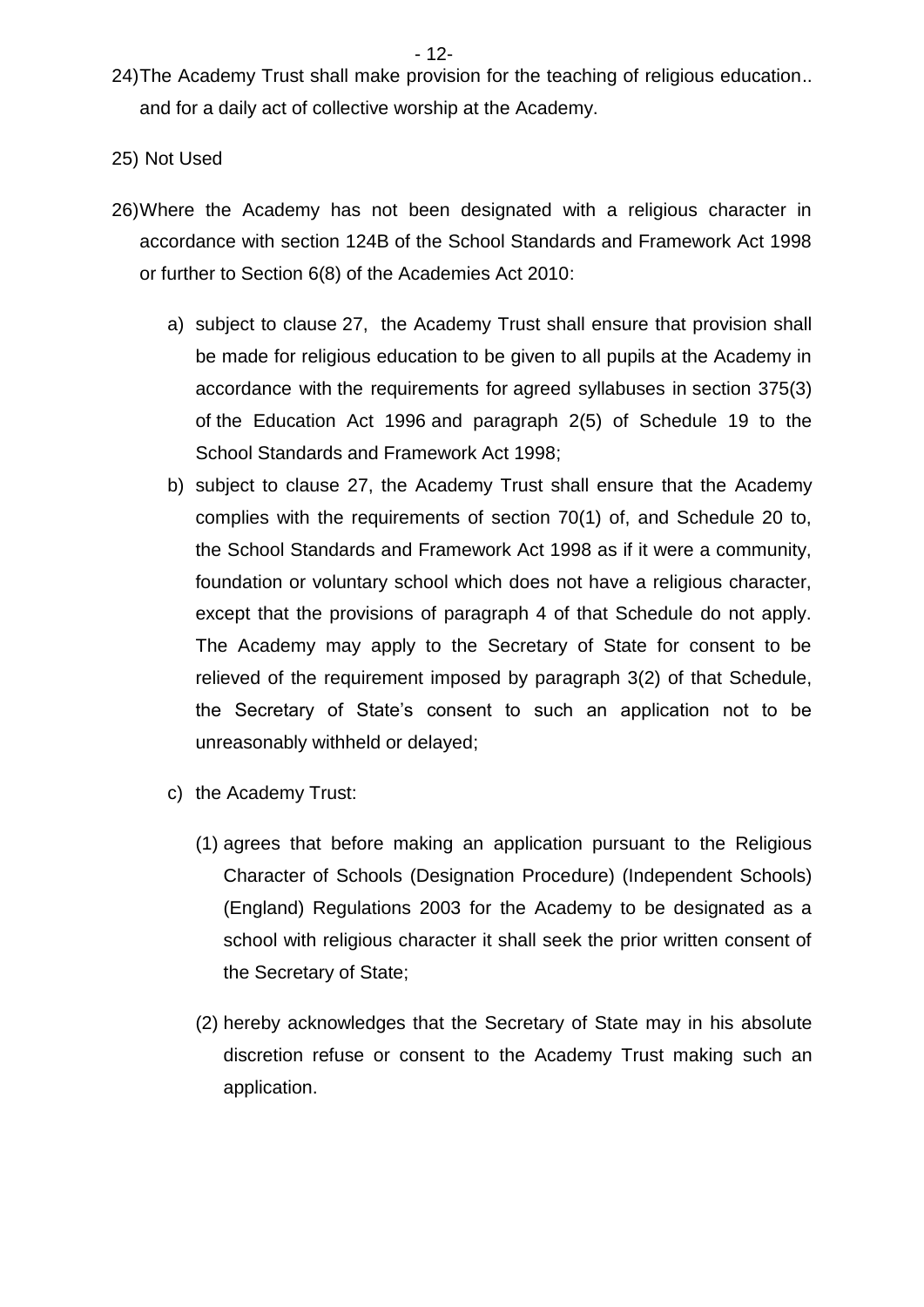- 27)Section 71(1) (6) and (8) of the School Standards and Framework Act 1998 shall apply as if the Academy were a community, foundation or voluntary school, and as if references to "Religious Education" and to "Religious Worship" in that section were references to the religious education and religious worship provided by the Academy in accordance with clauses 25 or 26 as appropriate.
- 28)The Academy Trust shall have regard to any guidance issued by the Secretary of State, further to section 403 of the Education Act 1996, on sex and relationship education to ensure that children at the Academy are protected from inappropriate teaching materials and they learn the nature of marriage and its importance for family life and for bringing up children. The Academy Trust shall also have regard to the requirements set out in section 405 of the Education Act 1996 which shall apply to the Academy as if it were a maintained school.

28A) The Academy Trust agrees to act in accordance with Sections 406 (Political Indoctrination) and 407 (Duty to secure balanced treatment of political issues) of the Education Act 1996 as if it were a maintained school, subject to the following modifications:

- a) references to any maintained school shall be treated as references to the Academy;
- b) references to registered pupils shall be treated as references to registered pupils at the Academy;
- c) references to the governing body or the local authority shall, in each case, be treated as references to the Academy Trust; and
- d) references to the head teacher shall, in each case, be treated as references to the Principal of the Academy.

#### **Assessment**

29)The Secretary of State will notify the appropriate body for assessment purposes about the Academy.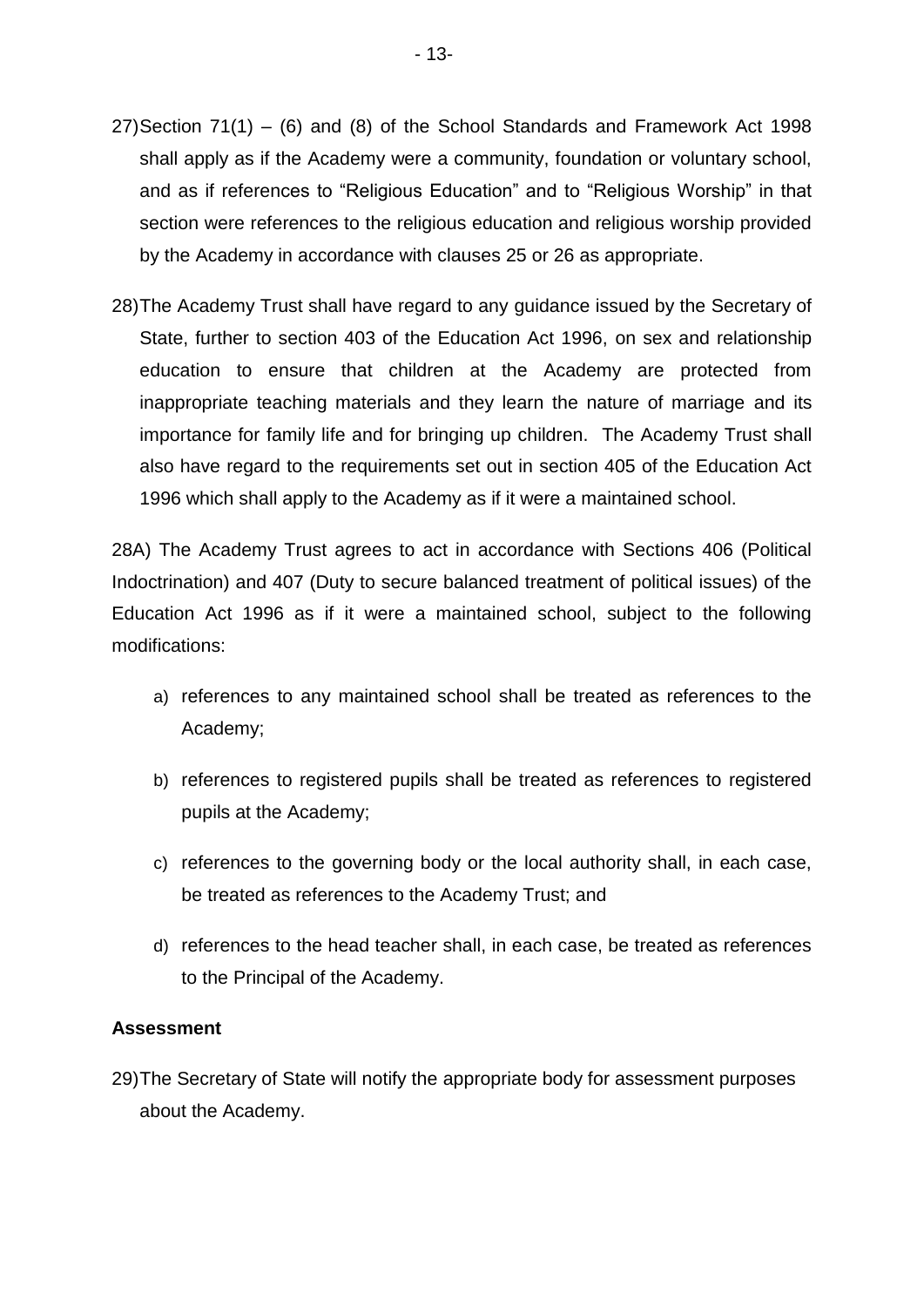- a) The Academy Trust shall ensure that the Academy complies with any guidance issued by the Secretary of State from time to time to ensure that pupils take part in assessments and in teacher assessments of pupil's performance as they apply to maintained schools.
- b) The Academy Trust shall report to any body on assessments under clause 29 as the Secretary of State shall prescribe and shall provide such information as may be required by that body as applies to maintained schools.
- c) In respect of all Key Stages, the Academy Trust will submit the Academy to monitoring and moderation of its assessment arrangements as prescribed by the Secretary of State.
- d) The Academy Trust may not offer courses at the Academy which lead to relevant qualifications, as defined in section 96 of the Learning and Skills Act 2000, unless the Secretary of State gives specific approval for such courses.

#### **Exclusions Agreement**

- 30)The Academy Trust shall, if invited to do so by an LA, enter into an agreement in respect of the Academy with that LA, which has the effect that where:
	- a) the Academy Trust admits a pupil to the Academy who has been permanently excluded from a maintained school, the Academy itself or another Academy with whom the LA has a similar agreement; or
	- b) the Academy Trust permanently excludes a pupil from the Academy

payment will flow between the Academy Trust and the LA in the same direction and for the same amount that it would, were the Academy a maintained school, under Regulations made under section 47 of the School Standards and Framework Act 1998 relating to the addition or deduction of a maintained school's budget following a permanent exclusion or the admission of a permanently excluded pupil. At the date of this Agreement, the applicable Regulation is Regulation 23 of the School Finance (England) Regulations 2011.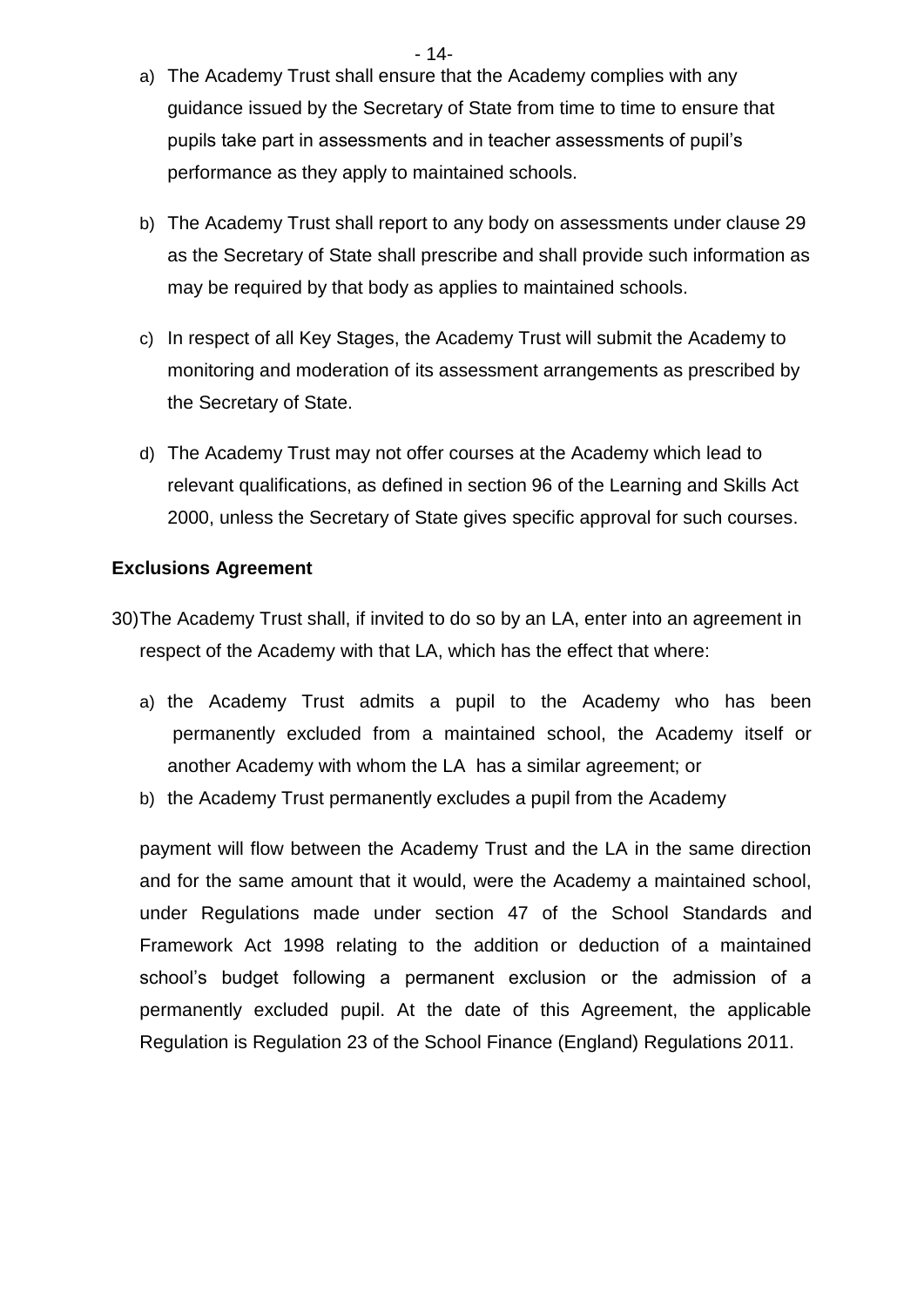**School Meals**

- 31)The Academy Trust shall, if requested to do so by or on behalf of any pupils at the Academy, provide school lunches for those pupils unless it would be unreasonable for it to do so. Subject to the provisions of clause 32 charges may be levied for lunches, but the Academy Trust shall otherwise fund the cost of such school lunches from its GAG.
- 32)In relation to a pupil who is himself or whose parents are in receipt of benefits mentioned in section 512ZB of the Education Act 1996 (or equivalent provision governing the entitlement to free school lunches of pupils at maintained schools), the Academy Trust shall ensure that a school lunch is provided for such a pupil free of charge to be funded out of the Academy Trust's GAG.

### **Charging**

- 33)Sections 402 (Obligation to enter pupils for public examinations), 450 457 (charges), 459 (regulations about information about charges and school hours) and 460 (voluntary contributions), 461 (recovery of sums as civil debt) - 462 (Interpretation re charges) of the Education Act 1996 (including, for the avoidance of doubt, any secondary legislation made further to those provisions) shall be deemed to apply to the Academy with the following modifications:
	- a) references to any maintained school shall be treated as references to the Academy;
	- b) references to registered pupils shall be treated as references to registered pupils at the Academy;
	- c) references to the governing body or the local education authority shall, in each case, be treated as references to the Academy Trust;
	- d) the charging and remissions policies required to be determined under section 457, and any amendment thereto, shall require the approval of the Secretary of State; and
	- e) the Academy Trust may charge persons who are not registered pupils at the Academy for education provided or for facilities used by them at the Academy.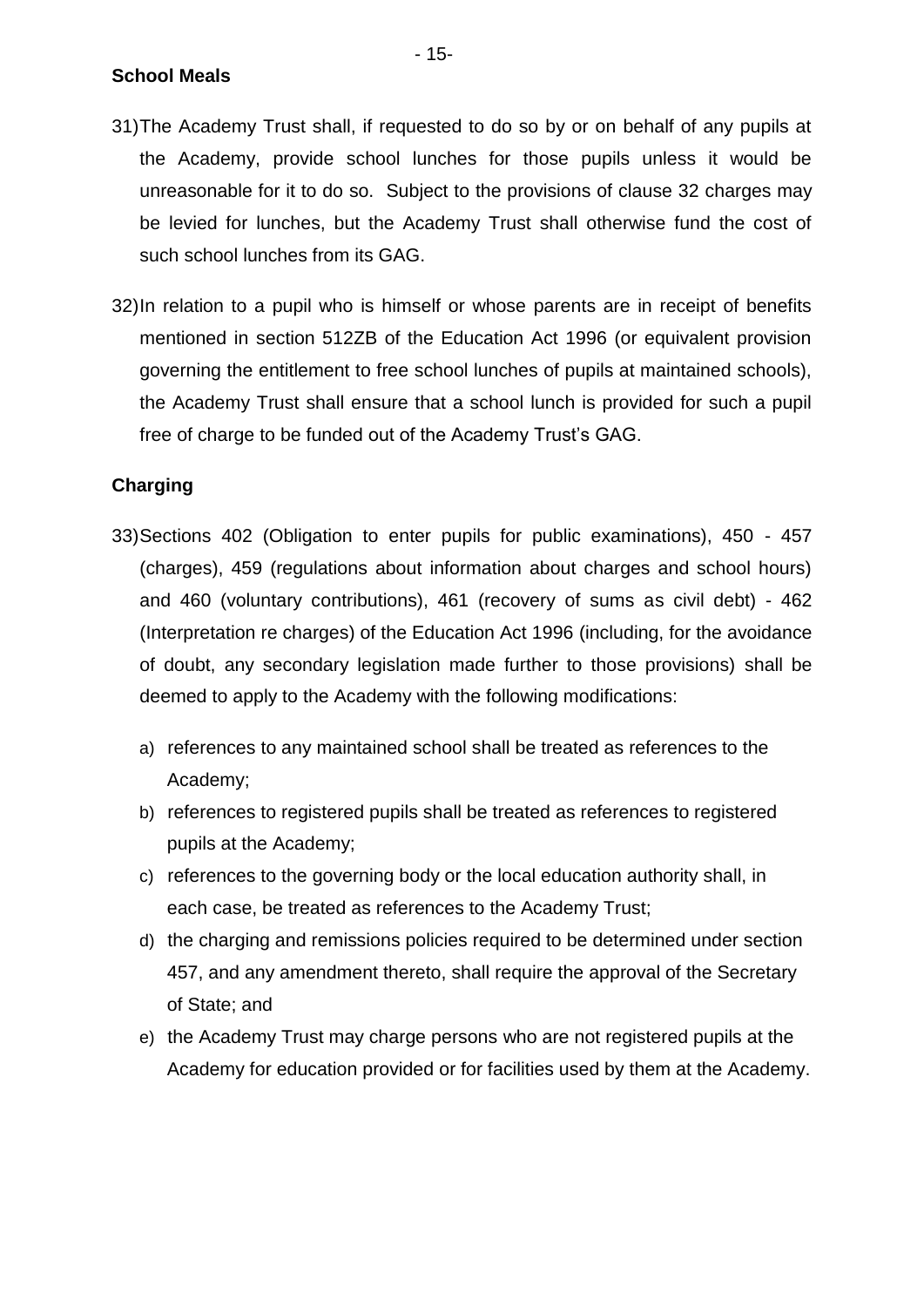**International Education Surveys**

33A) The Secretary of State may, by notice in writing to the Academy Trust, require the Academy Trust to participate in an international education survey and the Academy Trust shall, upon receipt of such notice, participate in that survey and provide to the Secretary of State or to those carrying out the survey all such assistance and information as may reasonably be required for the purposes of the Academy's participation in that survey.

#### **Pupil Premium**

33B) The Academy Trust shall publish in each Academy Financial Year information in relation to:

- a) the amount of Pupil Premium allocation that it will receive during the Academy Financial Year;
- b) on what it intends to spend the Pupil Premium allocation;
- c) on what it spent its Pupil Premium in the previous Academy Financial Year;
- d) the impact in educational attainment, arising from expenditure of the previous Academy Financial Year's Pupil Premium.

### **GRANTS TO BE PAID BY THE SECRETARY OF STATE**

#### **General**

- 34)The Secretary of State shall pay grants towards Capital and Recurrent Expenditure for the Academy. Except with the Secretary of State's prior agreement, the Academy Trust shall not budget for its expenditure in any Academy Financial Year in excess of expected income. The Academy Trust shall not enter into commitments which are likely to have substantial implications for future levels of grant, or for the period for which grant may be required. No decision by the Academy Trust shall commit the Secretary of State to paying any particular amount of grant.
- 35)"Recurrent Expenditure" means any expenditure on the establishment, conduct, administration and maintenance of the Academy which does not fall within the categories of capital expenditure set out at clause 36. The Secretary of State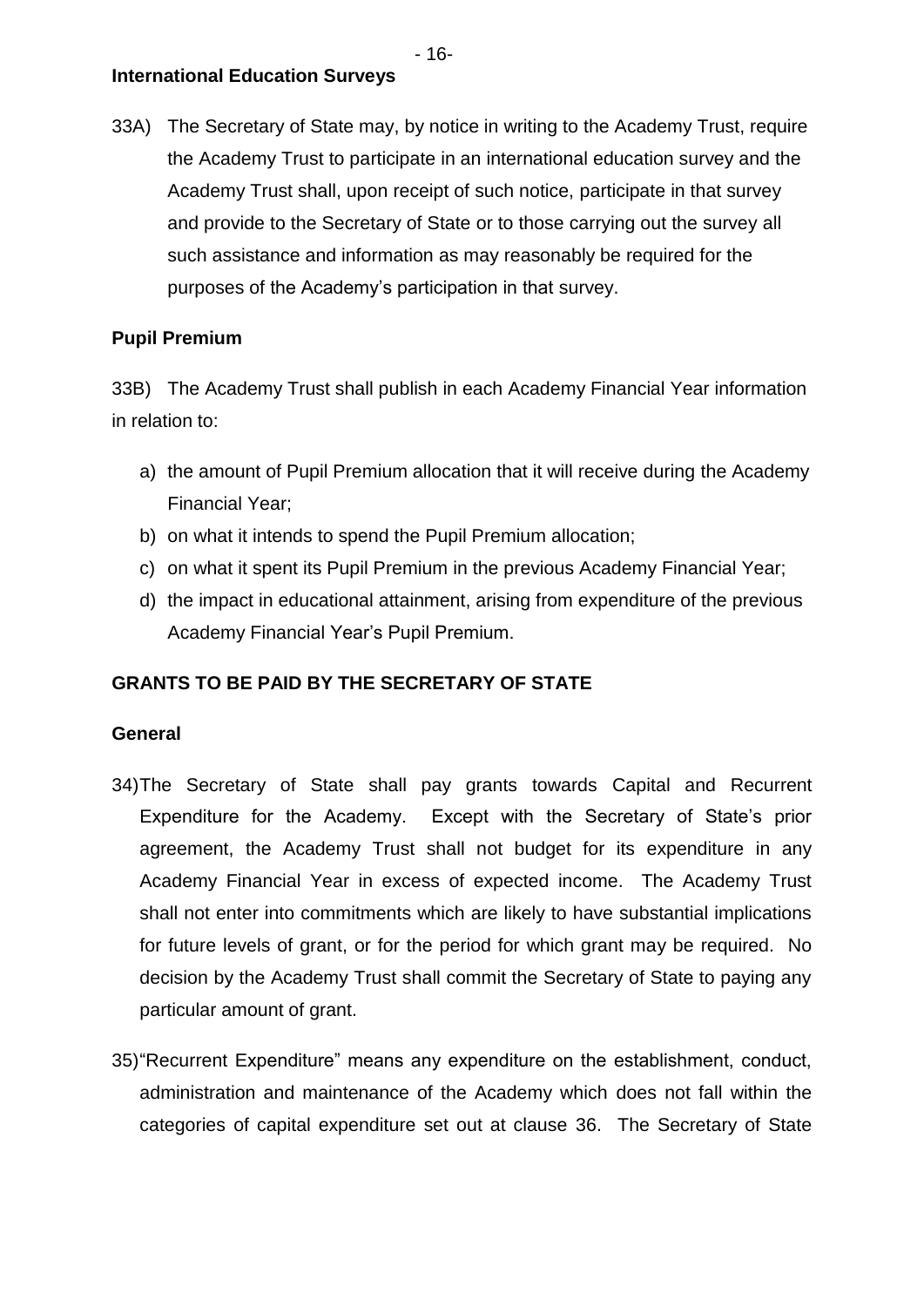shall pay two separate and distinct grants in respect of Recurrent Expenditure: General Annual Grant ("GAG") and Earmarked Annual Grant ("EAG").

## **Capital Grant**

36)"Capital Expenditure" means expenditure on:

- a) the acquisition of land and buildings;
- b) the erection, enlargement, improvement or demolition of any building including fixed plant, installation, wall, fence or other structure, or any playground or hard standing;
- c) the installation of electrical, mechanical or other services other than necessary replacements, repairs and maintenance due to normal wear and tear;
- d) the purchase of vehicles and other self-propelled mechanical equipment;
- e) the installation and equipping of premises with furnishings and equipment, other than necessary replacements, repairs and maintenance due to normal wear and tear;
- f) the installation and equipping of premises with computers, networking for computers, operating software and information and communication technology equipment, other than necessary updates or necessary replacements, repairs and maintenance due to normal wear and tear;
- g) the provision and equipping of premises, including playing fields and other facilities for social activities and physical recreation other than necessary replacements, repairs and maintenance due to normal wear and tear;
- h) works of a permanent character other than the purchase or replacement of minor day-to day items;
- i) any major repairs or replacements which are specified as constituting capital expenditure in any grant letter relating to them;
- j) such other items (whether of a like or dissimilar nature to any of the foregoing) of a substantial or enduring nature as the Secretary of State may agree shall constitute capital expenditure for the purposes of this Agreement;
- k) all professional fees properly and reasonably incurred in connection with the provision of any of the above;
- l) VAT and other taxes payable on any of the above.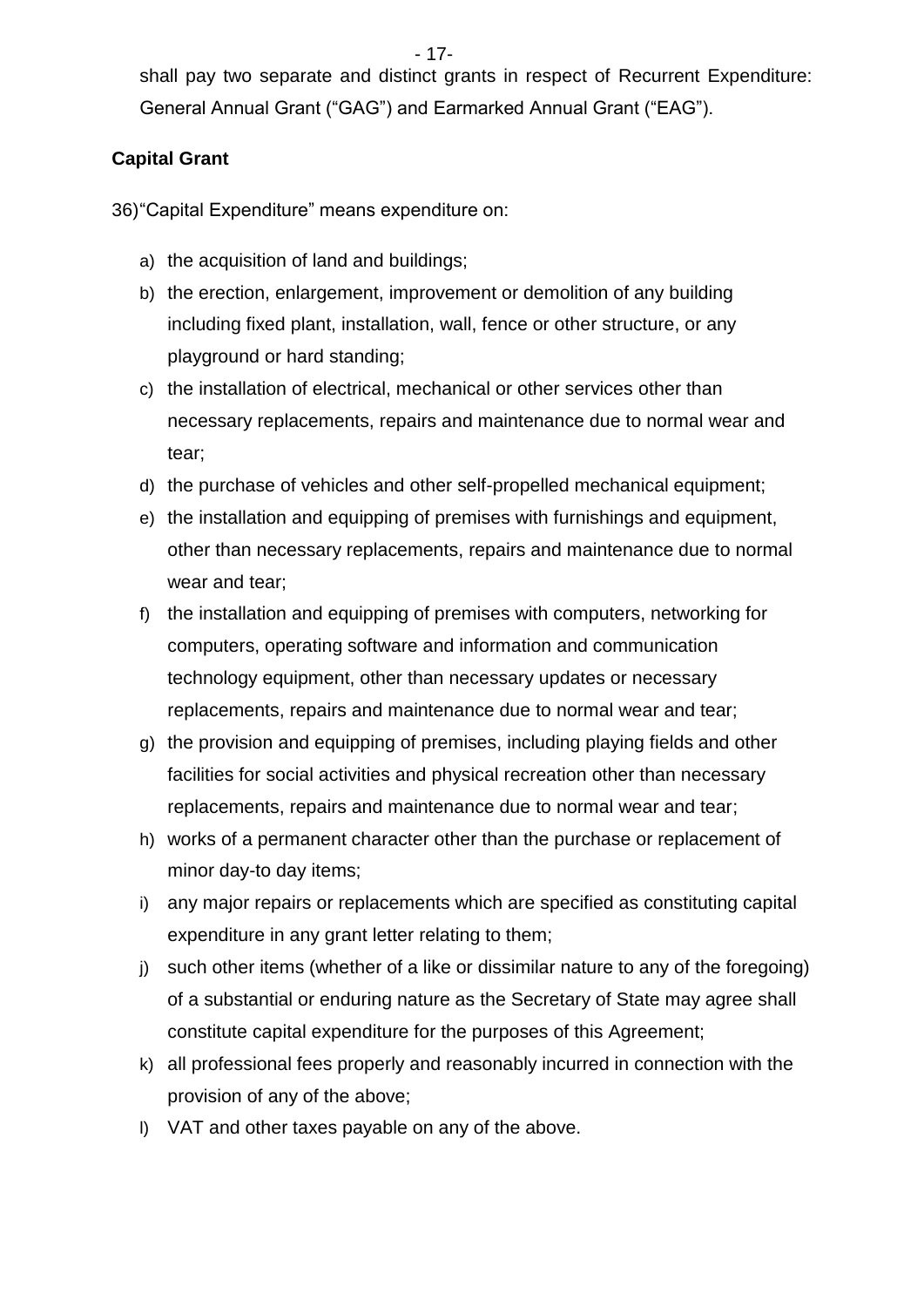"Capital Grant" means grant paid to the Academy Trust in respect of Capital Expenditure.

- 18-

- 37)Where the Academy is to open in new premises, or where existing premises are to be substantially refurbished or remodelled to enable the Academy to open in such premises, the Secretary of State, may, in his absolute discretion be responsible for meeting the incurred Capital Expenditure for that Academy. To that end, the Secretary of State will consider providing funding in accordance with any arrangements as he considers appropriate.
- 38)Any Capital Expenditure incurred in respect of the Academy on which Capital Grant payments are sought from the Secretary of State will require the specific prior written agreement of the Secretary of State, which agreement shall not be unreasonably withheld or delayed.
- 39)Any payment of Capital Grant to the Academy Trust under this Agreement is subject to the fulfilment of the following conditions:
	- a) such grants are used solely to defray expenditure approved by the Secretary of State;
	- b) the Academy Trust certifying and providing evidence that all planning and other consents necessary for the development and all related infrastructure to be completed have been obtained or put in place;
	- c) any other conditions that the Secretary of State may specify.

### **Arrangements for Payment of Capital Grant**

40)Capital Grant will be paid by the Secretary of State to the Academy Trust on the basis of claims for grant submitted to the Secretary of State in the notified format with supporting invoices and certificates as required by the Secretary of State. If a dispute arises as to whether a claim is or is not acceptable both parties undertake to attempt to resolve it in good faith. In the event of such a dispute, the Secretary of State shall pay to the Academy Trust so much of the claim as shall not be in dispute.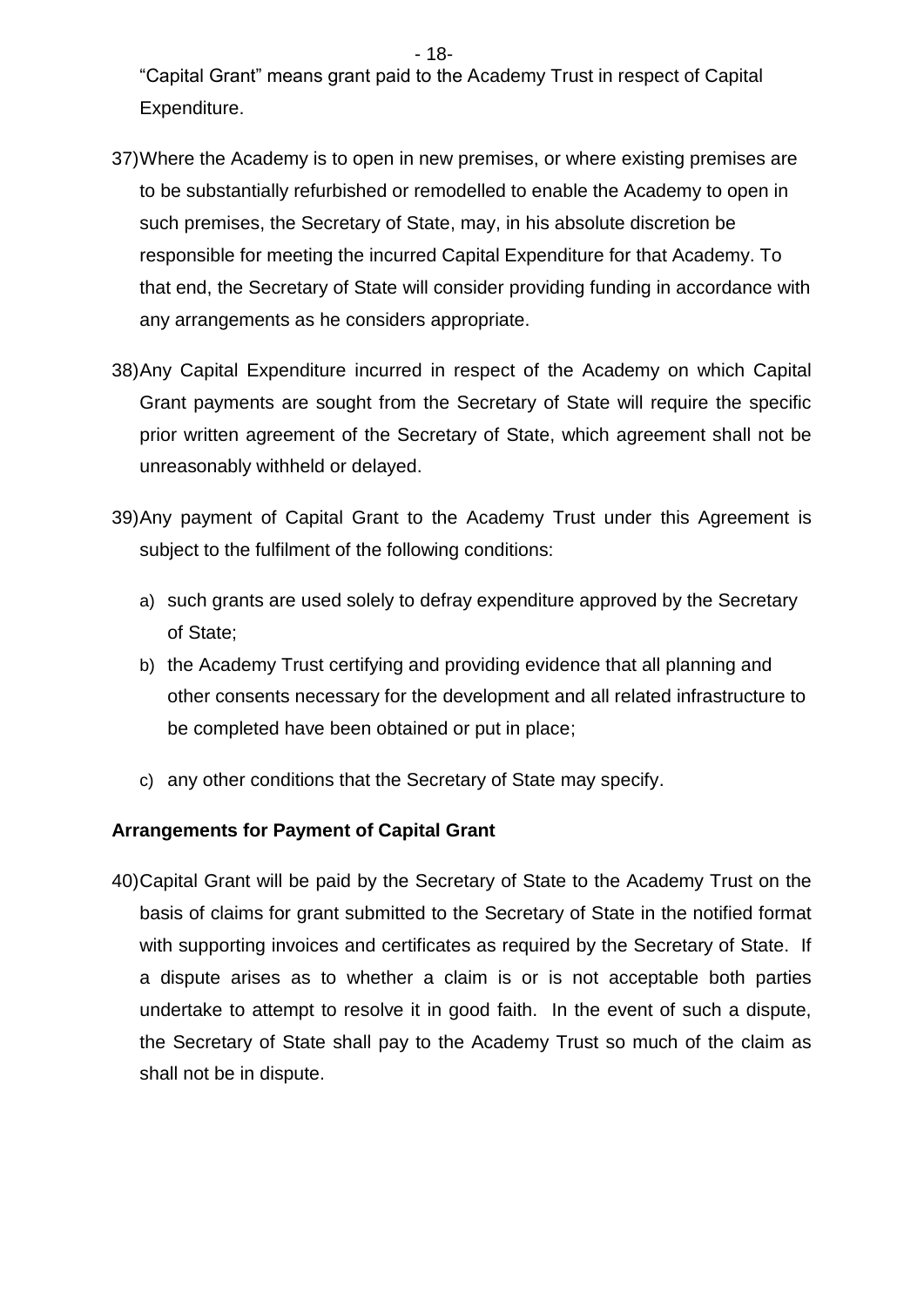- 41)GAG will be paid by the Secretary of State to the Academy Trust in order to cover the normal running costs of the Academy. These will include, but are not limited to:
	- a) teachers' salaries and related costs (including full and part time teaching staff and seconded teachers);
	- b) non-teaching staff salaries and related costs (including pension contributions, educational support staff, administrative and clerical staff and manual and premises related staff);
	- c) employees' expenses;
	- d) the purchase, maintenance, repair and replacement:
		- (i) of teaching and learning materials and other educational equipment, including books, stationery and ICT equipment and software, sports equipment and laboratory equipment and materials;
		- (ii) of other supplies and services;
	- e) examination fees;
	- f) repairs, servicing and maintenance of buildings (including redecoration, heating, plumbing, lighting etc); maintenance of grounds (including boundary fences and walls); cleaning materials and contract cleaning; water and sewage; fuel and light (including fuel oil, solid and other fuel, electricity and gas); rents; rates; purchase, maintenance, repairs and replacement of furniture and fittings;
	- g) insurance, provided that the Secretary of State shall not be obliged to pay GAG in relation to insurance to the extent that insurance and/or comparable arrangements are made available to the Academy Trust (whether at a cost to the Academy Trust or otherwise and whether made available by and/or on behalf of the Secretary of State or otherwise) save that, to the extent that such insurance and/or comparable arrangements as may be made available constitute a cost for the Academy Trust, the Secretary of State shall provide a contribution through GAG in relation to such cost;
	- h) medical equipment and supplies;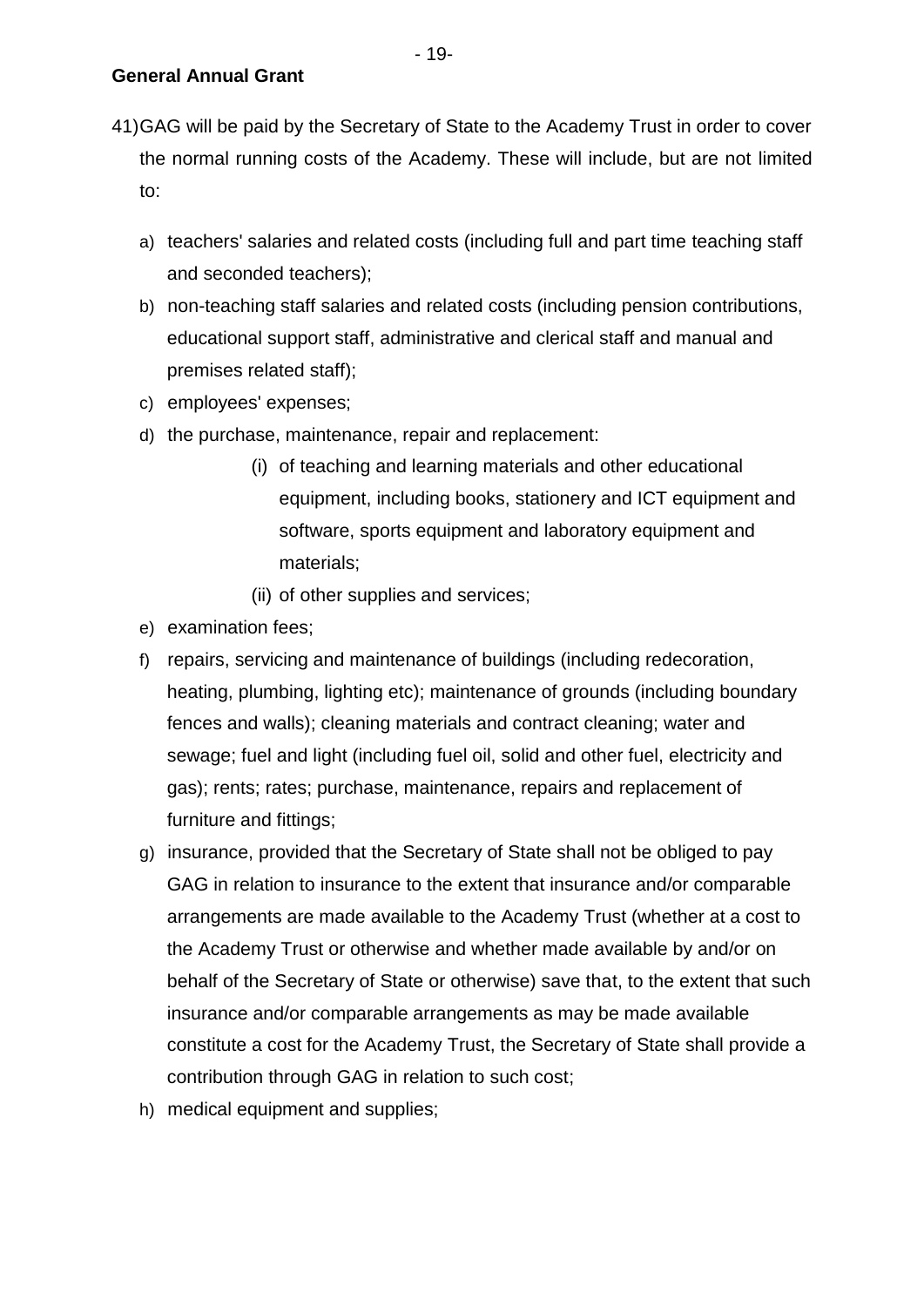- 20-
- i) staff development (including in-service training);
- j) curriculum development;
- k) the costs of providing school meals for pupils (including the cost of providing free school meals to pupils who are eligible to receive them), and discretionary grants to pupils to meet the cost of pupil support, including support for pupils with special educational needs or disabilities (taking account of the fact that separate additional money will be available for pupils with statements of special educational needs);
- l) administration;
- m) establishment expenses and other institutional costs.
- 42)Subject to clauses to 50-51, GAG for each Academy Financial Year for the Academy will include:
	- a) funding equivalent to that which would be received by a maintained school with similar characteristics, determined by the Secretary of State and notified in the Annual Letter of Funding or its equivalent, taking account of the number of pupils at the Academy;
	- b) funding in respect of functions which would be carried out by the LA if the Academy were a maintained school.
- 43)The GAG for each Academy Financial Year for the Academy will also include, payable on a basis equivalent to that applied to maintained schools:
	- a) funding for matters for which it is necessary for the Academy to incur extra costs, for as long as those costs are deemed necessary by the Secretary of State; and
	- b) payments in respect of further, specific grants made available to maintained schools, where the Academy meets the requisite conditions and criteria necessary for a maintained school to receive these grants.
- 44)Subject to clause 46, the basis of the pupil number count for the purposes of determining GAG for the Academy Financial Year in which the Academy opens shall be the same basis as that used by the Local Authority for determining the budget share of the predecessor maintained school as adjusted by numbers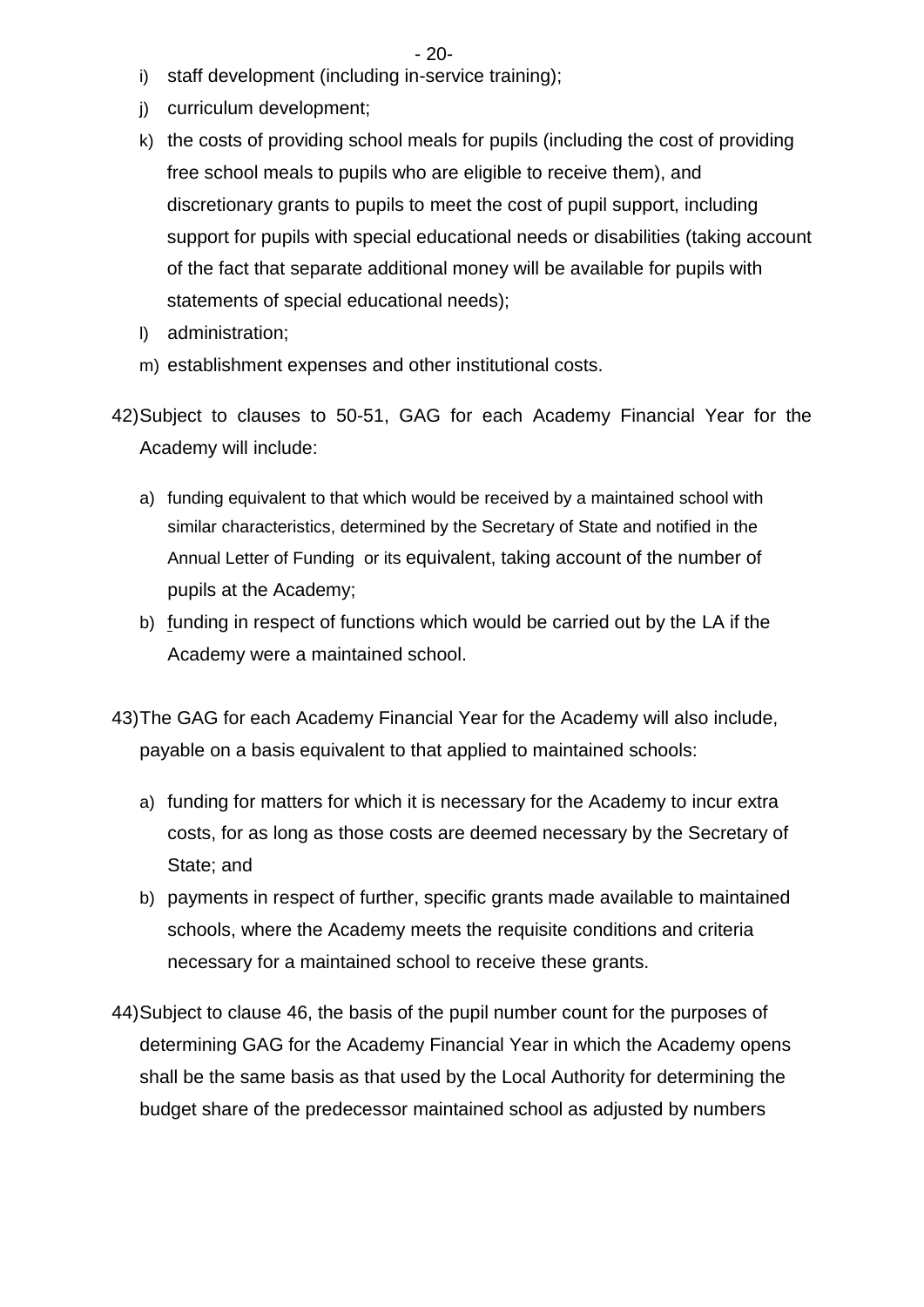counted in any subsequent Schools Census, as determined by the Secretary of State. In subsequent years the basis of the pupil count will be as determined by the Secretary of State.

45)Subject to clause 46, the basis of the pupil number count for the purpose of determining GAG for the Academy for Academy Financial Years after the Academy Financial Year in which the Academy opens will be

for the pupil number count for pupils in Year 11 and below, the Schools Census which is used to fund maintained schools for the financial year overlapping with the Academy Financial Year in question/

- 46)Where either of the following conditions applies in respect of an Academy Financial Year, the basis of the pupil count shall be determined by the Secretary of State, taking account of any diseconomies of scale that the Academy will be under as a result of such condition(s) applying. The conditions are:
	- a) not all planned Year-groups will be present at the Academy (that is, not all the pupil cohorts relevant to the age-range of the Academy will have some pupils present); or
	- b) the total number of pupils as measured in the Schools Census which is used to fund maintained schools for the financial year overlapping with the Academy Financial Year in question is less than 90% of the planned final size of the Academy, which is 180 , and has not at any previous time been greater than 90% of that number.
- 47)For any Academy Financial Year in which GAG for the Academy has been calculated in accordance with clause 44, no adjustment shall be made to the following Academy Financial Year's formula funding element of GAG to recognise variation from the pupil count basis used.
- 48)For any Academy Financial Year in which GAG for the Academy is calculated in accordance with clause 45, no adjustment will be made to the formula funding element in the following Academy Financial Year's formula funding element of GAG unless the Academy Trust demonstrates to the satisfaction of the Secretary of State that there has been a significant impact on costs, such as an extra class.

- 21-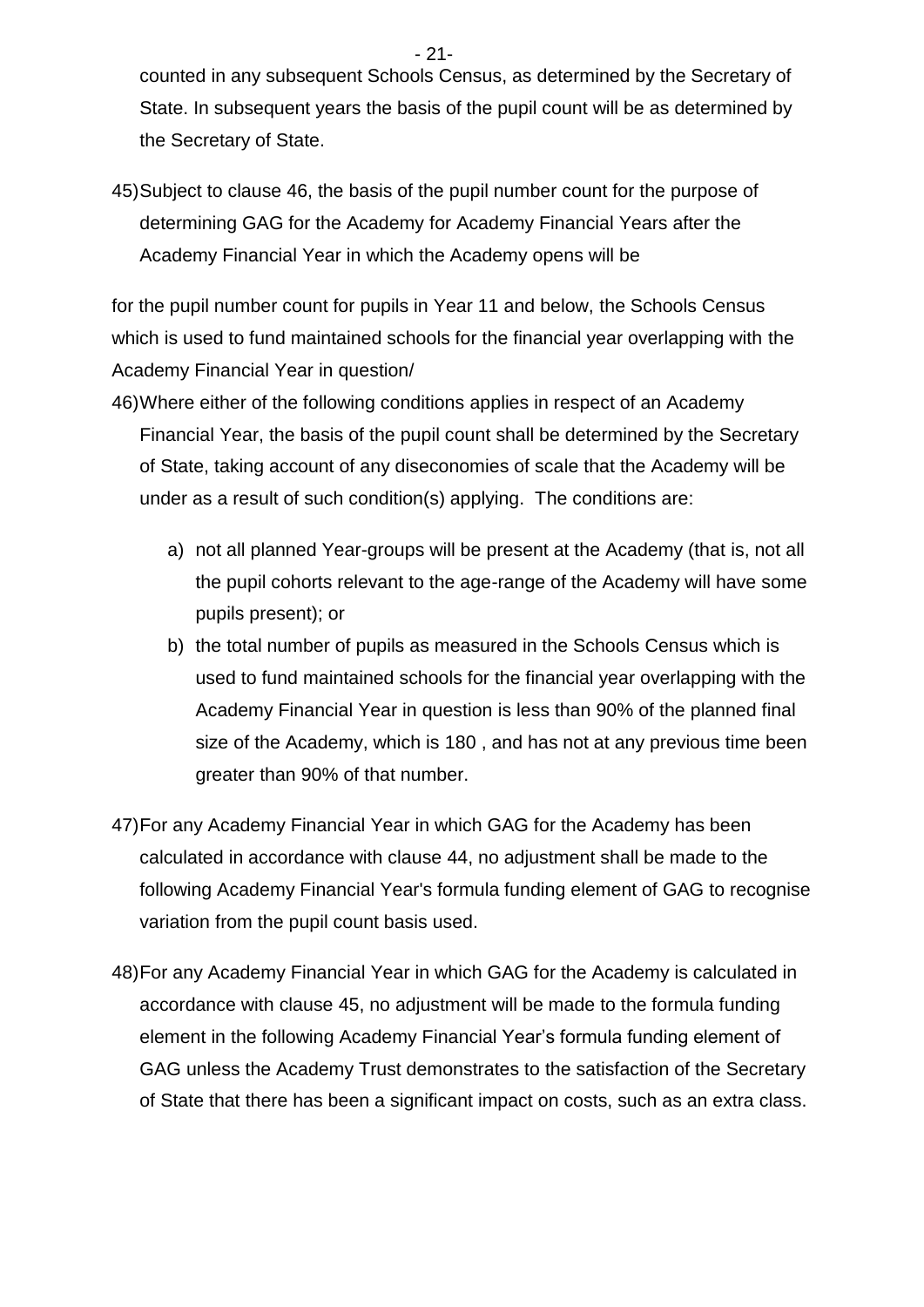- 22-

For any other element of GAG the Secretary of State may make adjustments to recognise a variation in pupil numbers from that used to calculate the element of grant in question; the basis of these will be set out in the annual letter of funding.

49)The Secretary of State recognises that:

- a) Where the Academy opens with an intake representing only a proportion of the final planned size of the Academy, payments based simply upon the number of pupils present are unlikely to be sufficient to meet the Academy's needs in the Academy Financial Years before all age groups are present at their planned size (the "Start-up Period") because of a lack of economies of scale. The Secretary of State may pay an appropriately larger GAG in the Start-up Period than would be justified solely on the basis of the methods set out in clauses 42-48, in order to enable the Academy to operate effectively;
- b) Where the Academy opens with pupils transferred from one or more maintained schools which have closed, additional GAG resources may be required to take account of transitional costs including any costs associated with supporting the integration of pupils from the closed schools and, where necessary, to offer a dual curriculum. If the Secretary of State has indicated that such additional GAG will be payable, the Academy Trust will make a bid for this addition to GAG based upon need and providing appropriate supporting evidence.
- 50)During the Start-up Period or during the period when year groups are present who have transferred from a predecessor school or schools, the Secretary of State will pay a further element of GAG additional to that calculated in accordance with the methods set out in clauses 42-48 to allow the Academy to:
	- a) purchase a basic stock of teaching and learning materials (including library books, text books, software, stationery, science equipment and equipment for physical education) and other consumable materials;
	- b) meet the costs associated with the recruitment and induction of additional teaching and other staff.

After the Start-up Period these costs will be met through the ordinary GAG.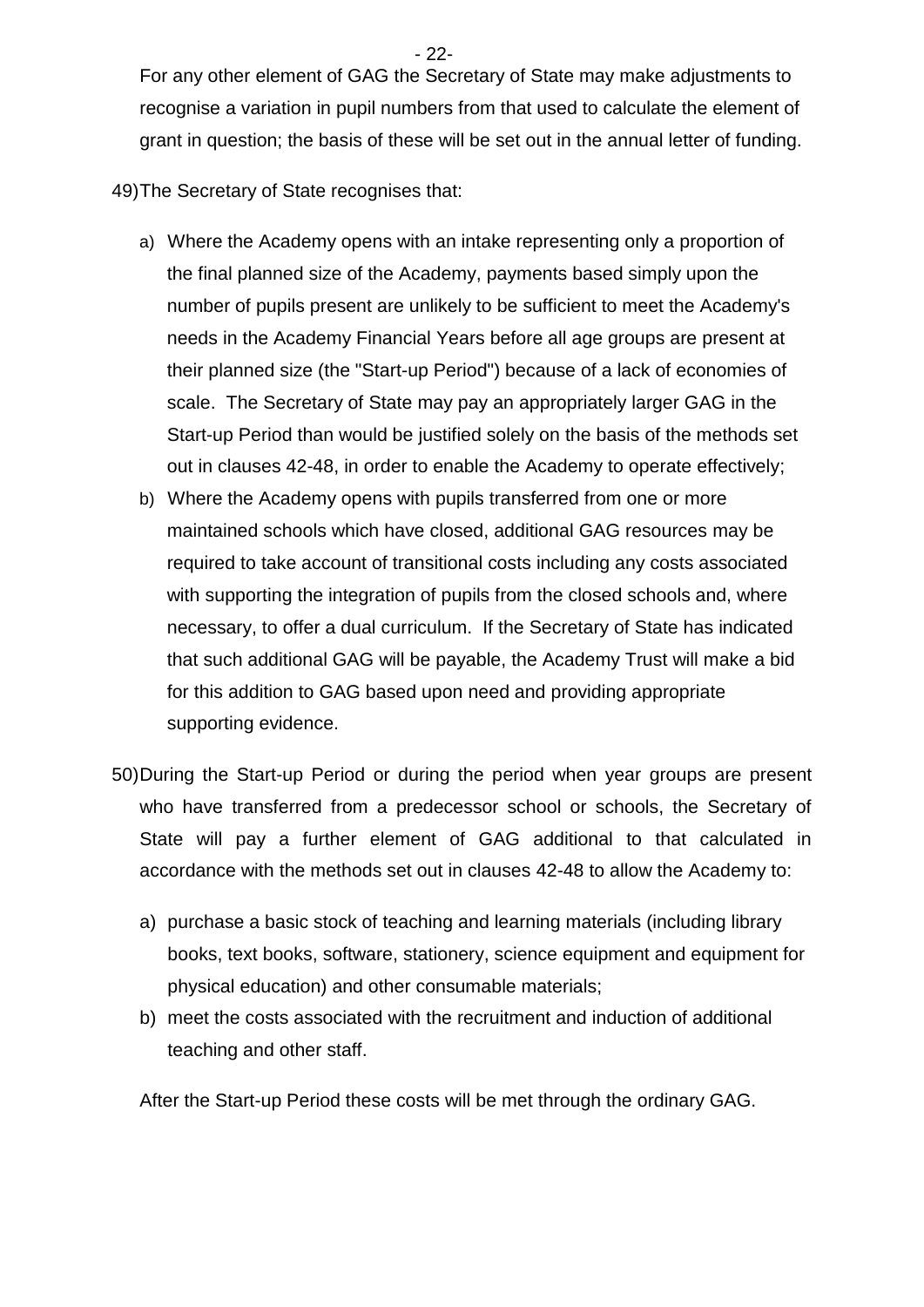- 23-

- 51)The Secretary of State recognises that if he serves notice of intention to terminate this Agreement, the intake of new pupils during the notice period is likely to decline and that in such circumstances payments based simply upon the number of pupils attending the Academy are unlikely to be sufficient to meet the Academy's needs during the notice period. The Secretary of State undertakes to pay a reasonable and appropriately larger GAG with respect to the Academy in the notice period than would be justified solely on the basis of the methods set out in clauses 42-48, in order to enable the Academy to operate effectively.
- 52)The Secretary of State also recognises that if this Agreement is terminated for any reason by either party the number of pupils at the Academy is likely to decline. In these circumstances both parties undertake to attempt to resolve issues arising from such termination in good faith and with the aim of protecting the interests and the education of the pupils at the Academy.
- 53)GAG paid by the Secretary of State shall only be spent by the Academy Trust towards the normal running costs of the Academy.

#### **Earmarked Annual Grant**

- 54)Earmarked Annual Grant ("EAG") shall be paid by the Secretary of State to the Academy Trust in respect of either recurrent or Capital Expenditure for such specific purposes as may from time to time be agreed between the Secretary of State and the Academy Trust and as described in the relevant funding letter. The Academy Trust shall only spend EAG in accordance with the scope, terms and conditions of the grant set out in the relevant funding letter.
- 55)Where the Academy Trust is seeking a specific EAG in relation to any Academy Financial Year, it shall submit a letter outlining its proposals and the reasons for its request to Academies Division, Sanctuary Buildings, Great Smith Street, London SW1P 3BT.

#### **Arrangements for Payment of GAG and EAG**

56)The Secretary of State shall notify the Academy Trust at a date preceding the start of each Academy Financial Year of the GAG and EAG figures in respect of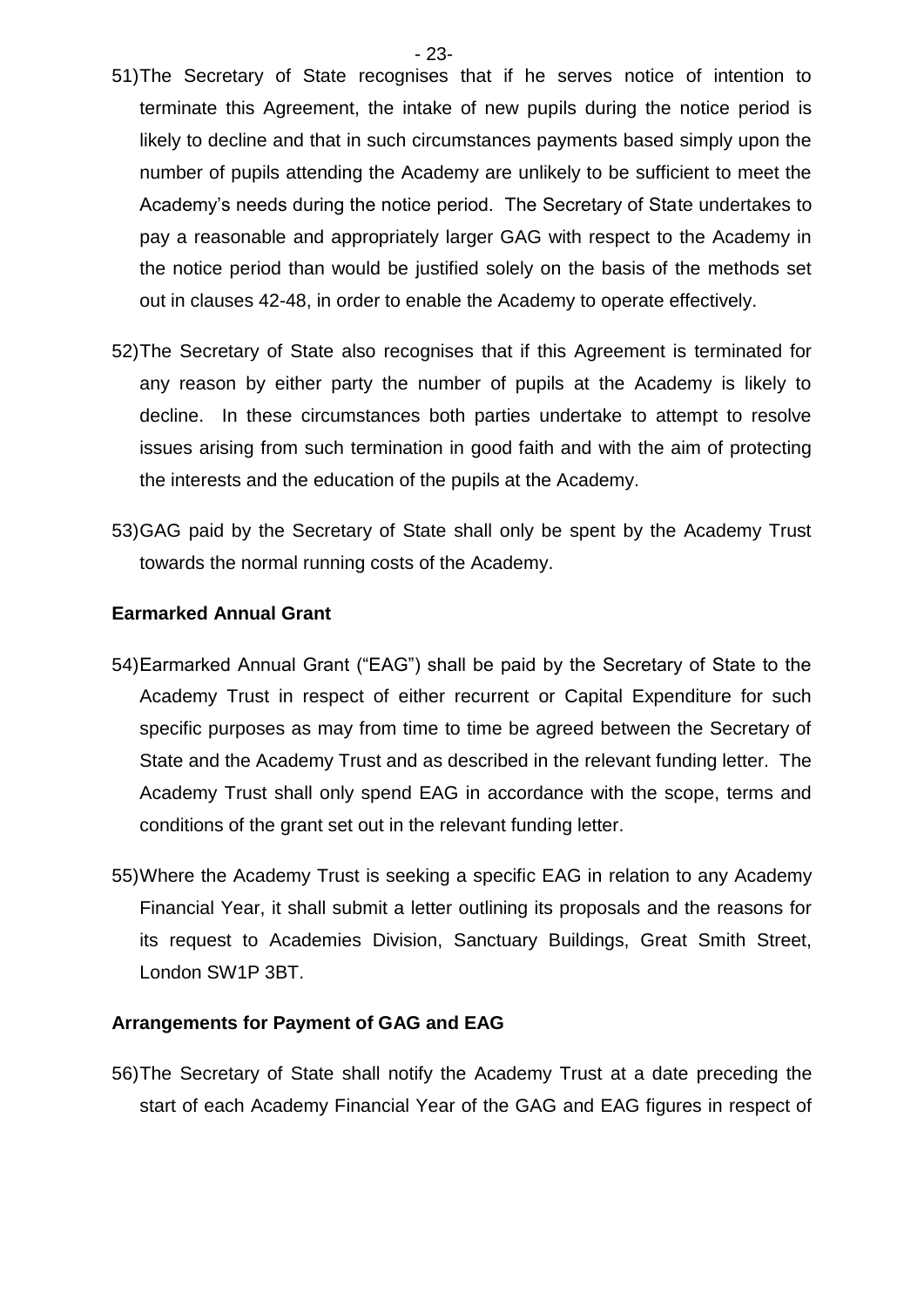the Academy which, subject to Parliamentary approval, the Secretary of State plans for that Academy Financial Year and of the assumptions and figures on which these are based.

- 57)If GAG or EAG is calculated incorrectly due to a mistake of the Secretary of State then:
	- a) if this leads to an underpayment of GAG, the Secretary of State will correct the underpayment in subsequent Academy Financial Years;
	- b) if this leads to an overpayment of GAG, the Secretary of State reserves the right to recover any overpaid grant in subsequent Academy Financial Years, as appropriate, having considered all the relevant circumstances and taking into account any representations from the Academy Trust.
- 58)If GAG or EAG is calculated incorrectly because the Academy Trust provides incorrect information to the Secretary of State then;
	- a) if this leads to an underpayment of GAG, the Secretary of State may correct the underpayment in subsequent Academy Financial Years;
	- b) If this leads to an overpayment of GAG, the Secretary of State reserves the right to recover any overpaid grant in subsequent Academy Financial Years, as appropriate, having considered all the relevant circumstances and taking into account any representations from the Academy Trust.
- 59)The amounts of GAG for an Academy Financial Year will be determined annually by the Secretary of State. The amount of GAG for the Academy for the initial Academy Financial Year will be notified to the Academy Trust in a funding letter at a date preceding that year. For subsequent years the amount of GAG will be notified to the Academy Trust in a funding letter preceding that Academy Financial Year (the "Annual Letter of Funding"). The Annual Letter of Funding will not include the amount that the Academy Trust will receive in respect of grants for which information to enable timely calculation is not available or is incomplete, such grants will be notified as soon as practicable later in the year. Amounts of EAG will be notified to the Academy Trust wherever possible in the Annual Letter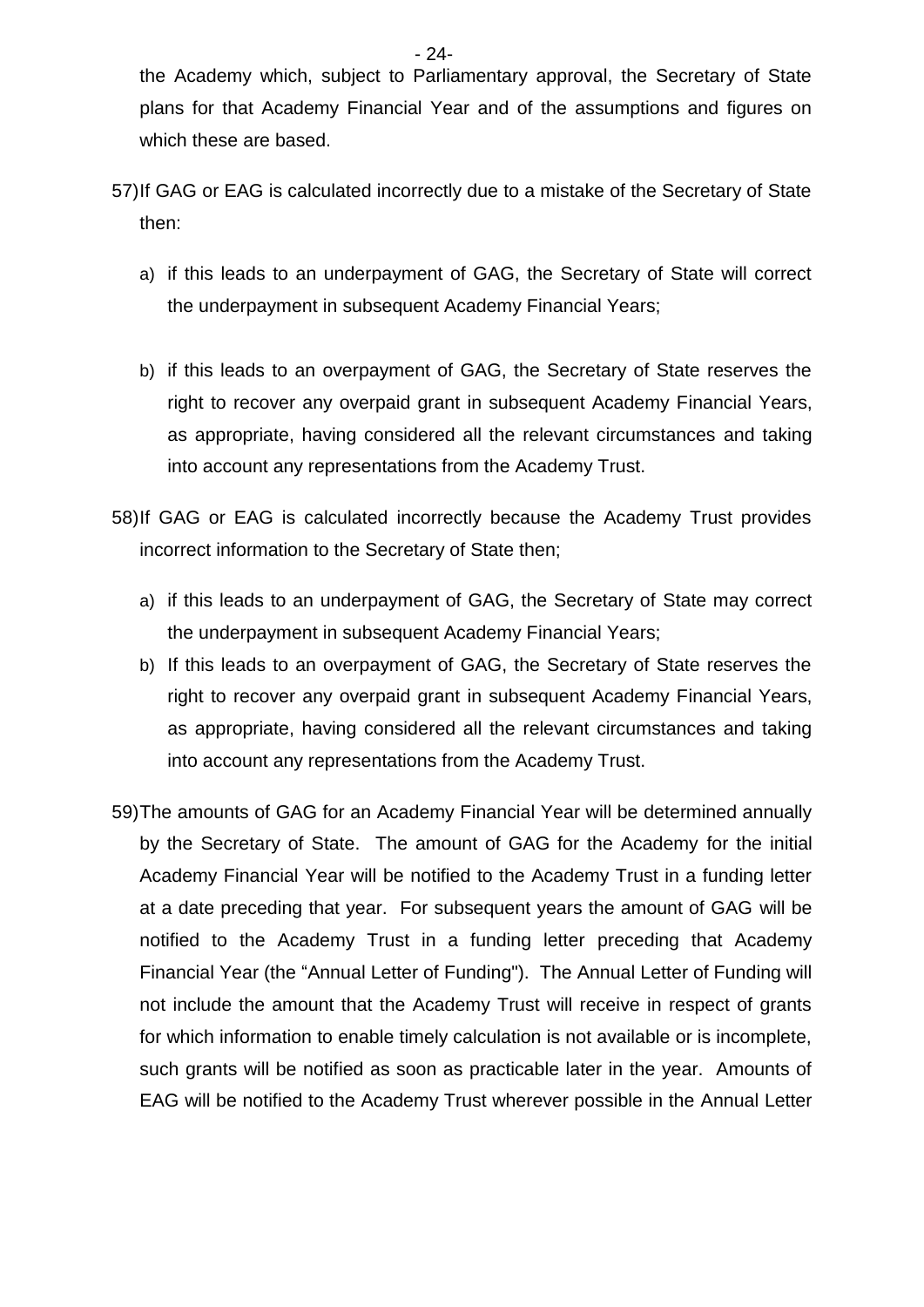- 25-

of Funding or as soon as practicable thereafter.

60)The Secretary of State undertakes to pay GAG in monthly instalments on or before the twenty fifth day of each month, each such instalment to fund the salaries and other payroll costs for the relevant month of all monthly paid employees and all other costs payable during the next following month. The detailed arrangements for payment will be set out in the Annual Letter of Funding.

#### **Other relevant funding**

#### 61)Not used.

- 62)The Secretary of State may meet costs incurred by the Academy Trust in connection with the transfer of employees from any predecessor school under the Transfer of Undertakings (Protection of Employment) Regulations 2006. Payment of grant in respect of such costs is to be agreed between the parties on a case by case basis and the Academy Trust shall not budget on the basis that it will receive any grant in respect of such costs unless it is specifically notified that such grant will be paid.
- 63)The Academy Trust may also receive funding from an LA in respect of the provision detailed in statements of SEN for pupils attending an Academy in accordance with the provisions of Section 483A of the Education Act 1996 and regulations made under that section. The Academy Trust shall ensure that all provision detailed in statements of SEN is provided for such pupils.

64)Not used.

#### **Financial and Accounting Requirements**

- 65)The Academy Trust shall appoint an Accounting Officer and shall notify the Secretary of State of that appointment.
- 66)In relation to the use of grant paid to the Academy Trust by the Secretary of State, the Academy Trust shall abide by the requirements of and have regard to the guidance in the Academies Financial Handbook published by the DfE and amended from time to time, which sets out in detail provisions for the financial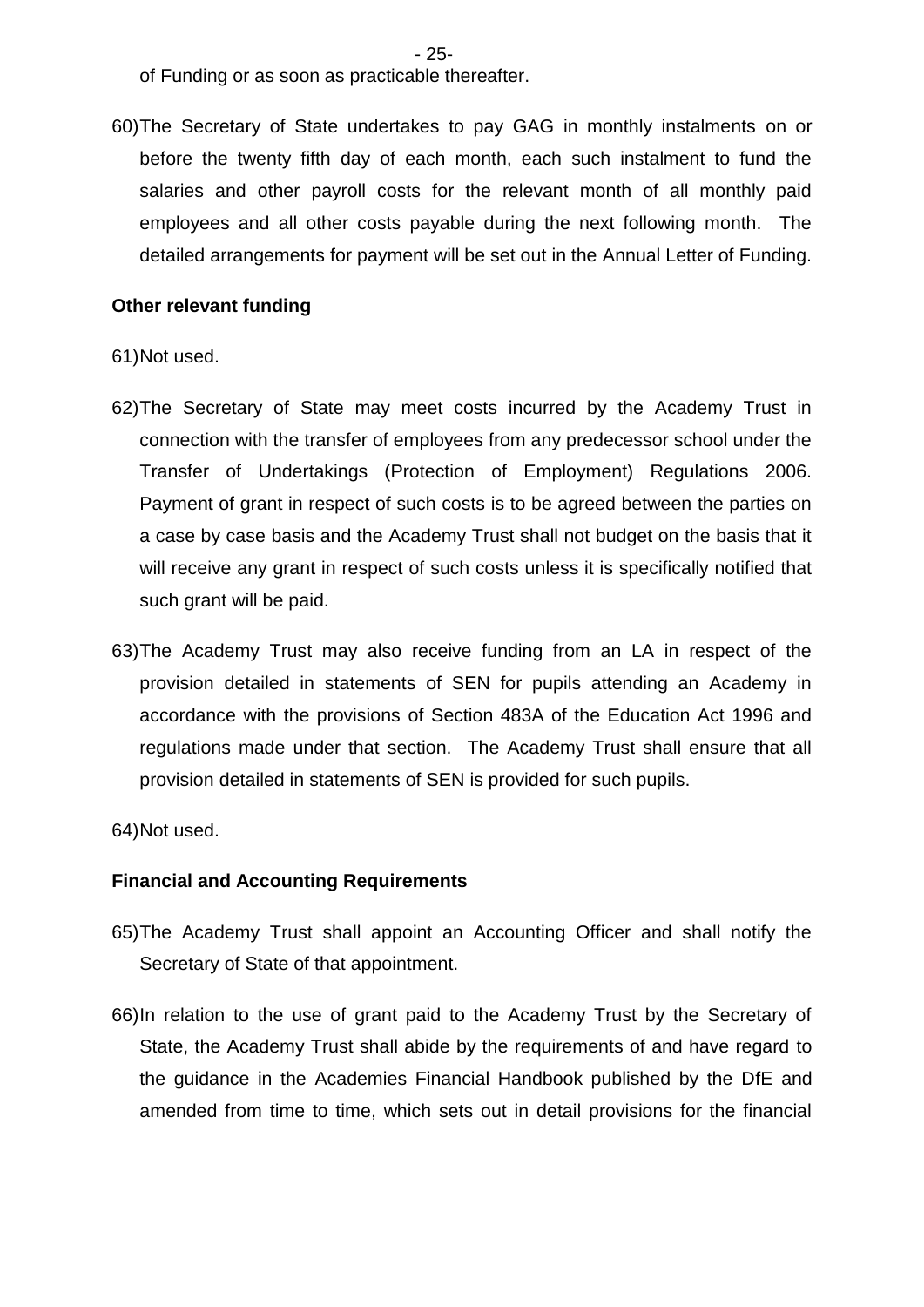management of the Academy including guidance on financial systems and controls and accounting and reporting requirements, in so far as these are not inconsistent with any accounting and reporting requirements and guidance that it may be subject to by virtue of its being a charity.

- 67)The formal budget plan must be approved each Academy Financial Year by the Governing Body.
- 68)Any payment of grant by the Secretary of State in respect of the Academy is subject to his being satisfied as to the fulfilment by the Academy Trust of the following conditions:
	- a) in its conduct and operation it shall apply financial and other controls which conform to the requirements both of propriety and of good financial management;
	- b) arrangements have been made to maintain proper accounting records and that statements of income and expenditure and balance sheets may be produced in such form and frequency as the Secretary of State may from time to time reasonably direct;
	- c) in addition to the obligation to fulfil the statutory requirements referred to in sub-clause f) below, the Academy Trust shall prepare its financial statements, Directors' report, Annual Accounts and its Annual Return for each Academy Financial Year in accordance with the Statement of Recommended Practice as if the Academy Trust was a non-exempt Charity and in such form or manner and by such a date as the Secretary of State may reasonably direct and shall file these with the Secretary of State and the Principal Regulator each Academy Financial Year;
	- d) A statement of the accounting policies used should be sent to the Secretary of State with the financial statements and should carry an audit report stating that, in the opinion of the auditors, the statements show a true and fair view of the Academy Trust's affairs and that the grants were used for the purposes intended;
	- e) the Academy Trust shall ensure that its accounts are audited annually by independent auditors appointed under arrangements approved by the Secretary of State;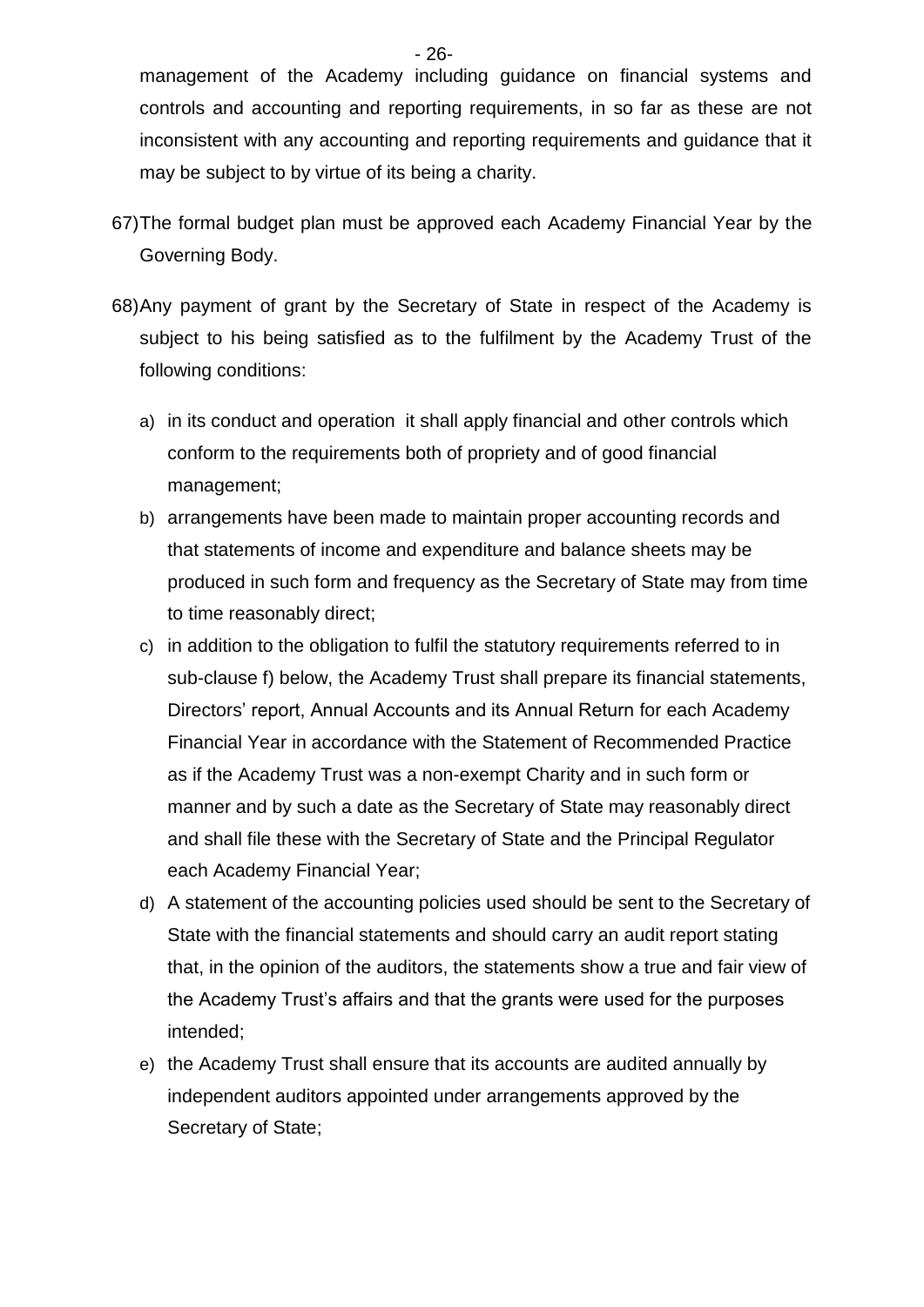- 27-
- f) the Academy Trust prepares and files with the Companies Registry such annual accounts as are required by the Companies Act 2006;
- g) the Academy Trust shall publish on its website its Annual Accounts, Annual Report, Memorandum and Articles of Association, Funding Agreement and a list of the names of the Governors of the Academy Trust;
- h) the Academy Trust insures or procures insurance by another person of its assets in accordance with normal commercial practice or under the terms of any subsisting leases in respect of the leasehold interest of the site upon which the Academy is situated.
- 69)In addition, and at his expense, the Secretary of State may instruct auditors to report to him on the adequacy and effectiveness of the accounting systems and internal controls maintained by the Academy Trust to standards determined by the Secretary of State and to make recommendations for improving the financial management of the Academy Trust.
- 70)The books of accounts and all relevant records, files and reports of the Academy Trust including those relating to financial controls, shall be open at all reasonable times to officials of the DfE and the National Audit Office and to contractors retained by the DfE or the National Audit Office for inspection or the carrying out of value for money studies; and the Academy Trust shall secure that those officials and contractors are given reasonable assistance with their enquiries. For the purposes of this clause 'relevant' means in any way relevant to the provision and use of grants provided by the Secretary of State under this Agreement.
- 71)The Academy Trust shall submit indicative budgets relating to the Academy to the Secretary of State by not later than 15 February before the start of each Academy Financial Year. Such budgets shall set out clearly the prospective income and expenditure of the Academy and shall differentiate, and give adequate details of:
	- a) a statement of expected income for that Academy Financial Year including cash donations and gifts in kind from sources other than GAG, EAG and grants from the Secretary of State towards capital and revenue expenditure, distinguishing between income from public funds including the national lottery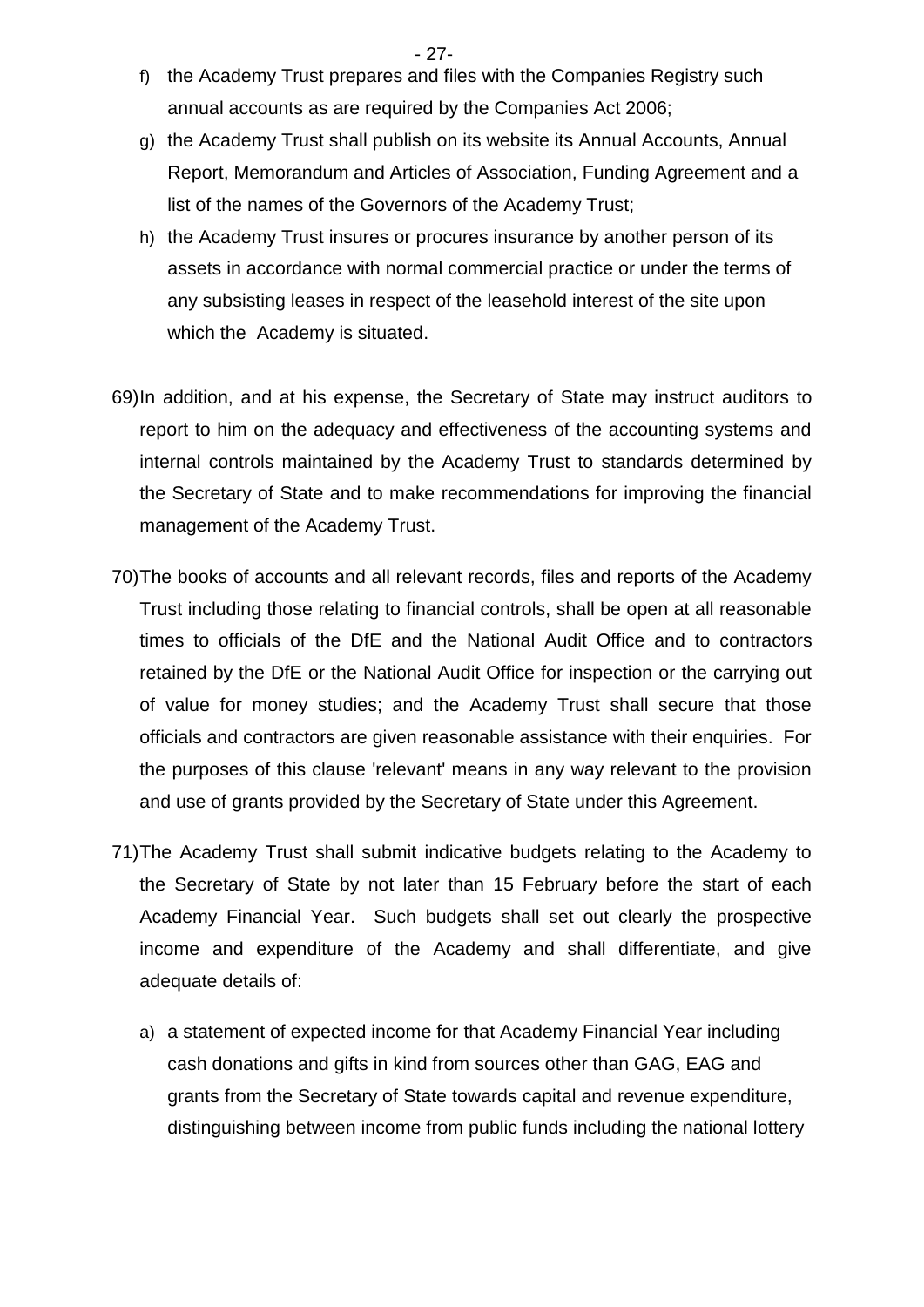and income from other sources. Income from cash donations and gifts in kind from sources other than GAG, EAG and grants from the Secretary of State towards capital expenditure will not be taken into account by the Secretary of State in the calculation of GAG;

- b) a statement of proposed recurrent expenditure for that Academy Financial Year;
- c) a statement of proposed capital expenditure for that Academy Financial Year.
- 72)At the beginning of any Academy Financial Year the Academy Trust may hold unspent GAG from previous Academy Financial Years amounting to such percentage (if any) as the Secretary of State may specify by notice in writing to the Academy Trust prior to the beginning of that Academy Financial Year of the total GAG payable for the Academy in the Academy Financial Year just ended or such higher amount as may from time to time be agreed. The Academy Trust shall use such carried forward amount for such purpose, or subject to such restriction on its use, as the Secretary of State may specify by notice in writing to the Academy Trust.
- 73)Notwithstanding clause 72, any additional grant provided over and above that set out in clauses 42-48, and made in accordance with clauses 49-51 may be carried forward without limitation or deduction until the Start-up Period or the circumstances set out in clause 51 come to an end.
- 74)Any savings of GAG not allowed to be carried forward under clauses 72-73 will be taken into account in the payment of subsequent grant.
- 75)The Academy Trust may also accumulate funds from private sources or public sources other than grants from the Secretary of State for application to the benefit of the Academy as it sees fit. Any surplus arising from private sources or public sources other than grants from the Secretary of State shall be separately identified in the Academy Trust's balance sheet.
- 76)The Academy Trust shall not, in relation to assets or property funded (whether in whole or in part) by the Secretary of State, without the prior written consent of the Secretary of State which shall not be unreasonably withheld or delayed:

- 28-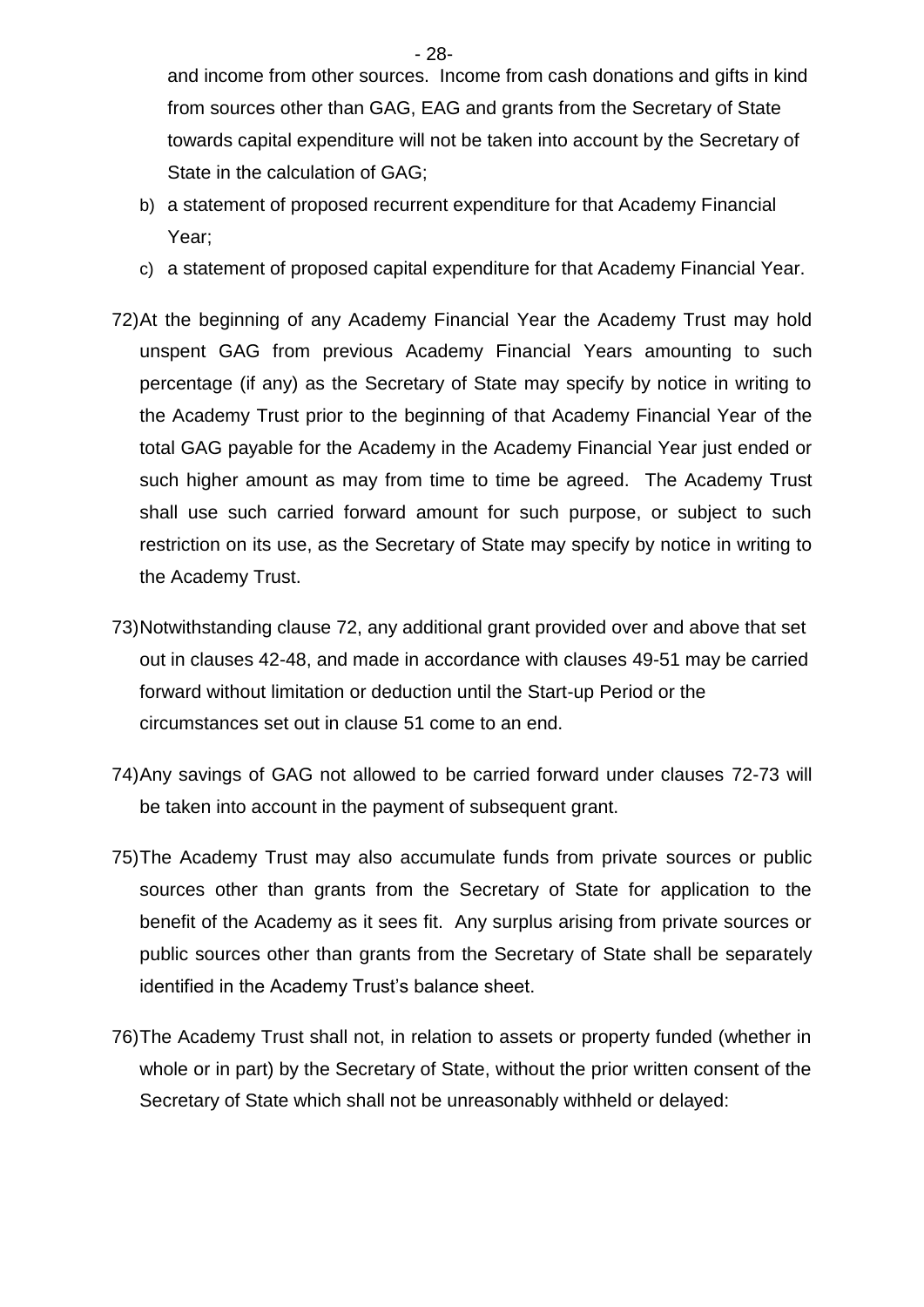- 29-

- a) except such as are given in normal contractual relations, give any guarantees, indemnities or letters of comfort;
- b) write off any debts or liabilities owed to it above a value for the time being specified by the Secretary of State nor offer to make any ex gratia payments;
- c) make any sale or purchase of freehold property; or
- d) grant or take up any leasehold or tenancy agreement for a term exceeding three years.

76)A Grants paid by the Secretary of State shall only be used by the Academy Trust for the purpose listed in Article 4(a). Such funds shall not be used by the Academy Trust for purposes listed in Article 4(b) without the prior written consent of the Secretary of State except where the use of such funds for a charitable purpose set out in Article 4(b) is merely incidental to their use for a main or predominant charitable purposes set out in Article 4(a) of the Articles.

- 77)The Academy Trust shall provide 30 days notice to the Secretary of State, whether or not the circumstances require the Secretary of State's approval, of its intention to:
	- a) give any guarantees, indemnities or letters of comfort;
	- b) write off any debts owed to it or offer to make any ex gratia payments;
	- c) make any sale or purchase of freehold property; or
	- d) grant or take up any leasehold or tenancy agreement for a term exceeding three years.
- 78)Each discovered loss of an amount exceeding the amount for the time being specified by the Secretary of State and arising from suspected theft or fraud, shall be reported by the Academy Trust to the Secretary of State at the earliest opportunity.
- 79)It is the responsibility of the Academy Trust to ensure that the Academy balances its budget from Academy Financial Year to Academy Financial Year. For the avoidance of doubt, this does not prevent the Academy Trust from:
	- a) carrying a surplus from one Academy Financial Year to the next; or
	- b) carrying forward from a previous Academy Financial Year or Academy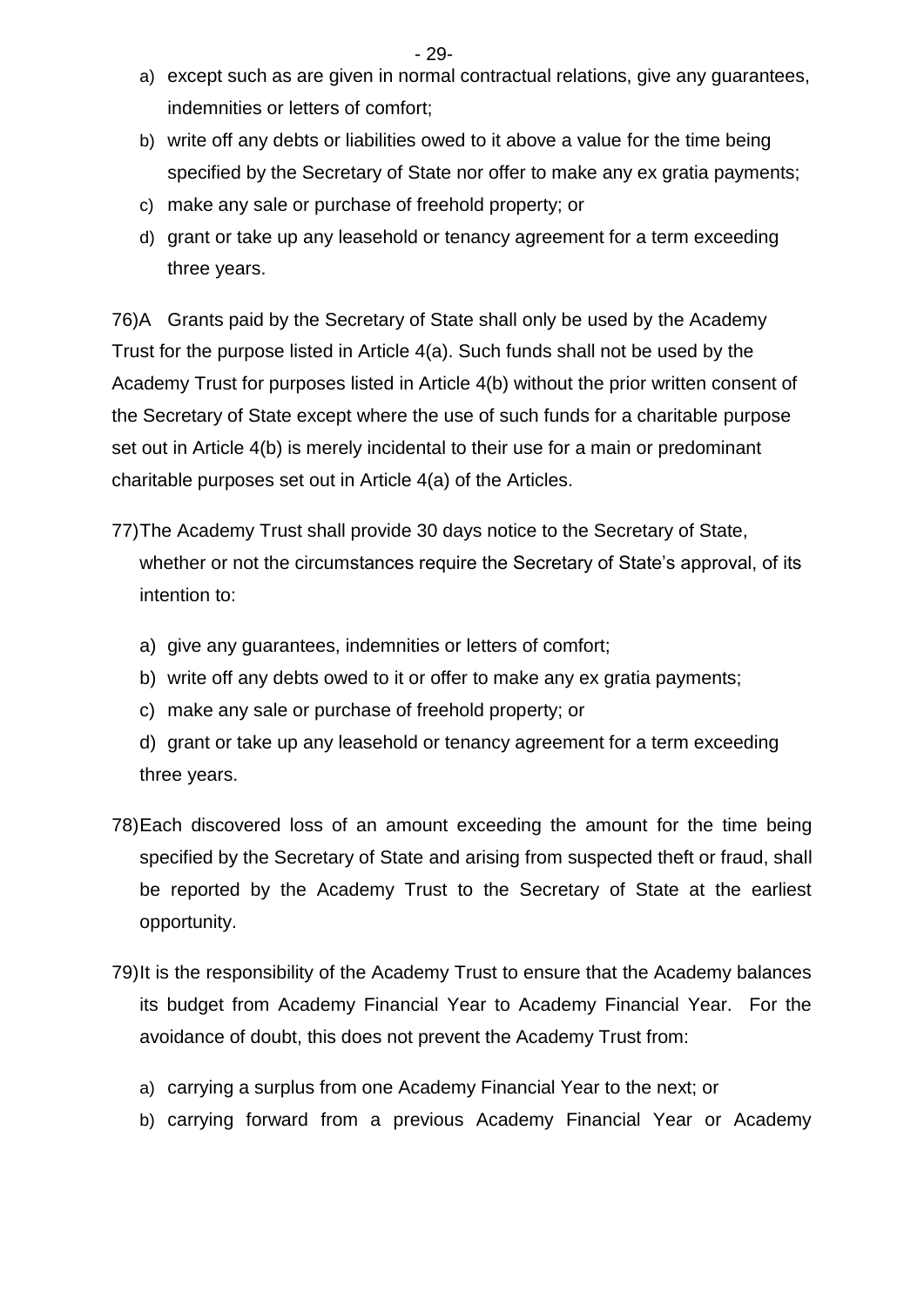Financial Years a sufficient surplus or sufficient cumulative surpluses on grants from the Secretary of State to meet an in-year deficit on such grants in a subsequent financial year; or

- c) incurring an in-year deficit on funds from sources other than grants from the Secretary of State in any Academy Financial Year, provided it does not affect the Academy Trust's responsibility to ensure that the Academy balances its overall budget from Academy Financial Year to Academy Financial Year.
- 79A) The Academy Trust shall abide by the requirements of and have regard to the Charity Commission's guidance to charities and charity trustees and in particular the Charity Commission's guidance in the Protecting Charities from Harm ('the compliance toolkit'). Any references in this document which require charity trustees to report to the Charity Commission should instead be interpreted as references to report to the Principal Regulator.

#### **Borrowing Powers**

- 80)The Academy Trust shall not borrow against or so as to put at risk property or assets funded (whether in whole or in part) by the Secretary of State without specific approval of the Secretary of State, such approval may only be granted in limited circumstances. The Academy Trust shall not operate an overdraft except to cover irregularities in cash flow. Such an overdraft, and the maximum amount to be borrowed, shall require approval by the Academy Trust in General Meeting and in writing by the Secretary of State, and shall be subject to any conditions which the Secretary of State may reasonably impose.
- 81)The Academy Trust shall provide 30 days notice to the Secretary of State of its intention to borrow, whether or not such borrowing requires the Secretary of State's approval under clause 80 above.

#### **Disposal of Assets**

82)Where the Academy Trust acquires assets for a nil consideration or at an under value it shall be treated for the purpose of this Agreement as having incurred expenditure equal to the market value of those assets at the time that they were acquired. This provision shall not apply to assets transferred to the Academy

- 30-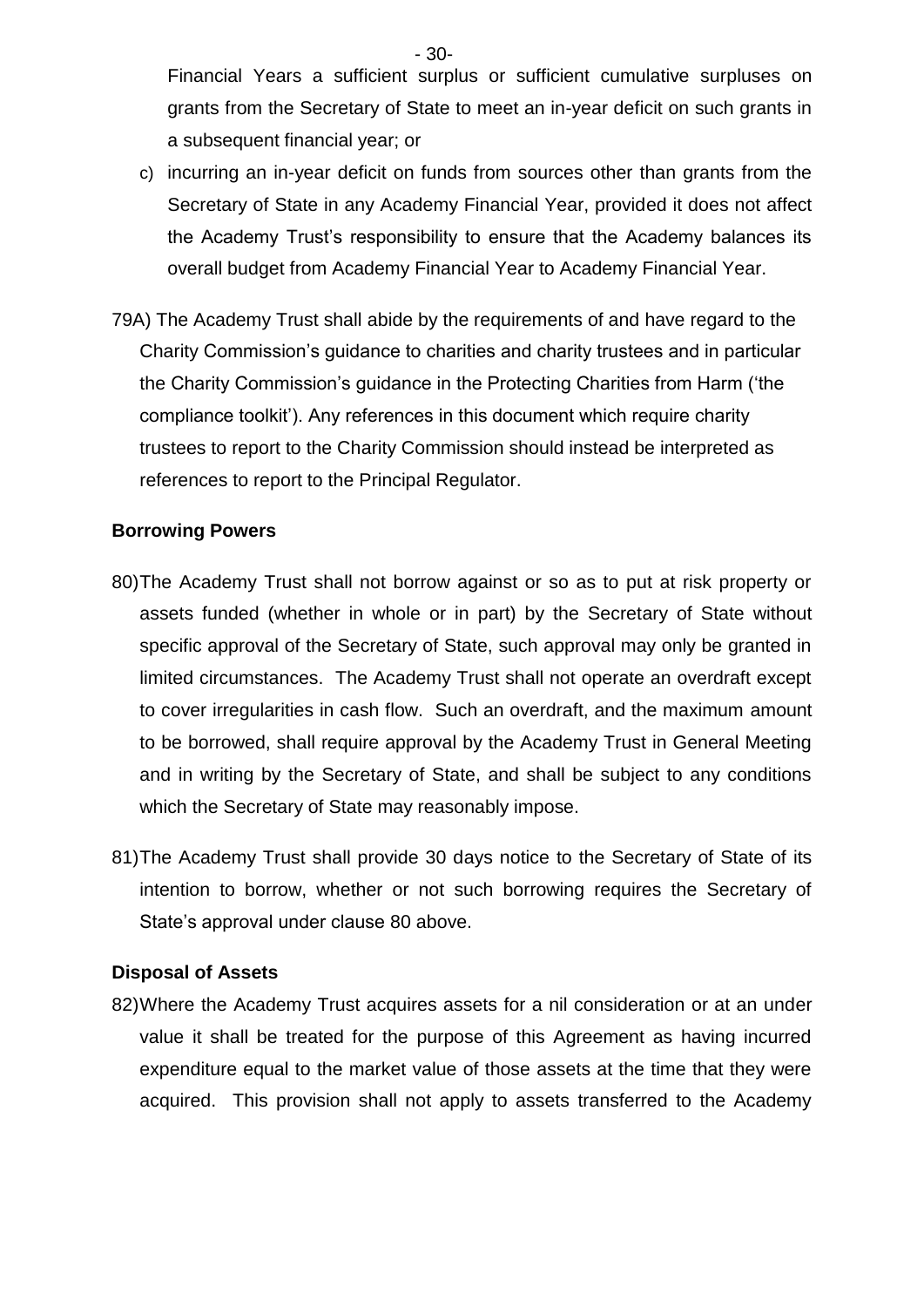Trust at nil or nominal consideration and which were previously used for the purposes of an Academy and/or were transferred from an LA, the value of which assets shall be disregarded.

- 83)The sale or disposal by other means, or reinvestment of proceeds from the disposal, of a capital asset by the Academy Trust shall require the consent of the Secretary of State, such consent not to be unreasonably withheld or delayed, where:
	- a) the Secretary of State paid capital grant in excess of the value for the time being specified by the Secretary of State for the asset; or
	- b) the asset was transferred to the Academy Trust from an LA for no or nominal consideration.
- 84)Furthermore, reinvestment of a percentage of the proceeds of disposal of a capital asset paid for with a capital grant from the Secretary of State shall require the Secretary of State's consent in the circumstances set out above and reinvestment exceeding the value for the time being specified by the Secretary of State or with other special features will be subject to Parliamentary approval. The percentage of the proceeds for which consent is needed is the percentage of the initial price of the asset which was paid by capital grant from the Secretary of State.
- 85)This clause applies in the event, during the lifetime of this Agreement, of the disposal of a capital asset for which capital grant of any amount was paid by the Secretary of State, where the asset was acquired by the Academy Trust. In this event, the Academy Trust shall repay to the Secretary of State the same proportion of the proceeds of the disposal as equates with the proportion of the original cost met by the Secretary of State, unless the Secretary of State agrees to some or all of the proceeds being retained by the Academy Trust for its charitable purposes.
- 86)This clause applies in the event, during the lifetime of this Agreement, that the Secretary of State consents to the disposal of an asset which was transferred to the Academy Trust from an LA for no or nominal consideration. In this event the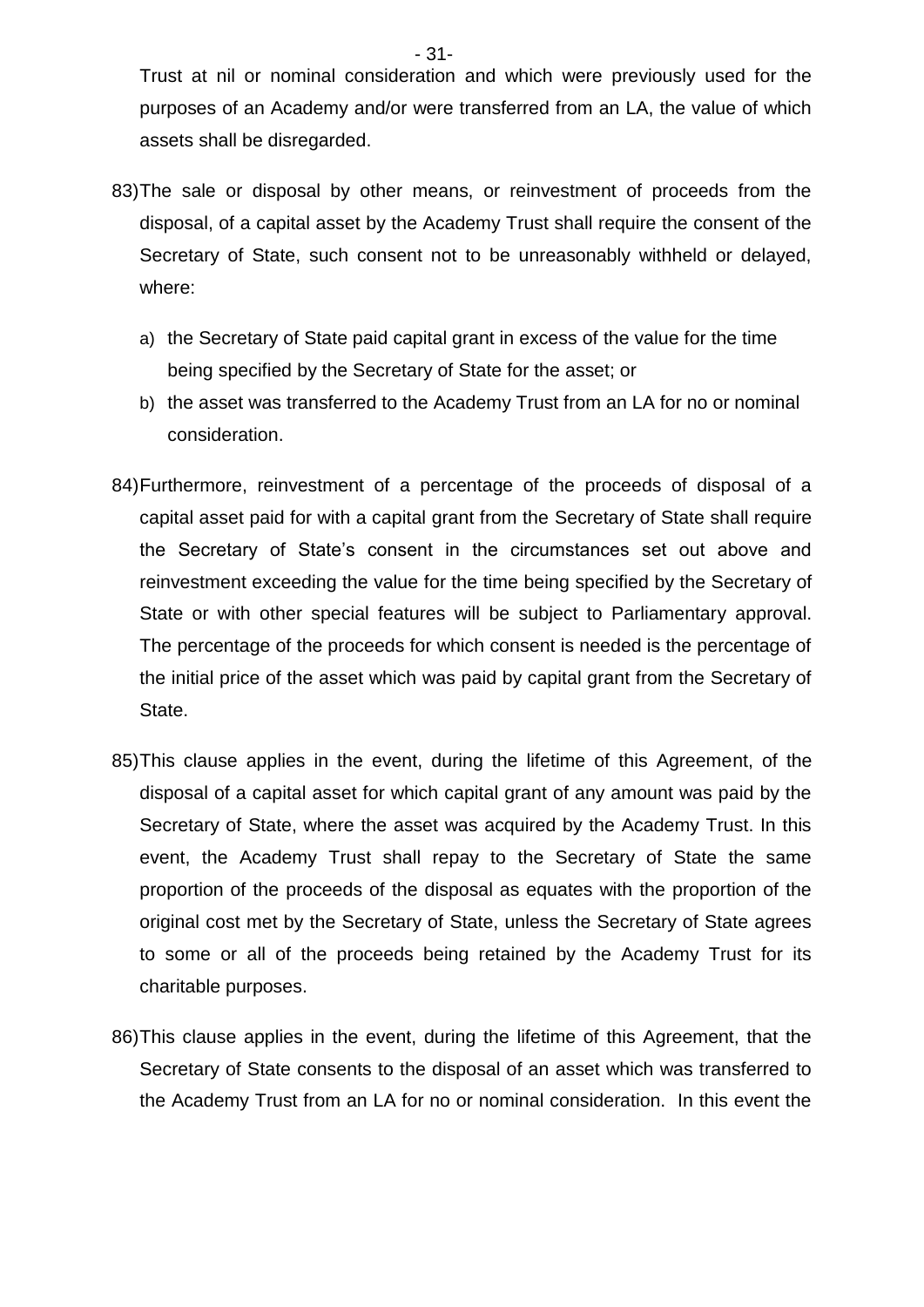Secretary of State may give consent on the basis that all or part of the proceeds of the disposal should be made over to the LA from which the asset was transferred, taking into account the amount of the proceeds to be reinvested by the Academy Trust. The Secretary of State will have regard to any representations from the Academy Trust and the LA from which the asset was transferred before giving consent under this clause.

- 87)Except with the consent of the Secretary of State, the Academy Trust shall not dispose of assets funded (whether in whole or in part) by the Secretary of State for a consideration less than the best price that can reasonably be obtained, such consent not to be unreasonably withheld or delayed.
- 88)The Academy Trust shall provide 30 days notice to the Secretary of State of its intention to dispose of assets for a consideration less than the best price that can reasonably be obtained, whether or not such disposal requires the Secretary of State's consent under clause 87 above.

#### **TERMINATION**

- 89)Either party may give not less than seven Academy Financial Years' written notice to terminate this Agreement, such notice to expire on 31 August 2019 or any subsequent anniversary of that date.
- 90)If the Secretary of State is of the opinion that the Academy no longer has the characteristics set out in clause 10 of this Agreement or that the conditions and requirements set out in clauses 12-33 of this Agreement are not being met, or that the Academy Trust is otherwise in material breach of the provisions of this Agreement, the Secretary of State may give notice of his provisional intention to terminate this Agreement.
- 91)Any such notice shall be in writing and shall:
	- a) state the grounds on which the Secretary of State considers the Academy no longer has the characteristics set out in clause 10 of this Agreement or is not meeting the conditions and requirements of clauses 12-33 of this Agreement or the Academy Trust is otherwise in material breach of the provisions of this Agreement;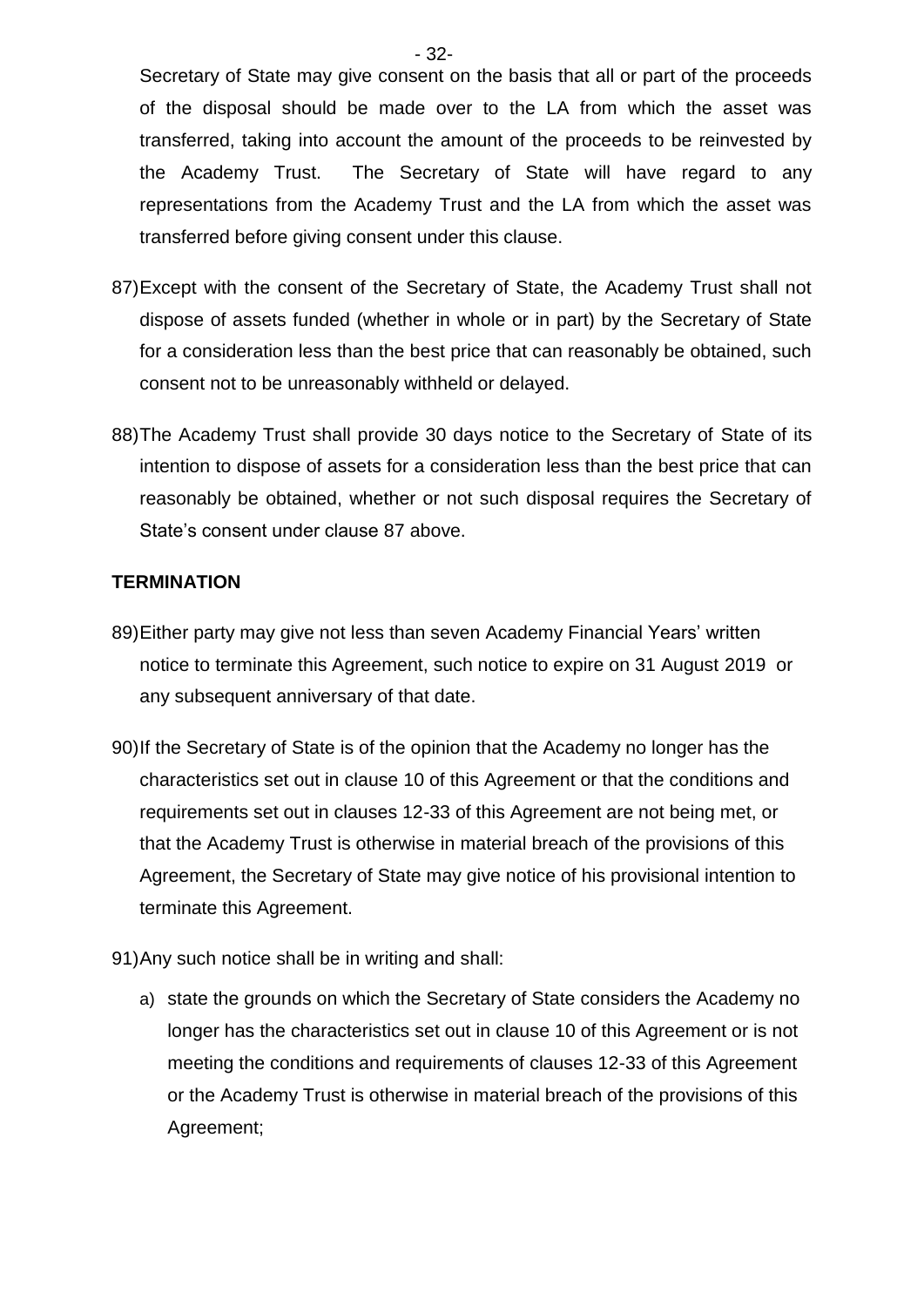- 33-
- b) specify the measures needed to remedy the situation or breach;
- c) specify a reasonable date by which these measures are to be implemented; and
- d) state the form in which the Academy Trust is to provide its response and a reasonable date by which it must be provided.
- 92)If no response is received by the date specified in accordance with clause 91(d), the Secretary of State may give the Academy Trust 12 months, or such lesser period as he considers appropriate in the circumstances, written notice to terminate this Agreement.
- 93)If a response is received by the date specified in accordance with clause 91(d) the Secretary of State shall consider it, and any representations made by the Academy Trust, and shall, within three months of its receipt, indicate that:
	- a) he is content with the response and/or that the measures which he specified are being implemented; or
	- b) he is content, subject to any further measures he reasonably specifies being implemented by a specified date or any evidence he requires that implementation of such measures have been successfully completed; or
	- c) he is not satisfied, that he does not believe that he can be reasonably satisfied, and that he will proceed to terminate this Agreement.
- 94)In the circumstances of clause 93(c) the Secretary of State shall notify the Academy Trust why he believes that he cannot be reasonably satisfied and, if so requested by the Academy Trust within thirty days from such notification, he shall meet a deputation including representatives from the Governing Body to discuss his concerns. If following such meeting he has good reasons for remaining satisfied that the Academy does not and will not have the characteristics set out in clause 10 of this Agreement or does not and will not meet the conditions and requirements set out in clauses 12-33 of this Agreement or the Academy Trust is in material breach of the provisions of this Agreement and such breach will not be remedied to his reasonable satisfaction, he shall give the Academy Trust twelve months written notice to terminate this Agreement.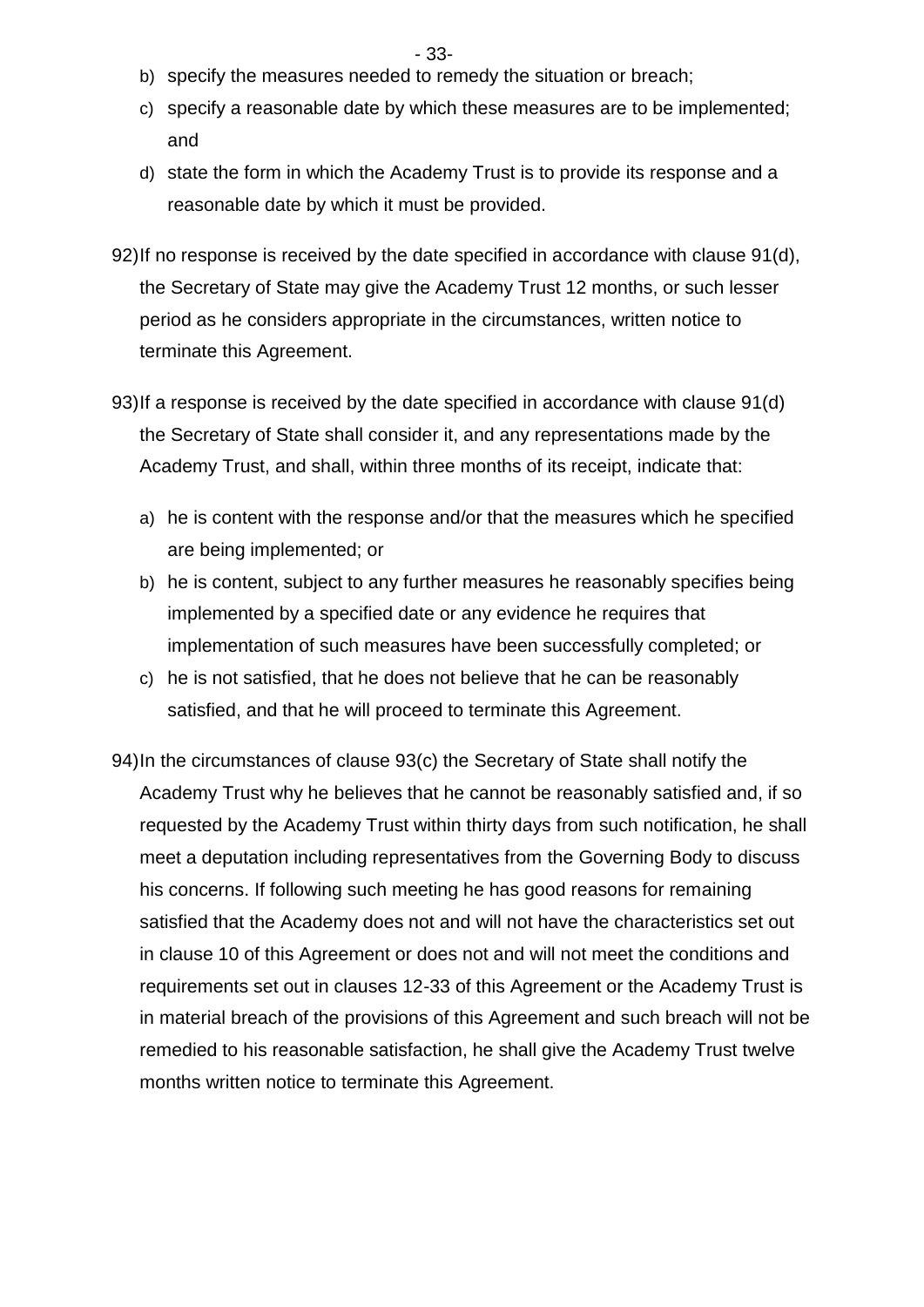- 34-

95)If the Secretary of State has cause to serve a notice on the Academy Trust under section 165 of the Education Act 2002 and a determination (from which all rights of appeal have been exhausted) has been made that the Academy shall be struck off the Register of Independent Schools, the period of twelve months notice referred to in clause 94 may be shortened to a period deemed appropriate by the Secretary of State.

96)A "Special Measures Termination Event Occurs" when:

- a) the Chief Inspector gives a notice to the Academy Trust in accordance with section 13(3) of the Education Act 2005 (the "Special Measures Notice") stating that in his opinion special measures are required to be taken in relation to the Academy; and
- b) the Chief Inspector carries out a subsequent inspection of the Academy in accordance with the Education Act 2005 and makes a report in accordance with the Education Act 2005 stating that the Academy has made inadequate progress since the date of the Special Measures Notice; and
- c) the Secretary of State shall have requested the Academy Trust to deliver within 10 Business Days a written statement (a "Further Action Statement") of the action the Academy Trust proposes to take, and the period within which it proposes to take such action, or, if it does not propose to take any action, the reasons for not doing so; and
- d) the Secretary of State, having considered the Further Action Statement, is not satisfied that any action proposed to be taken by the Academy Trust is sufficient in all the circumstances, or, if no Further Action Statement shall have been given to the Secretary of State within the requested timeframe or otherwise.

97)If a Special Measures Termination Event occurs, the Secretary of State may:

- a) by notice in writing to the Academy Trust terminate this Agreement forthwith; or
- b) appoint such Further Governors to the Academy Trust as he thinks fit in accordance with the Articles and/or may provide up to 12 months' notice in writing to terminate this Agreement.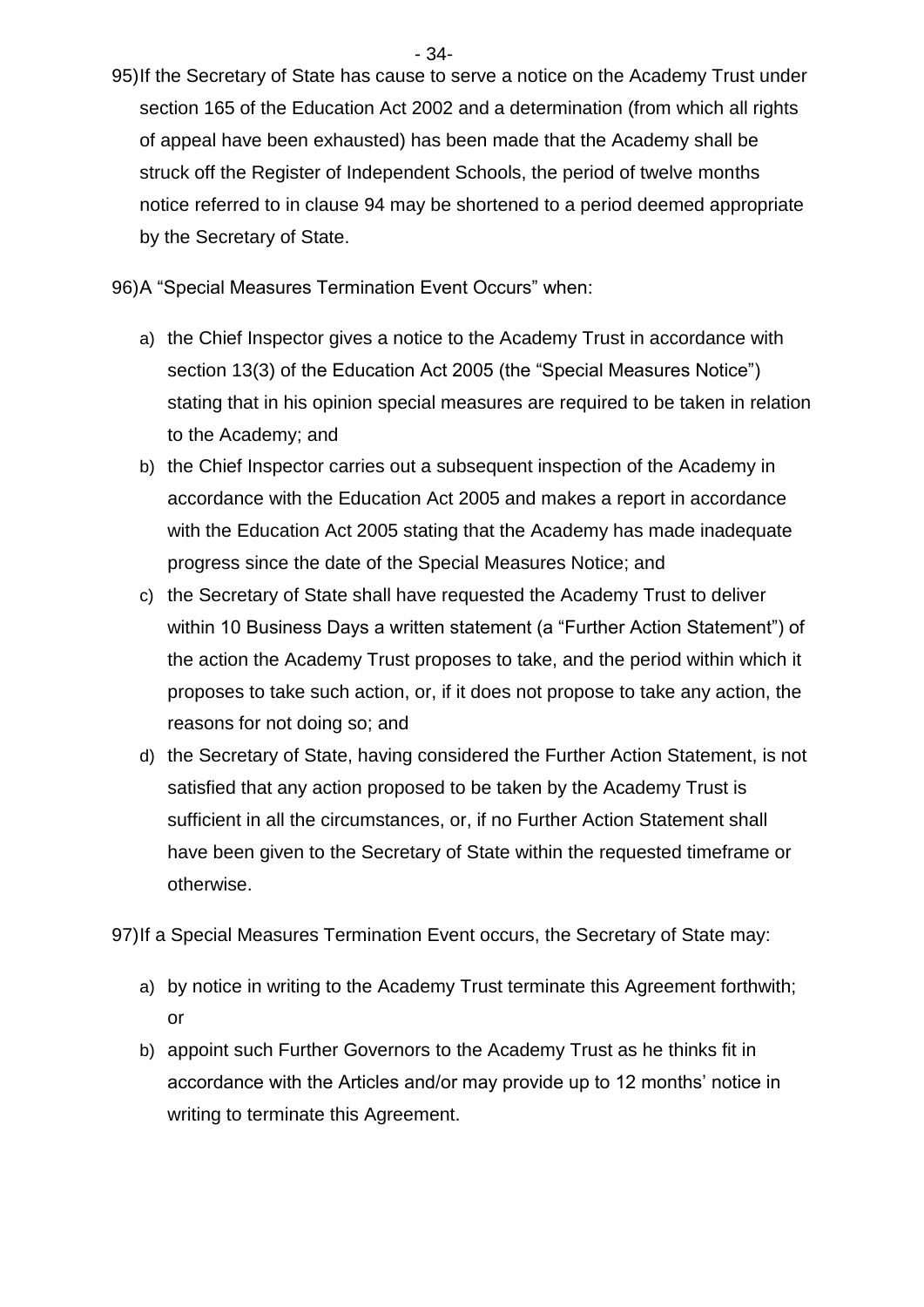- 35-

- 98)In the event that the Secretary of State appoints Further Governors in accordance with clause 97(b), the Academy Trust must, upon the request of the Secretary of State, procure the resignation of the Governors appointed in accordance with the Article 50 of the Articles of Association.
- 99)The Secretary of State may at any time by notice in writing terminate this Agreement forthwith on the occurrence of any of the following events:
	- a) the Academy Trust calls a meeting of its creditors (whether formal or informal) or enters into any composition or arrangement (whether formal or informal) with its creditors; or
	- b) the Academy Trust proposes a voluntary arrangement within Section 1 of the Insolvency Act 1986; or
	- c) the Academy Trust is unable to pay its debts within the meaning of Section 123 of the Insolvency Act 1986 provided that, for the purposes of this clause, Section 123 (1)(a) of the Insolvency Act 1986 shall have effect as if the amount of £10,000 was substituted for £750. The Academy Trust shall not be deemed unable to pay its debts for the purposes of this clause if any such demand as is mentioned in the said Section is being contested in good faith by the Academy Trust; or
	- d) the Academy Trust has a receiver and manager (with the exception of Receivers and Managers or Interim Managers appointed by the Charity Commission under the Charities Act 1993 or any subsequent re-enactment of that Act), administrator or administrative receiver appointed over all or any part of its undertakings, assets or income; or
	- e) any distraint, execution or other process is levied or enforced on any of the Academy Trust's property and is not paid out, withdrawn or discharged within fifteen Business Days; or
	- f) the Academy Trust has passed a resolution for its winding up; or
	- g) an order is made for the winding up or administration of the Academy Trust.
- 100) The Academy Trust shall notify the Secretary of State as soon as possible after receiving any petition which may result in an order for the winding up or administration of the Academy Trust and shall provide an explanation to the Secretary of State of the circumstances giving rise to the service of such a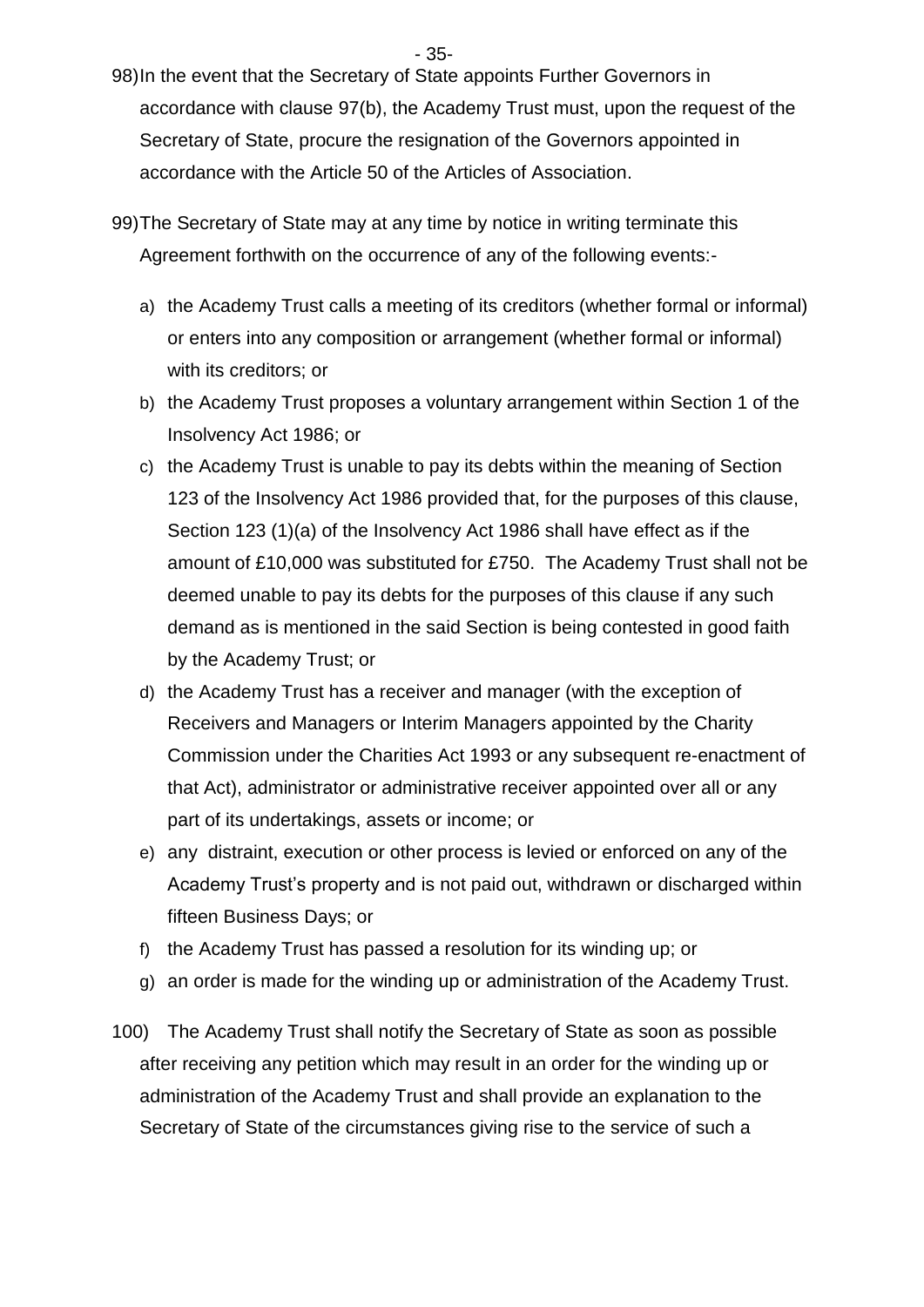petition.

- 101) If, following the exercise of the Secretary of State's powers to appoint Additional Governors or Further Governors, pursuant to the Articles of Association the Members pass an ordinary or special resolution to remove one or more of those Additional or Further Governors appointed by the Secretary of State, the Secretary of State may give the Academy Trust 12 months, or such lesser period as he considers appropriate in the circumstances, written notice to terminate this Agreement.
- 102) The Secretary of State's right to terminate this Agreement under clause 101 shall cease if he removes any of the Additional Governors or Further Governors which he has appointed pursuant to the Articles of Association.

#### **Change of Control of the Academy Trust**

- 102A) The Secretary of State may at any time by notice in writing, subject to clause 102C) below, terminate this Agreement forthwith (or on such other date as he may in his absolute discretion determine) in the event that there is a change:
	- (a) in the Control of the Academy Trust;
	- (b) in the Control of a legal entity that Controls the Academy Trust.

Provided that where a person ('P') is a member or director of the body corporate (as a corporation sole or otherwise) by virtue of an office, no change of Control arises merely by P's successor becoming a member or director in P's place.

- 102B) The Academy Trust shall, as soon as it is reasonably practicable to do so after it has become aware of any change or proposed change of Control within the meaning of clause 102A), give written notice to the Secretary of State of such change or proposed change of Control.
- 102C) When notifying the Secretary of State further to clause 102B), the Academy Trust may seek the Secretary of State's agreement that, if he is satisfied that the person assuming Control is suitable, he will not in those circumstances exercise his right to terminate this Agreement further to clause 102A).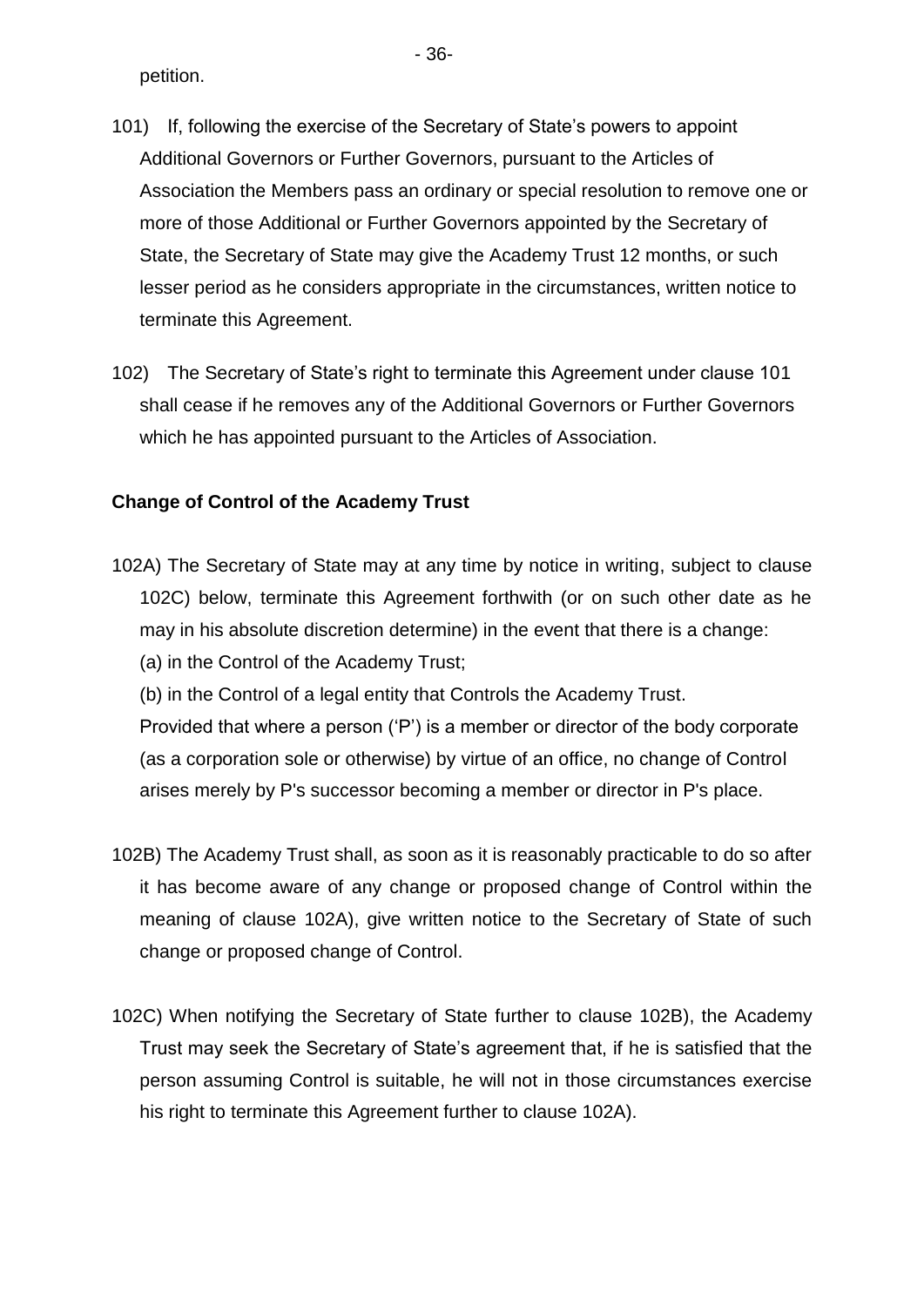- 103) In the event of the termination of this Agreement however occurring the Secretary of State shall procure that his nominee (if any) shall resign as a member of the Academy Trust and shall co-operate in making any associated amendments to the Articles.
- 104) In the event of termination of this Agreement however occurring, the school shall cease to be an Academy within the meaning of Section 1 of the Academies Act 2010.
- 105) Subject to clause 106, if the Secretary of State terminates this Agreement for reasons other than that a Special Measures Termination Event occurs, that the Academy no longer has the characteristics set out in clause 10 of this Agreement, or is no longer meeting the conditions and requirements set out in clauses 12-33 of this Agreement or that the Academy Trust is otherwise in material breach of the provisions of this Agreement, the Secretary of State shall indemnify the Academy Trust.
- 106) The amount of any such indemnity shall be determined by the Secretary of State having regard to any representations made to him by the Academy Trust, and shall be paid at such times and in such manner as the Secretary of State may reasonably think fit.
- 107) The categories of expenditure incurred by the Academy Trust in consequence of the termination of this Agreement in respect of which the Secretary of State shall indemnify the Academy Trust include (but not by way of limitation), staff compensation and redundancy payments, compensation payments in respect of broken contracts, expenses of disposing of assets or adapting them for other purposes, legal and other professional fees, and dissolution expenses.
- 108) Subject to clause 109, on the termination of this Agreement however occurring, the Academy Trust shall in respect of any of its capital assets at the date of termination:
	- a) promptly transfer a proportion of the assets to a person nominated by the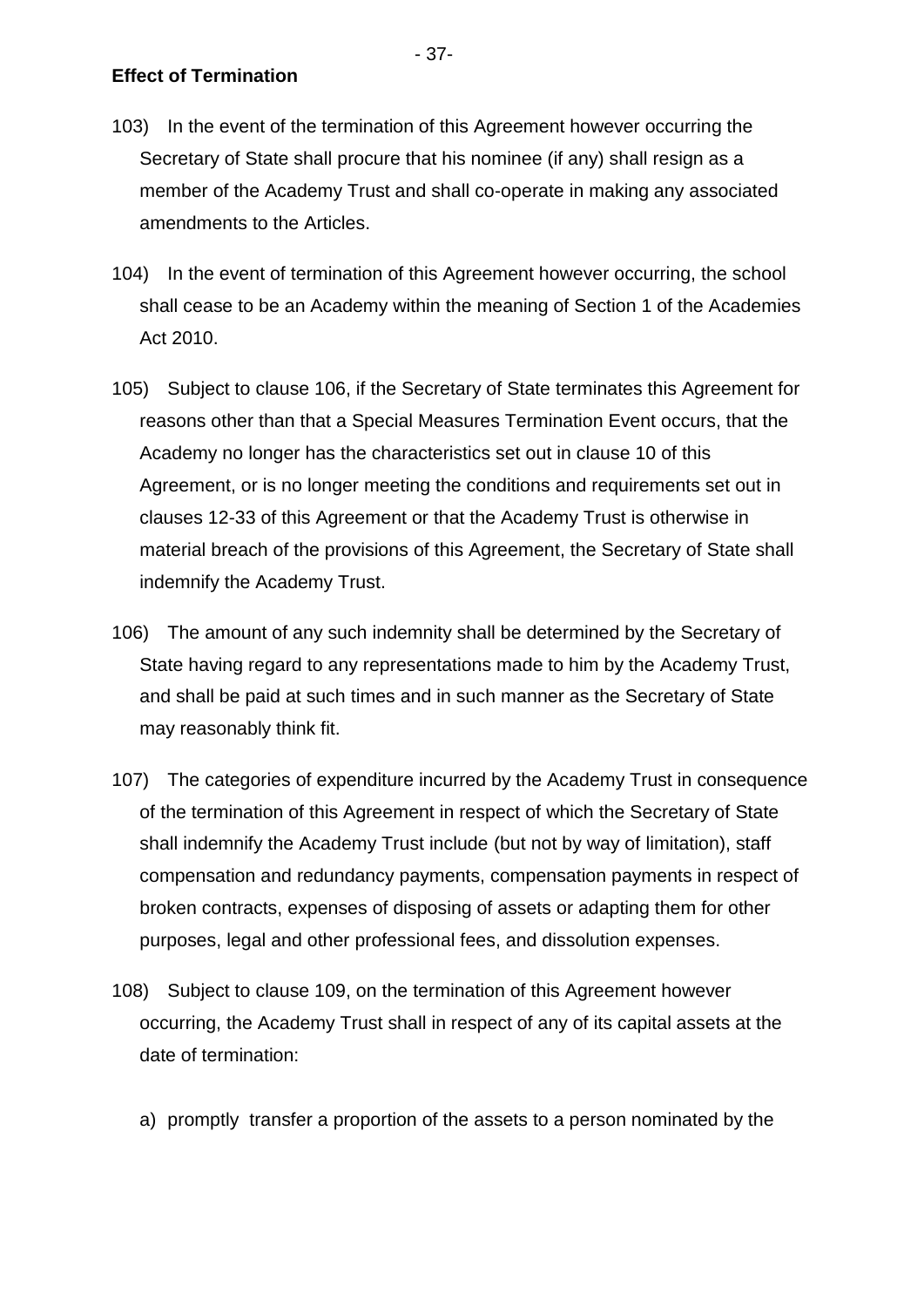- 38-

Secretary of State, if the Secretary of State considers that all or some of those assets need to be used for educational purposes by that nominee. The proportion of the assets to be transferred shall be the same as the proportion of the capital contribution made by the Secretary of State to the original value of those assets, whether that contribution was made on the establishment of the Academy or later; or

b) if the Secretary of State confirms that a transfer under clause 108(a) is not required, promptly repay to the Secretary of State a sum equivalent to the percentage of the value of the assets at the date of termination, or, by agreement with the Secretary of State, at the date of subsequent disposal of those assets. Such percentage to be the same as the percentage of the capital contribution made by the Secretary of State to the original value of those assets, whether that contribution was made on the establishment of the Academy or later.

109) The Secretary of State may waive in whole or in part the repayment due under clause 108(b) if:

a) The Academy Trust obtains his permission to invest the proceeds of sale for its charitable objects; or

b) The Secretary of State directs all or part of the repayment to be paid to the LA.

110) The sale or disposal by other means of publicly funded land held for the purposes of an Academy is now governed by Part 3 of Schedule 1 to the Academies Act 2010..

### **GENERAL**

#### **Information**

- 111) Without prejudice to any other provision of this Agreement, the Secretary of State acting reasonably may from time to time call for information on, inter alia, the Academy's:
	- a) curriculum;
	- b) arrangements for the assessment of pupils;
	- c) teaching staff including numbers, qualifications, experience, salaries, and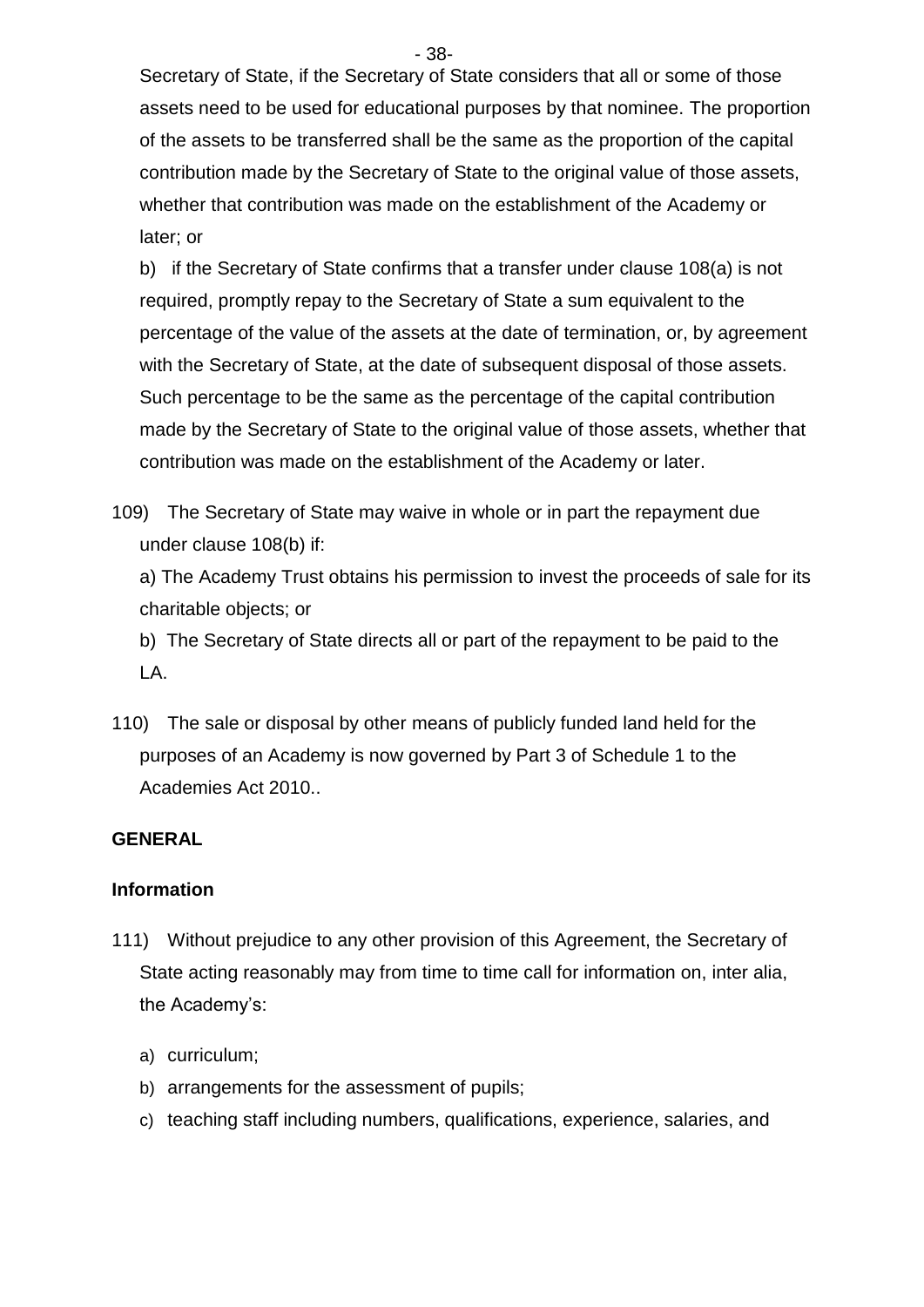teaching loads;

- d) class sizes;
- e) outreach work with other schools and the local community;
- f) operation of the admission criteria and over subscription arrangements for the Academy including numbers of applications for places and the number and characteristics of pupils accepted for admission;
- g) numbers of pupils excluded (including permanent and fixed term exclusions);
- h) levels of authorised and unauthorised absence;
- i) charging and remissions policies and the operation of those policies;
- j) organisation, operation and building management;
- k) financial controls; and
- l) membership and proceedings of the Governing Body.
- 112) The Academy Trust shall make such information available to the Secretary of State, in such form and manner and at such times as may reasonably be required. The Secretary of State shall provide the Academy Trust with such information as it may reasonably require of him for the running of the Academy.

### **Access by the Secretary of State's Officers**

- 113) The Academy Trust shall allow access to the premises of the Academy at any reasonable time to DfE officials. All records, files and reports relating to the running of the Academy shall be available to them at any reasonable time. The Academy Trust shall provide the Secretary of State in advance with papers relating to the Academy prepared for meetings of the Governing Body and of the members of the Academy Trust. Two DfE officials shall be entitled to attend and to speak at all such meetings, but shall withdraw from any discussion of the Academy's or the Academy Trust's relationship with the Secretary of State or any discussion of bids for funding to the Secretary of State. The Academy Trust shall take any steps which are required to secure its compliance with the obligations imposed by this clause of this Agreement.
- 114) The Academy Trust shall ensure that:
	- a) the agenda for every meeting of the Governing Body;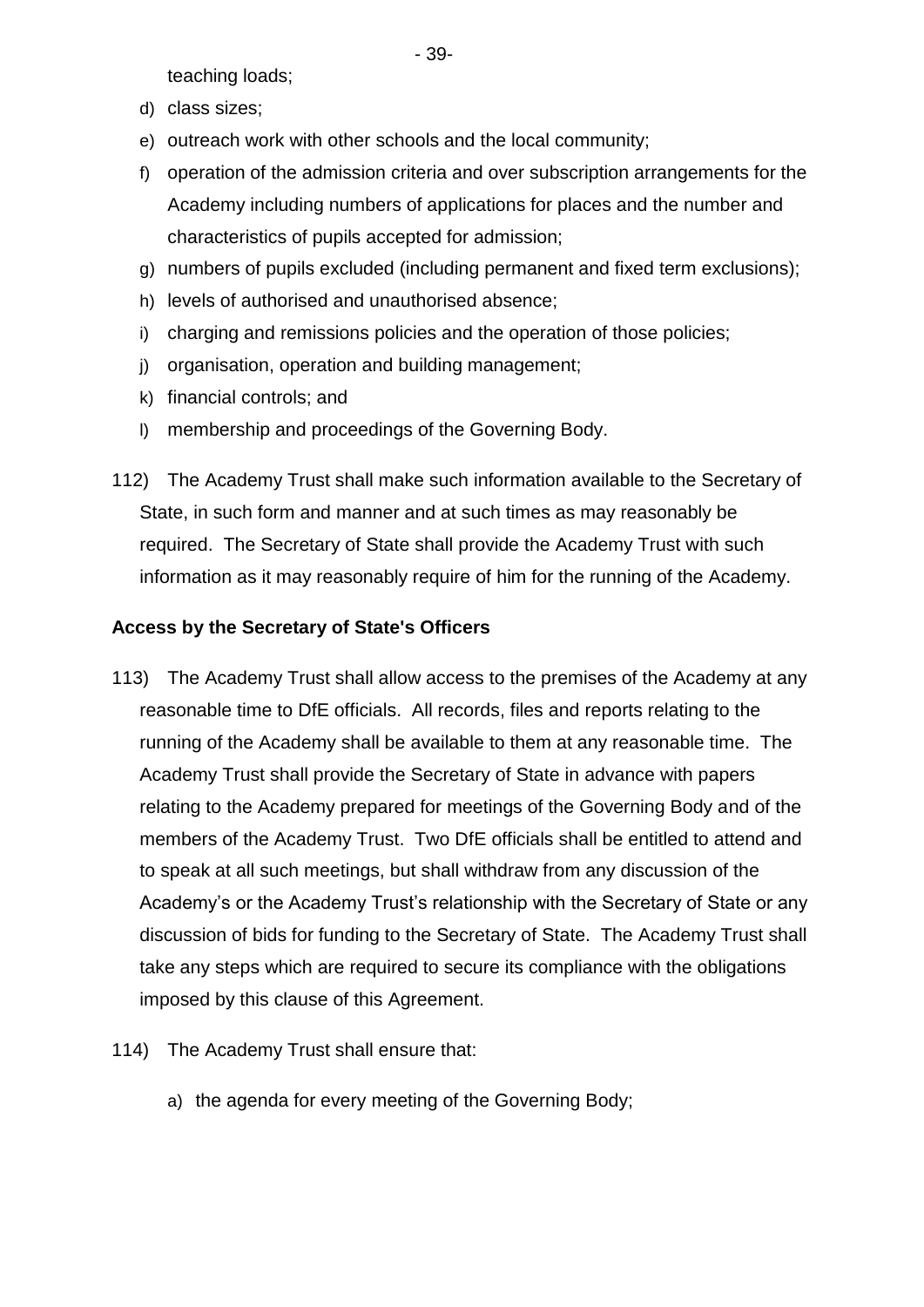- 40-

- b) the draft minutes of every such meeting, if they have been approved by the person acting as chairman of that meeting;
- c) the signed minutes of every such meeting; and
- d) any report, document or other paper considered at any such meeting,

are made available for inspection by any interested party at the Academy and, as soon as is reasonably practicable, sent to the Secretary of State.

- 115) There may be excluded from any item required to be made available for inspection by any interested party and to be sent to the Secretary of State by virtue of clause 114, any material relating to:
	- a) a named teacher or other person employed, or proposed to be employed, at the Academy;
	- b) a named pupil at, or candidate for admission to, the Academy; and
	- c) any matter which, by reason of its nature, the Academy Trust is satisfied should remain confidential.

#### **LAND**

### **Restrictions on Land transfer**

115A) Recognising that they are or will be receiving publicly funded land at nil consideration (which for the purposes of this transaction shall include leases granted at a peppercorn rent) the Academy Trust:

a) shall, within 28 days from the transfer to it of the Land, apply to the Land Registry for a restriction in the proprietorship register (under section 43(1)(a) of the Land Registration Act 2002 in Form RX1 as prescribed by Rule 91 and Schedule 4 of the Land Registration Rules 2003) in the following terms:

No disposition of the registered estate by the proprietor of the registered estate is to be registered without a written consent signed by the Secretary of State for Education, of Sanctuary Buildings, Great Smith Street, London SW1P 3BT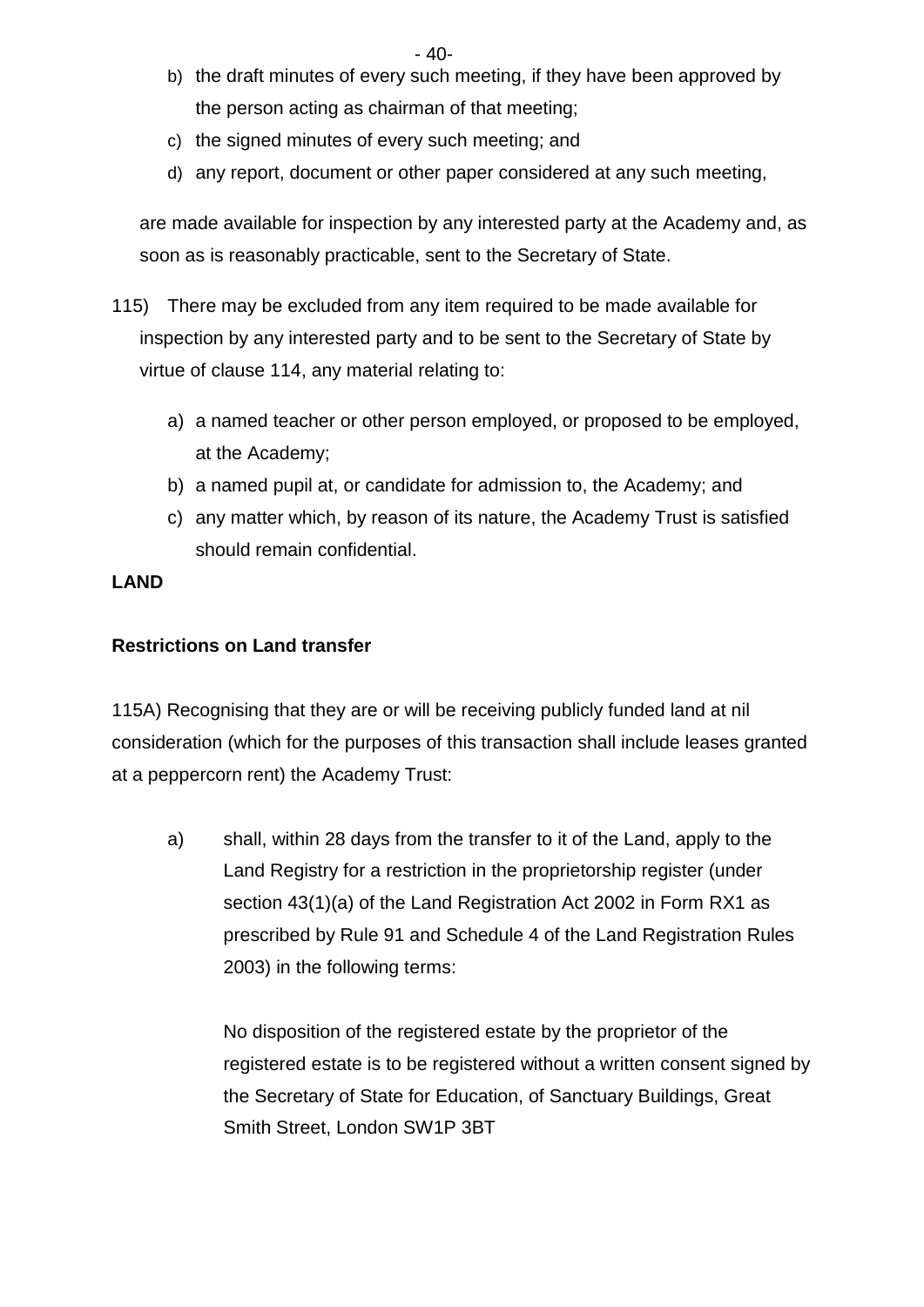- b) shall take any further steps required to ensure that the restriction referred to in clause 115A(a) is entered on the proprietorship register,
- c) shall provide the Secretary of State with confirmation of the entry of the restriction referred to in clause 115A(a) as soon as practicable after it receives notification from the Land Registry,
- d) in the event that it has not registered the restriction referred to in clause 115A(a), hereby consents to the entering of the restriction referred to in 115A(a) in the register by the Secretary of State (under s. 43(1)(b) of the Land Registration Act 2002),
- e) shall not, without the consent of the Secretary of State, apply to disapply, modify or remove (by cancellation or otherwise) a restriction entered in accordance with clause 115A(a) or 115A(d) above, whether by itself, a holding company, a subsidiary company, or a receiver, administrator or liquidator acting in the name of the trust.

### **Repair and Upkeep**

115B) The Academy Trust shall keep the Land clean and tidy and make good any damage it causes to the Land and / or any deterioration to the condition of the Land that may arise from the date of this Agreement.

#### **Insurance**

115C) The Academy Trust shall:-

- a) keep the Land insured with a reputable insurance office against loss or damage by the Insured Risks in the sum the Academy Trust is advised represents the reinstatement value of the Land from time to time;
- b) pay the premiums for insurance promptly as they become due and maintain in force the policies of insurance on the Land;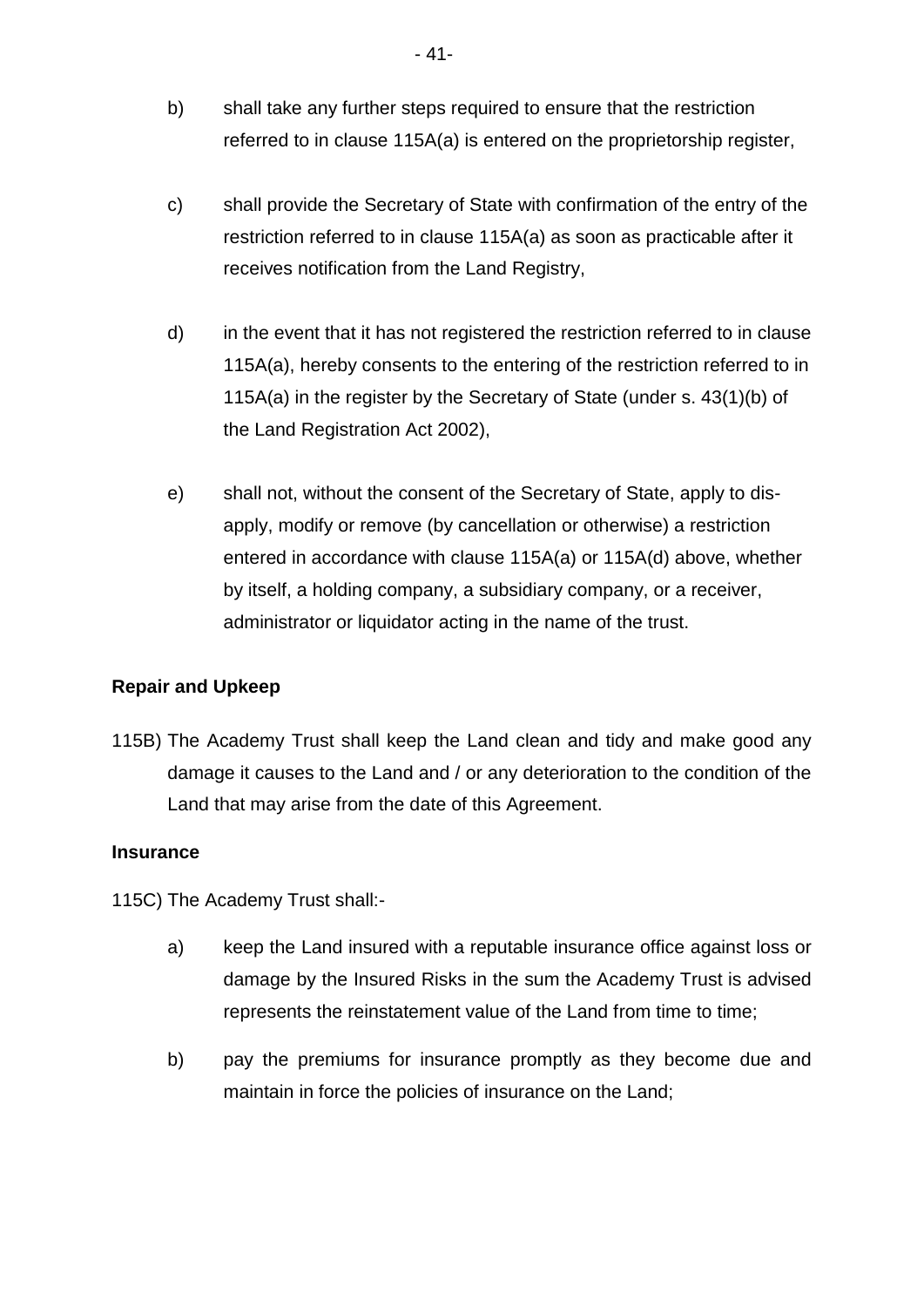- c) following the incidence of damage to or destruction of the Land and subject to receipt of all necessary consents licences permissions and the like apply the proceeds of the policy of the insurance received for those purposes in rebuilding and reinstating the Land (provided that this clause should be satisfied if the Academy Trust provides premises not necessarily identical to the Land as the same existing prior to such damage or destruction occurring) as soon as may be reasonably practicable;
- d) produce to the Secretary of State a copy of the insurance policy whenever reasonably requested and the receipt for the last or other evidence of renewal and up to date details of the amount of cover (but no more often than once in any period of 12 months in both cases);
- e) not knowingly do anything whereby any policy of insurance relating to the Land may become void or voidable.
- f) insure against liability in respect of property owners' and third party risks including occupiers liability.

### **Transfer of Land on Termination of Agreement**

115D) In recognition by the Academy Trust that they are or will be taking a transfer of publicly-funded land for nil consideration (which for the purposes of this transaction shall include leases granted at a peppercorn rent), the Academy Trust hereby grants and the Secretary of State or his nominee, to transfer the said land pursuant to Schedule 1 to the Academies Act 2010. The option hereby granted shall be exercisable (by notice in writing by or on behalf of the Secretary of State) on the termination of this Funding Agreement for whatever cause. On the exercise of this option, the Law Society's Standard Conditions of Sale for Commercial Property in force at the date of such exercise shall apply to the transaction and completion shall take place 28 days after such exercise.

115E In further recognition by the Academy Trust that they are or will be taking a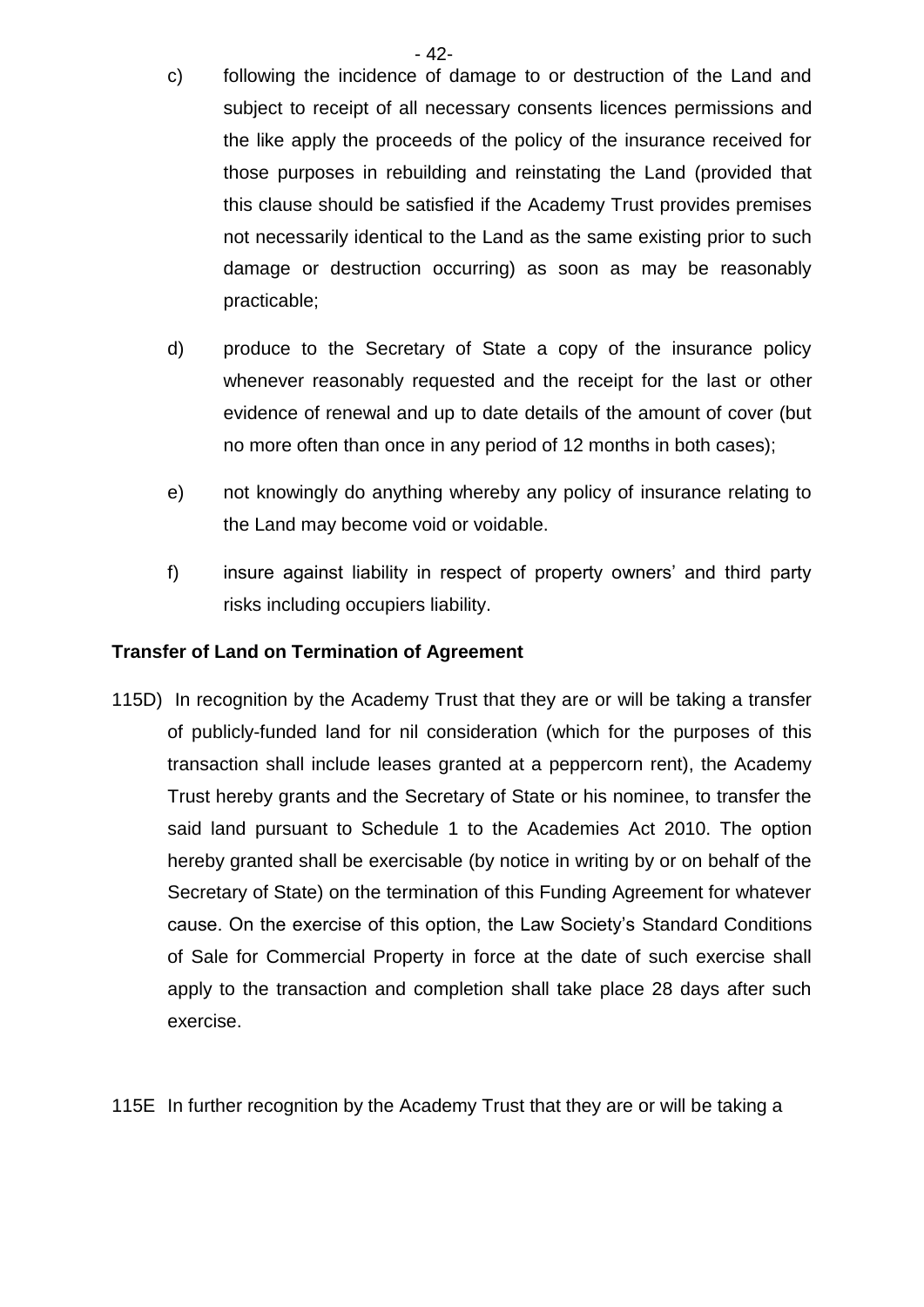transfer of publicly-funded land for nil consideration, (which for the purposes of this transaction shall include leases granted at a peppercorn rent), to protect the option granted under clause 115D, the Academy Trust:

a) shall, within 14 days from the transfer to it of the Land, apply to the Land Registry in Form AN1 as prescribed by Rule 81 of the Land Registration Rules 2003 for a notice to be entered in the register (under section 34(3)(a) of the Land Registration Act 2002) to protect the option granted under clause 115D and including a copy of this Agreement as evidence of that option.

b) shall take any further steps required to ensure that the notice referred to in clause 115E(a) is entered on the proprietorship register,

c) shall provide the Secretary of State with confirmation of the entry of the notice referred to in clause 115E(a) as soon as practicable after it receives notification from the Land Registry,

d) in the event that it has not registered the notice referred to in clause 115E(a), hereby consents to the entering of the notice referred to in 115E(a) in the register by the Secretary of State (by application in Form UN1 under s. 34(3)(b) of the Land Registration Act 2002),

e) shall not, without the consent of the Secretary of State, apply to disapply, modify or remove (by cancellation or otherwise) a notice entered in accordance with clause 115E(a) or 115E(d) above, whether by itself, a holding company, a subsidiary company, or a receiver, administrator or liquidator acting in the name of the Trust.

f) in the case of previously unregistered land, for the further protection of the option granted in Clause 115D the Academy Trust shall within 14 days of the signing of this Agreement make application to register a Class C (iv) land charge in the Land Charges Registry and a Caution against First Registration in the Land Registry and shall provide the Secretary of State with copies of

- 43-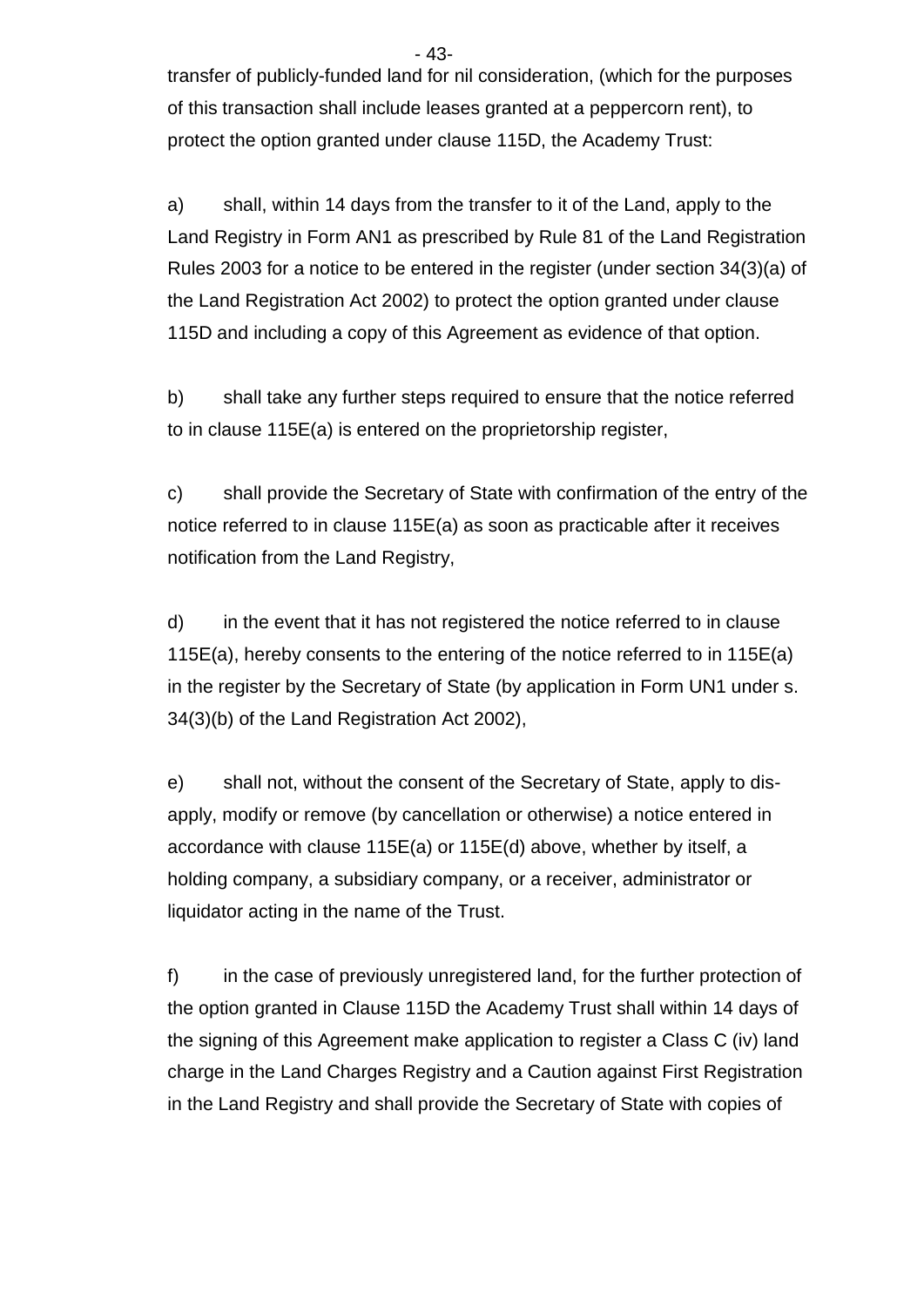the entries secured thereby within 7 days of completing each registration, respectively. If the Secretary of State is of the view that the Academy Trust has failed to perform the registration obligations in this sub-clause he shall be at liberty to make his own applications to secure these registrations.

#### **Notices**

- 116) Any notice or other communication concerning this Agreement shall be sent, in the case of a notice or communication from the Secretary of State to the Academy Trust at its registered office or such other addressee/address as may be notified in writing from time to time by the Academy Trust and, in the case of a notice or communication from the Academy Trust to the Secretary of State to Head of Academies Division, Department for Education, Sanctuary Buildings, Great Smith Street, London SW1P 3BT; or such other address as may be notified from time to time by the Secretary of State and where any such notice or communication is sent by post, unless the contrary is proved, it shall be deemed, subject to satisfactory proof of posting, to be effected at the time at which the letter would be received in the ordinary course of post.
- 117) The service by the Secretary of State of a notice of termination of this Agreement shall not prejudice the ability of the Academy Trust (if it wishes to do so) during the notice period to admit pupils to the Academy in accordance with the provisions of this Agreement and to receive GAG and EAG in respect of them.

#### **Complaints**

- 117A) If a complaint is made about matters arising in whole or in part prior to the opening of the Academy, as referred to in clause 11 above, and all or part of that complaint was being or had been investigated by the Local Government Ombudsman under Part III of the Local Government Act 1974 ("Part III") or that complaint in whole or in part could have been investigated under Part III had the school the Academy replaced remained a maintained school, the Academy Trust:
	- a) will abide by the provisions of Part III as though the Academy were a

- 44-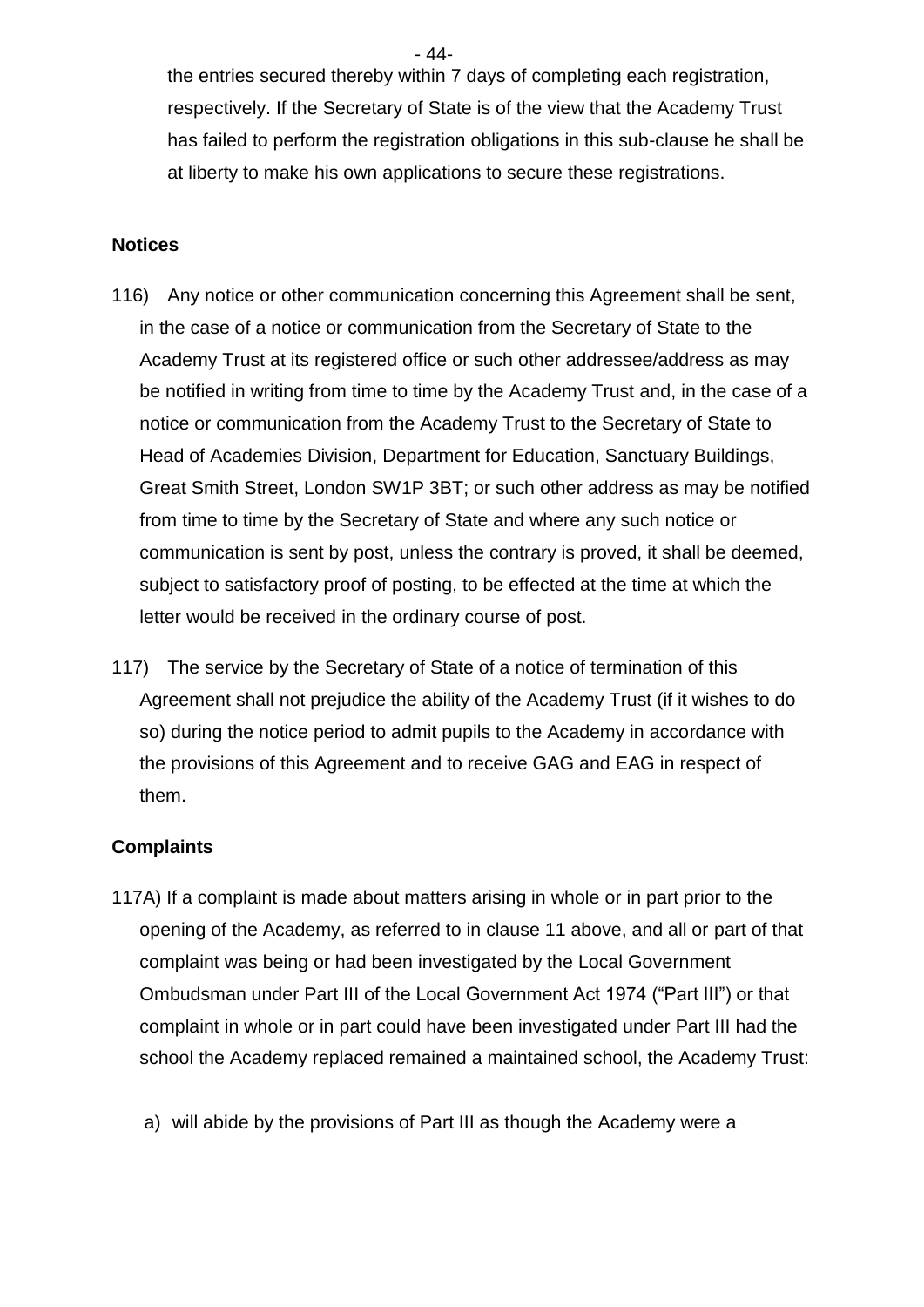maintained school;

b) agrees that the Secretary of State shall have the power to investigate the matter complained of as if it had taken place after conversion;

c) agrees to act in accordance with any recommendation from the Secretary of State as though that recommendation had been made under Part III and the Academy were a maintained school.

117B) If the Secretary of State could have given an order and/or a direction under section 496 and/or section 497 of the Education Act 1996 to the governing body of the school the Academy replaced (as referred to in clause 11 above) and that order and/or direction related to matters occurring within the 12 months immediately prior to conversion, the Academy Trust agrees:

- a) the Secretary of State may give orders and/or directions to the Academy Trust as though the Academy were a maintained school and sections 496 and 497 applied to the governing body of that maintained school;
- b) to act in accordance with any such order and/or direction from the Secretary of State.

### **General**

- 118) This Agreement shall not be assignable by the Academy Trust.
- 119) The Secretary of State and the Academy Trust recognise the difficulties in catering in this Agreement for all the circumstances which may arise in relation to the Academy and undertake in good faith to conduct such consultations as may from time to time be desirable in order to promote the interests of the Academy throughout the currency of this Agreement.